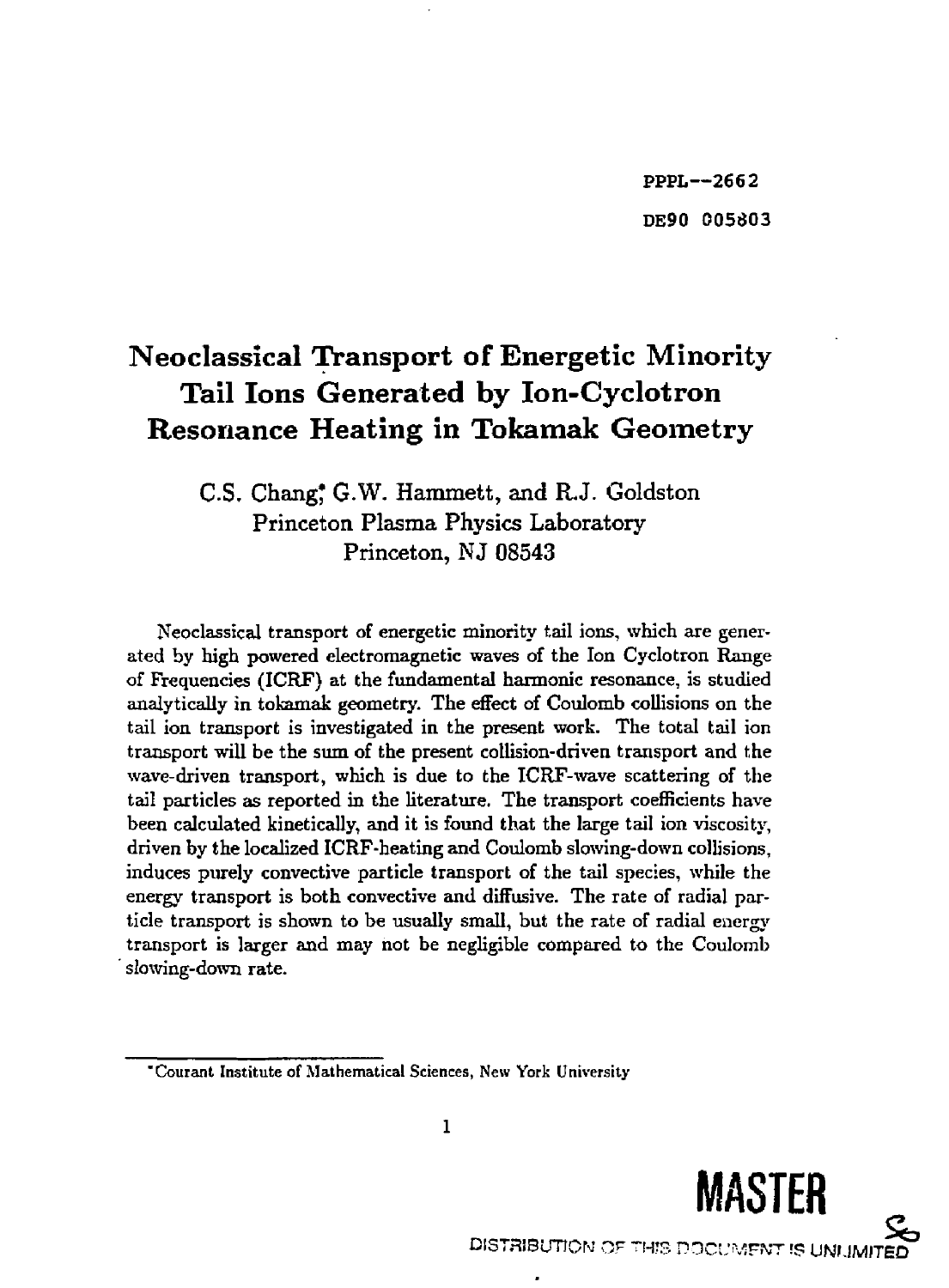#### I. Introduction

*i* 

Auxiliary heating of tokamak plasmas by electromagnetic waves in the Ion Cyclotron Range of Frequencies (ICRF-waves) is becoming one of the promising schemes to heat the plasma to the temperature required for controlled thermonuclear fusion reactions. Experiments in Princeton Large Torus  $(PLT),<sup>1</sup>$  Joint European Torus  $(JET),<sup>2</sup>$  and Toroidal Fusion Test Reactor  $(TFTR)^3$  have demonstrated that ICRF heating at fundamental harmonic resonance can generate very energetic minority tail ions (with average energy ranging over 1 MeV in JET). Since the rate of energy transfer from the energetic tail ions to the main plasmas is proportional to the energy content in the tail ions, it is important to understand the radial confinement property, and thus the radial profile of particle and energy density, of the tail ion species.

Due to the spatially localized heating effect and highly non-Maxwellian nature of the tail distribution, the neoclassical equilibrium properties of the tail distribution are quite different from those of the background Maxwellian plasma and the resulting transport does not obey the usual neoclassical banana descriptions. Several'theoretical attempts have appeared in the literature, exploring the new features of ICRF-driven non-Maxwellian transport. Reference 4 has calculated the non-Maxwellian distribution function of tail ions in the strong heating limit, and obtained the neoclassical diffusion coefficients driven by the Coulomb slowing-down collisions, predicting that the radial loss rate of the tail ions will be about one banana width in a slowing-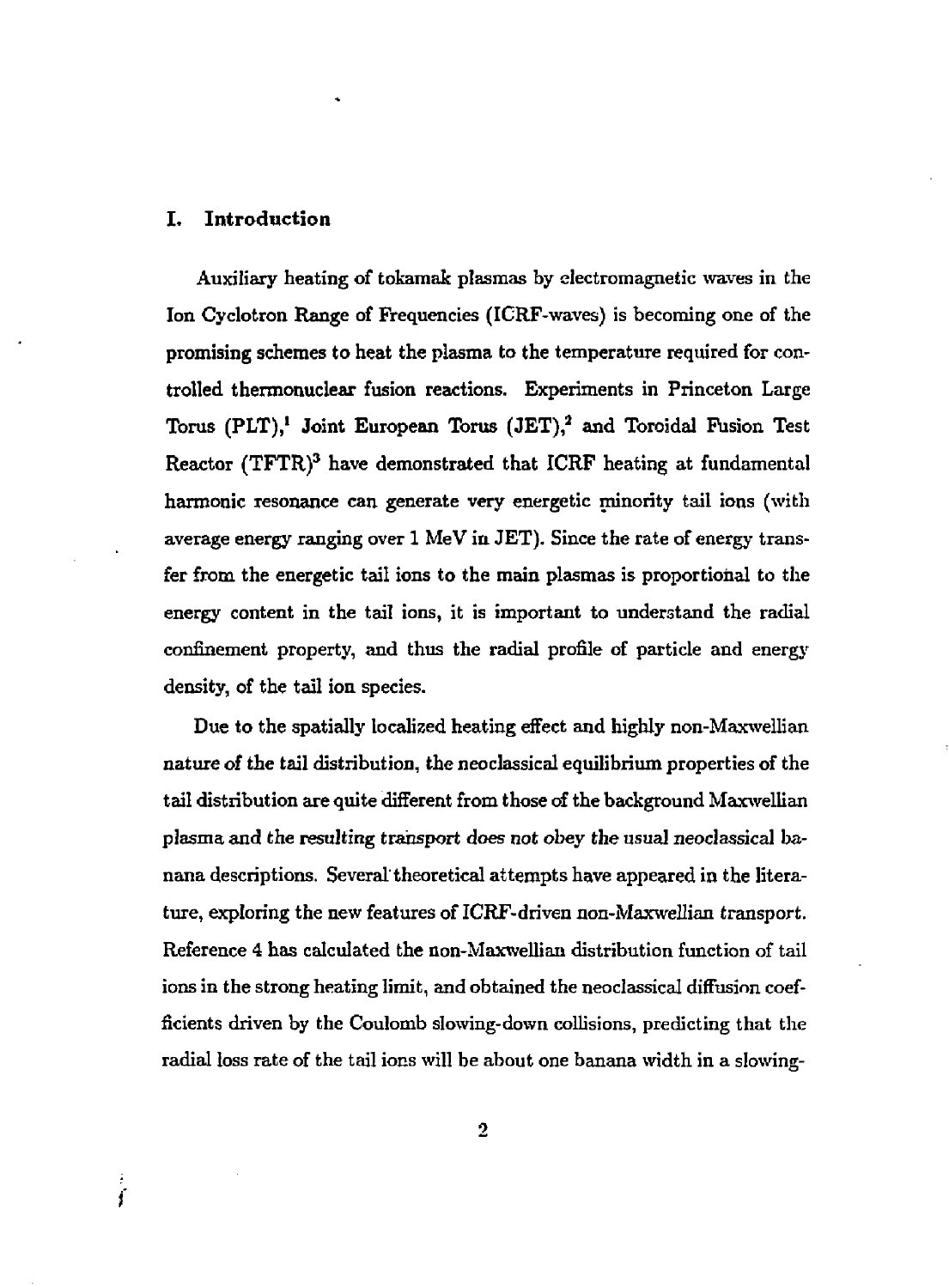down collision time. However, Ref. 4 used a bounce-averaged ICRF-heating operator at a place in the calculation where the local operator was needed. This made it neglect the unconventional and important effect of poloidally local heating by resonance with the ICRF waves. As will be shown in the present work, neglect of the poloidally local heating effect led Ref. 4 to describe incorrectly the basic particle transport mechanism as a diffusive process instead of a convective process.

In this work, we concentrate on the collision-driven transport of the non-Maxwellian tail ions. We will assume  $k_{\parallel} = 0$  and, hence, ignore the ICRF-driven parallel friction and transport discussed in Ref. 5, which is due to toroidal momentum input from the wave. The total transport will be the sum of the ICRF-driven transport of Ref. 5 and the collision-driven transport of the present paper. The analytic estimates in Ref. 5 led to the conclusion that RF-driven transport is usually unimportant. However, the numerical calculations of Refs. 6 and 7 show that if the RF power profile is so narrow and the tail ions become so energetic that their banana widths become a significant fraction of the RF-power profile width, then RF-driven transport can play a significant role in the central power balance of the tail ions. These numerical calculations found that for some JET cases the RF-driven transport can lead to a significant hollowing of the minority density profile, broadening the effective heating profile by a factor of  $\sim 2$ , and reducing the central minority energy from  $\sim 1$  MeV to  $\sim 100$  keV. The RF power profile in JET is fairly narrow, with *P{r)* proportional to  $\exp[-r^2/(2\sigma^2)]$  and  $\sigma \sim 15$  cm. By comparison, the central banana width of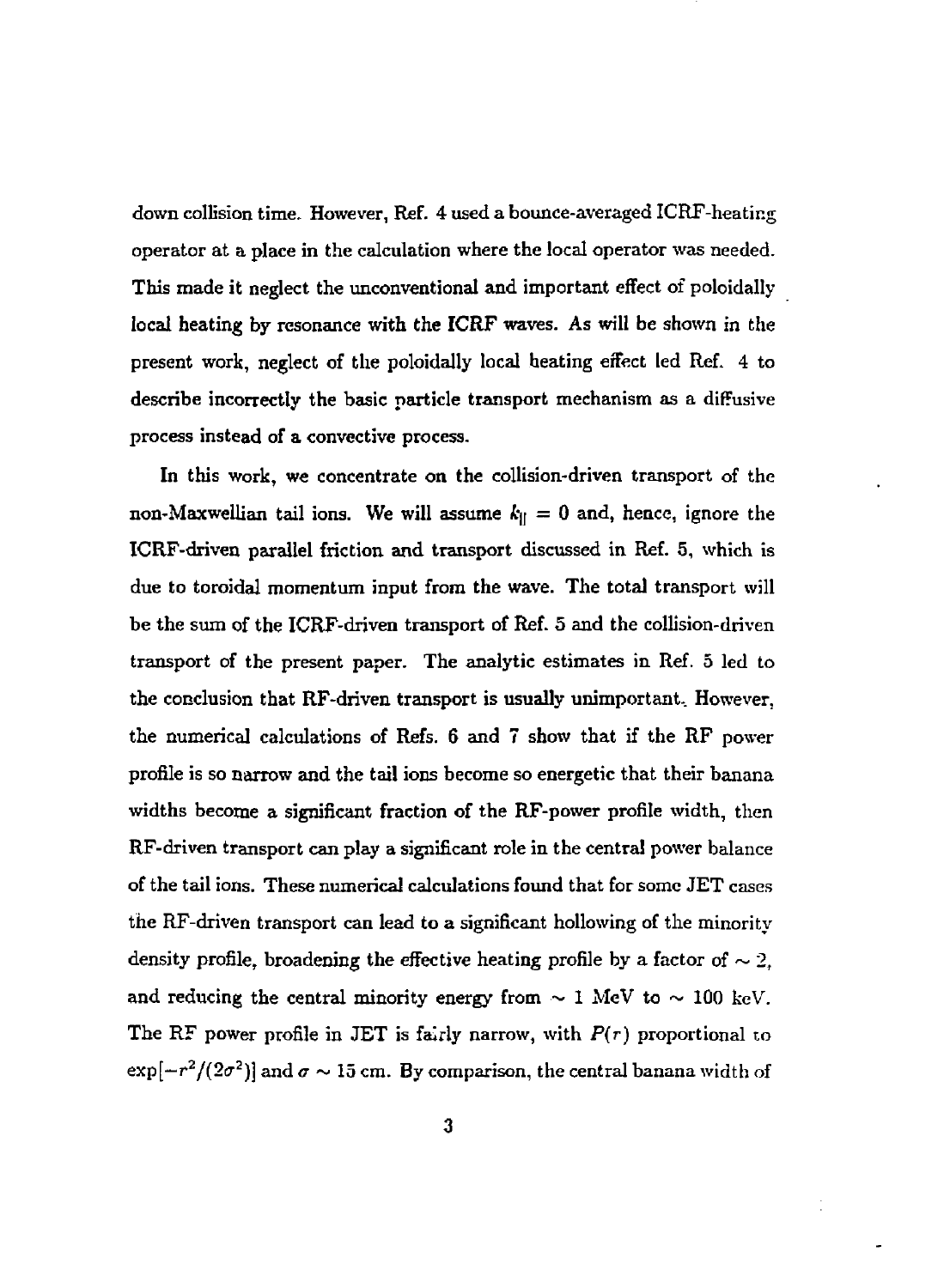a hydrogen ion is  $\sim 37$  cm at 1 MeV, and  $\sim 17$  cm at 100 keV. The numerical calculation of Refs. 6 and 7 ignored the effects of neoclassical collision-driven transport discussed here, which may fill in the hollow minority profiles found in Refs. 6 and 7.

We study the neoclassical transport of non-Maxwellian tail ions with a quasilinear ICRF operator and Coulomb scattering operator when the minority tail-ion species is in resonance with a ICRF wave at the fundamental harmonic. We use a rigorous ordering scheme which is consistent with the repetitive local heating and cooling of the trapped tail iors, whose energy is above the ion-electron critical slowing-down energy, as they execute banana motions. And we find that, even though the radial transport rate is roughly consistent with that given by Ref. 4, the transport mechanism is quite different: The large parallel viscosity created by the local ICRF-heating and Coulomb cooling of the tail ions induces convective radial transport for the particles, and convective and diffusive radial transport for the energy. It can be concluded from the present work that the neoclassical particle loss rate of the tail ions is usually not seriously large, of order a banana width in a slowing-down time. However, the energy transport rate can be considerably larger due to the large numerical coefficients resulting from the non-Maxwellian velocity moment of the tail distribution function. And the energetic tails can lose their kinetic energy by radial neoclassical transport mechanisms on a time scale comparable to the slowing-down time.

In Section II, a heuristic description of the basic physical mechanisms, which lead to the radial convective transport of tail ions from the single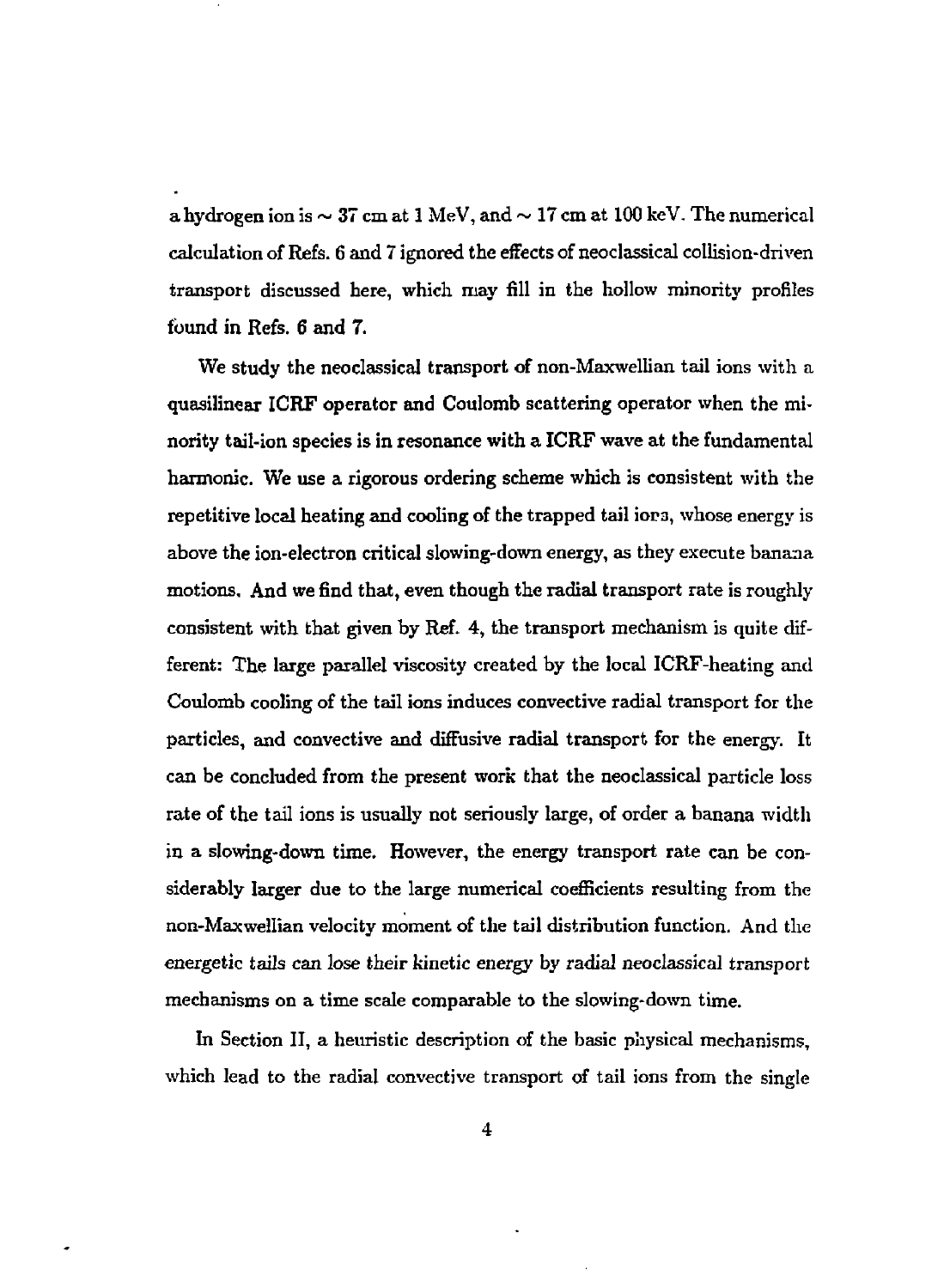particle and fluid point of view, is discussed. A full kinetic calculation of both particle and energy transport is given in Section III, and some discussions are presented in Section IV.

 $\blacksquare$ 

l,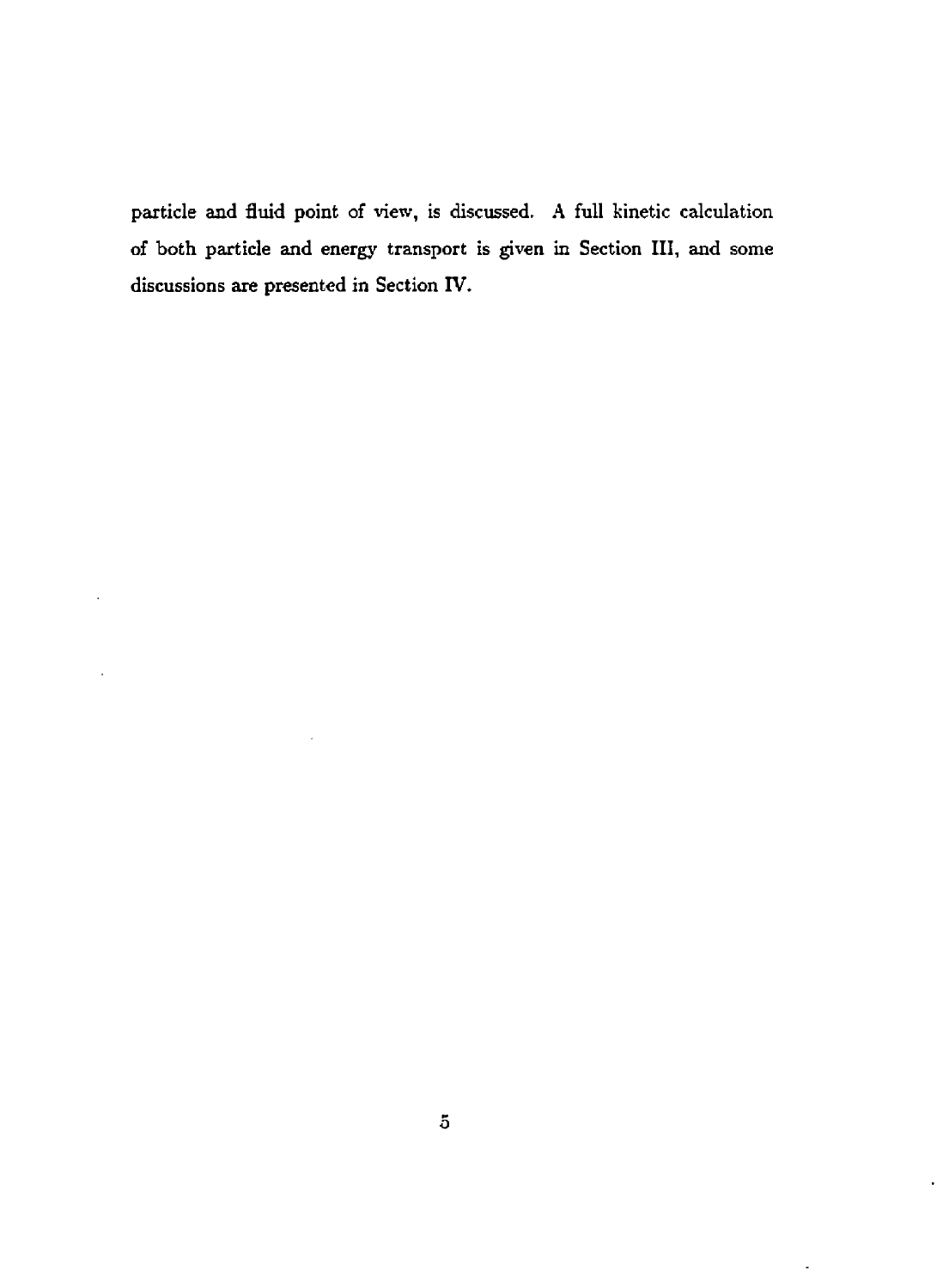## II. Heuristic Description of Tail-Ion Transport Under Strong **ICRF Heating**

In this section we will illustrate the basic physical mechanisms which govern the radial motion of the high energy minority ions generated by strong ICRF heating. The earlier part of the descriptions given here is not new and is presented here for heuristic purposes to make clearer presentation of the tail-inn transport physics. During the guiding-center motion of the resonant ions, two different scattering processes compete against each other and determine the steady-state motion of the guiding center. One is the usual Coulomb scattering process relaxing the particle distribution function toward a thermal equilibrium state, and the other is the ICRFheating process<sup>8</sup> increasing the perpendicular (to magnetic field vector  $\vec{B}$ ) energy of the resonant particles as they pass through the resonance layer defined by, at the fundamental harmonic resonance

$$
\omega = \Omega_R + k_{\parallel} v_{\parallel},\tag{1}
$$

where  $\omega$  is the angular frequency and  $k_{\parallel}$  is the parallel (to  $\vec{B}$ ) wave number of a given ICRF wave, and  $\Omega_R = e B_R / M_i c$  is the gyrofrequency of tail ions, whose mass is  $M_t$  and charge is e, at the resonance location  $B = B_R$ . We will assume that the Doppler broadening of the resonance layer due to  $k_{\parallel}$ is small, and thus will set  $k_{\parallel} = 0$  for the rest of the present work. For the effect of  $k_{\parallel} \neq 0$ , we refer to Ref. 5.

Since ICRF heating increases the perpendicular energy of the resonant ions preferentially, the well-heated ions will execute banana orbits. It is easy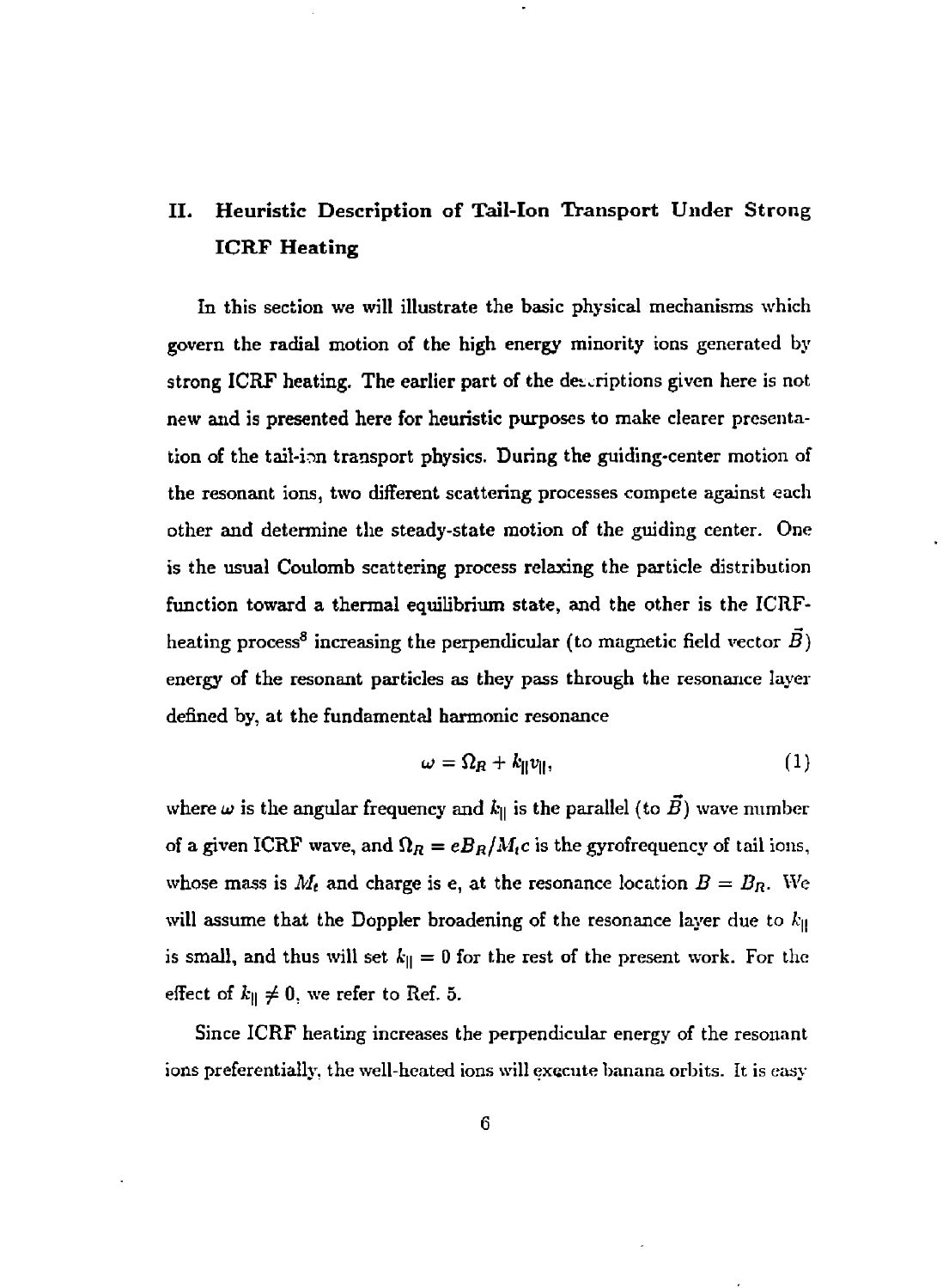to see that as the perpendicular heating at the resonance location proceeds further, the turning points of the resonance particles will asymptotically approach the resonance location where  $B = B_R$ , as was first observed experimentally.<sup>9</sup> We can use the following simple argument to understand this phenomenon: At the resonance location, the kinetic energy of a resonant particle can be written as  $\varepsilon = M_t v_{\parallel}^2 + \mu B_R$ , where  $\mu = M_t v_{\perp}^2 / 2B$  is the magnetic moment. Thus the increase in the particle kinetic energy  $\Delta \varepsilon$  due to the perpendicular heating of the amount  $\Delta \mu$  at the resonance location is given by

$$
\Delta \varepsilon = B_R \Delta \mu. \tag{2}
$$

The turning point given by  $B_t = \varepsilon/\mu$  is redefined after the heating processes at the resonance location

$$
B_t = (\varepsilon + B_R \Delta \mu)/(\mu + \Delta \mu),
$$

where Eq. (2) has been used for  $\Delta \varepsilon$ . In the strong heating limit, we then have

$$
B_t \to B_R, \text{ for } \Delta \mu/\varepsilon \gg 1.
$$

Therefore, the high energy tail ions generated by high power ICRF heating execute banana orbital motions with turning points near the resonnnce layers. They get heated when they reach the tips of the banana orbits. but cooled during the rest of the orbital motions by Coulomb collisions (see Fig. 1). For the tail ions considered here, whose kinetic energy is much higher than the critical ion-electron slowing-down energy, the main Coulomb collisional effect is from slowing-down by background electrons.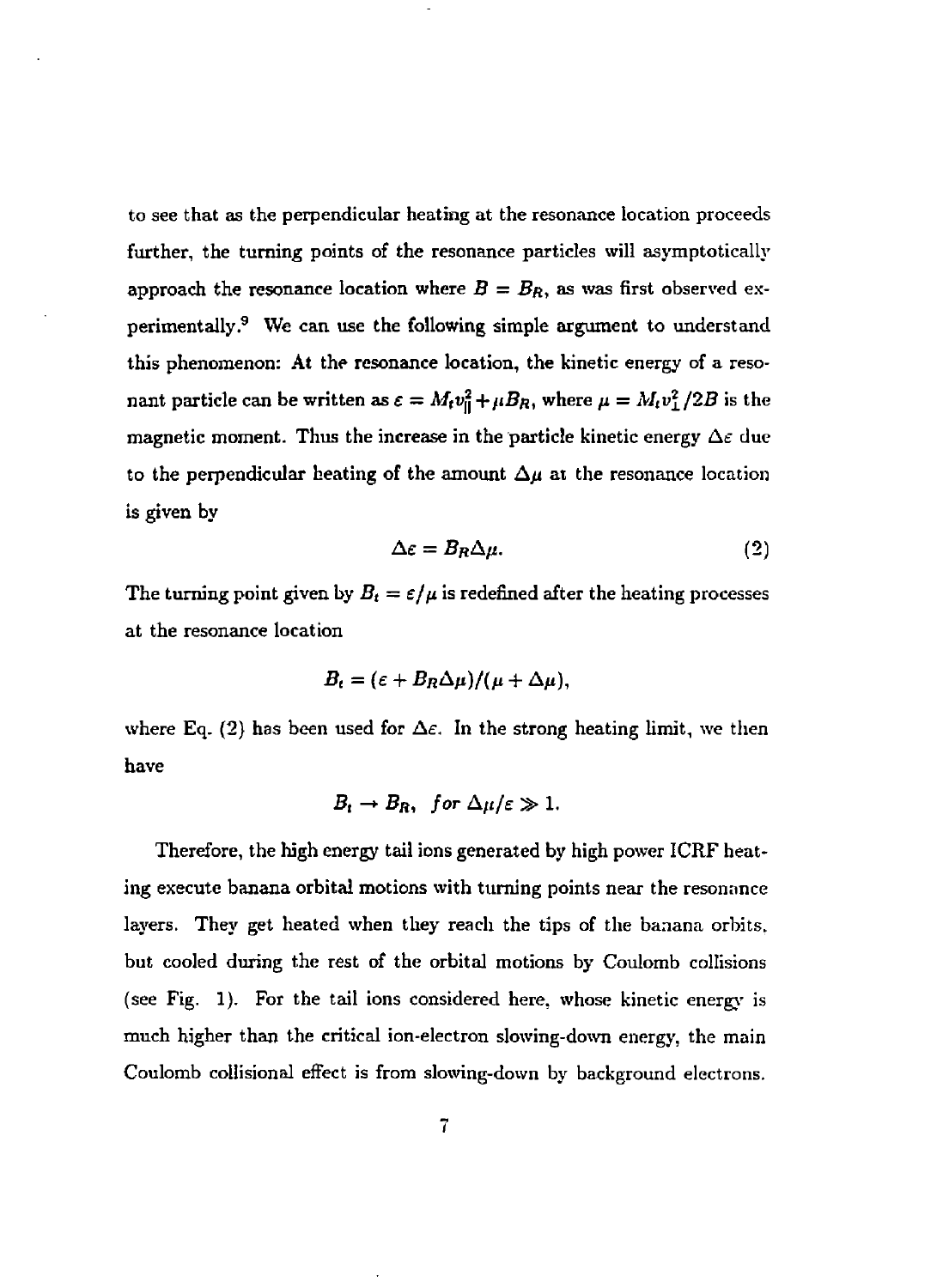And the steady-state particle motion is achieved when the energy gain by ICRF heating at the turning points balances the energy loss by the slowingdown collisions.

The radial motion of our tail ions can be understood by considering the conservation of canonical angular momentum.<sup>10</sup> The collisionless orbits are confined to surfaces of constant canonical angular momentum:

$$
R^2 \nabla \zeta \cdot (M \vec{v} + e \vec{A}/c) = constant, \qquad (3)
$$

where R is the major radius,  $\zeta$  is toroidal angle,  $\vec{A}$  is the vector potential. The relation between the vector potential  $\vec{A}$  and a radial coordinate  $\psi$ ( poloidal flux) can be identified from Faraday's law

$$
\nabla \times \vec{E} = -\frac{1}{c} \frac{\partial \vec{B}}{\partial t},\tag{4}
$$

where  $\vec{E}$  is the electric field vector.

By multiplying  $\nabla \psi$  on both sides of Eq. (4) and using the following relations

$$
\nabla \psi = R B_p \hat{\psi},
$$
\n
$$
\hat{\psi} \cdot \nabla \times \vec{E} = \frac{\vec{B}}{R B_p} \cdot \nabla (R E_T),
$$
\n
$$
\frac{\partial}{\partial t} \nabla \cdot (\psi \vec{B}) = \frac{\partial}{\partial t} \vec{B} \cdot \nabla \psi = 0,
$$
\n(5)

where  $B_P(B_T)$  is the poloidal(toroidal) component of  $\vec{B}$  and  $\hat{\psi} = \nabla \psi/|\nabla \psi|$ . we can easily change Eq. (4) into  $\vec{B} \cdot \nabla(cRE_T - \partial \psi/\partial t) = 0$ , or

$$
\frac{\partial \psi}{\partial t} = cRE_T. \tag{6}
$$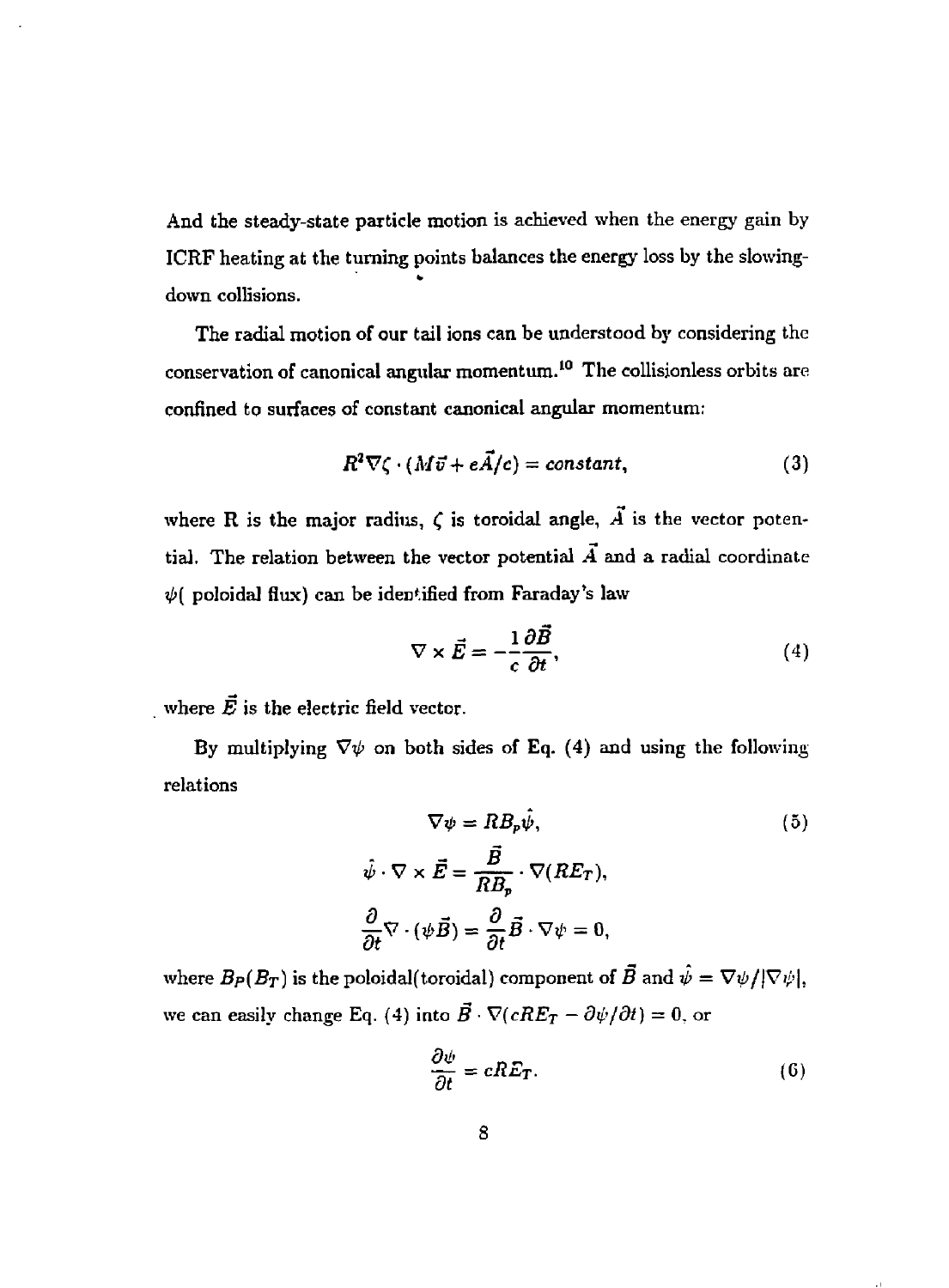From Eq. (4) and the relation  $B = \nabla \times A$ , we also have  $cE_T = -\partial A_T/\partial t$ , and thus Eq, (6) becomes

$$
\psi = -RA_T. \tag{7}
$$

Using this expression for the vector potential, the conservation of canonical angular momentum is expressed as

$$
\psi - cMv_T R/e = constant,
$$

where  $v_T$  is the toroidal component of the particle velocity.

Information on the net radial motion of the trapped particles can be obtained by taking a time derivative along the particle trajectory:

$$
\frac{d\psi}{dt} = \frac{\partial\psi}{\partial t} + \vec{v} \cdot \nabla\psi = \frac{cM}{e} \frac{d}{dt} (Rv_T). \tag{8}
$$

Integrating the above equation between two successive times *t<sup>t</sup>* and *t<sup>2</sup> ,* at which moments  $v_T$  vanishes (turning points), we obtain

$$
\{\vec{v} \cdot \nabla \psi\} = -\{\frac{\partial \psi}{\partial t}\},\tag{9}
$$

where  $\{\cdots\}$  denotes an orbital average. Since  $\partial \psi / \partial t$  is related to the radial flux surface velocity *u,* through the relation

$$
\frac{\partial \psi}{\partial t} + \vec{u}_s \cdot \nabla \psi = 0,
$$

 $Eq. (9)$  yields an interesting result

$$
\{\vec{v}\cdot\nabla\psi\}=\{\vec{u},\cdot\nabla\psi\},\
$$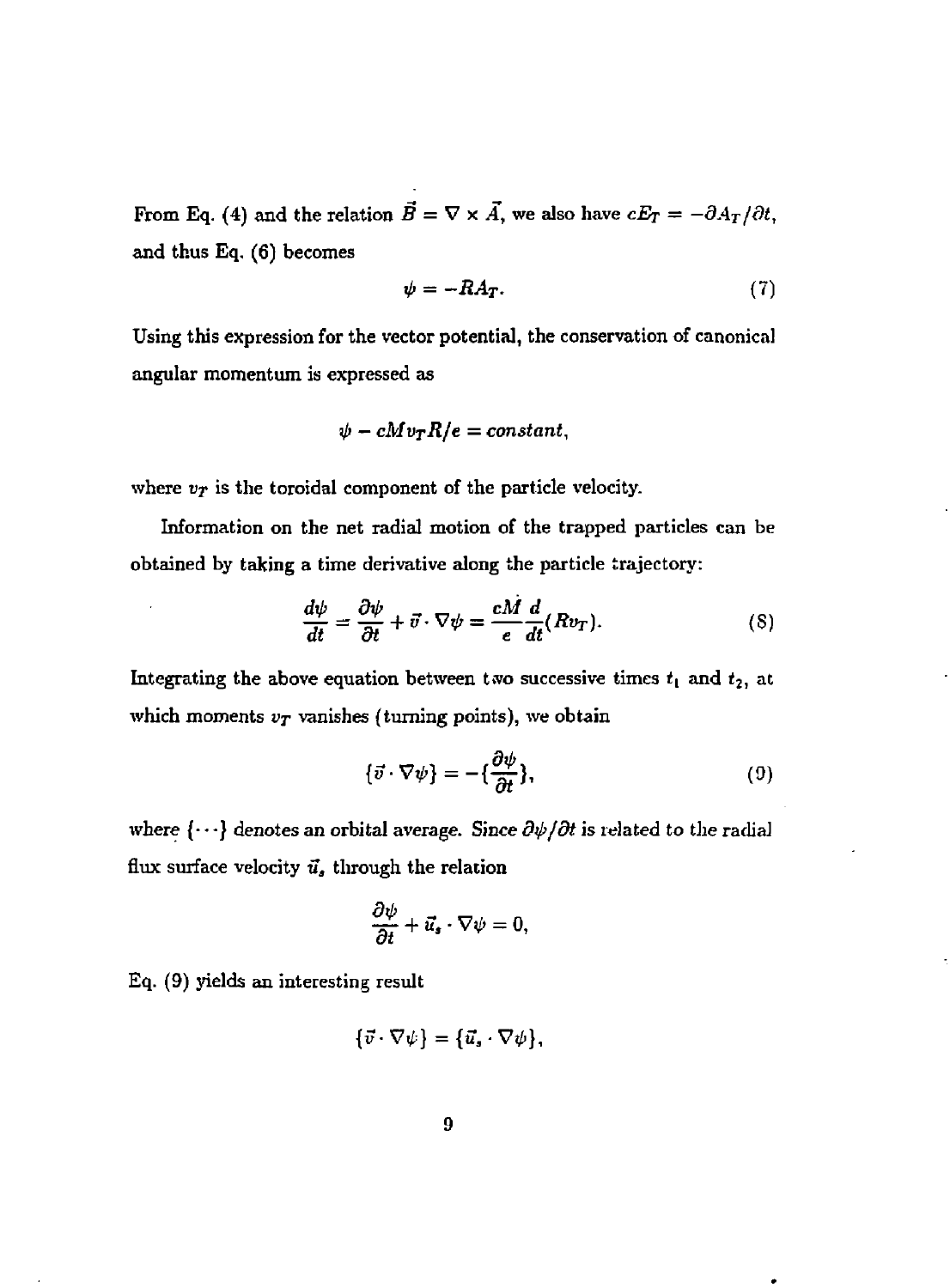i.e., the average radial motion of the trapped particles is equal to the radial motion of the poloidal flux surface. According to Eq. (6), the average radial velocity can be expressed in terms of the toroidal electric field as

$$
\{\vec{v} \cdot \nabla \psi\} = -\{cRE_T\},\tag{10}
$$

which describes the inward pinch effect of banana particles first described by Ware<sup>11</sup> and Galeev.<sup>12</sup>

As the banana particles suffer from Coulomb and RF scatterings, the radial pinch effect described above will be modified. If the Coulomb collisions are too frequent, banana orbits will not be allowed at all and the pinch effect will be absent. In the weakly collisional case, when the banana motions are well defined, the scattering effect can make the net radial motion deviate from Eqs. (9) and (10) by disturbing  $v_T$  and adding a friction  $F_T$  in Eq. (8) as follows:

$$
\left.\frac{cM}{e}\frac{d(Rv_T)}{dt}\right|_{collisions}=\frac{cRF_T}{e}.
$$

If there is a net toroidal torque *{RFT}* during a complete banana motion, we will have additional radial motions which will make the radial particle motion not to coincide with the radial flux surface motion.

The RF scattering at the resonance location, with  $k_{\parallel} = 0$ , does not change toroidal momentum and thus does not contribute to the net toroidal torque. The toroidal torque from Coulomb slowing-down collisions changes signs as particle's  $v_\parallel$  changes sign, and thus the net torque  ${RF_T}$  will not be zero if there is some asymmetry in the scattering between the positive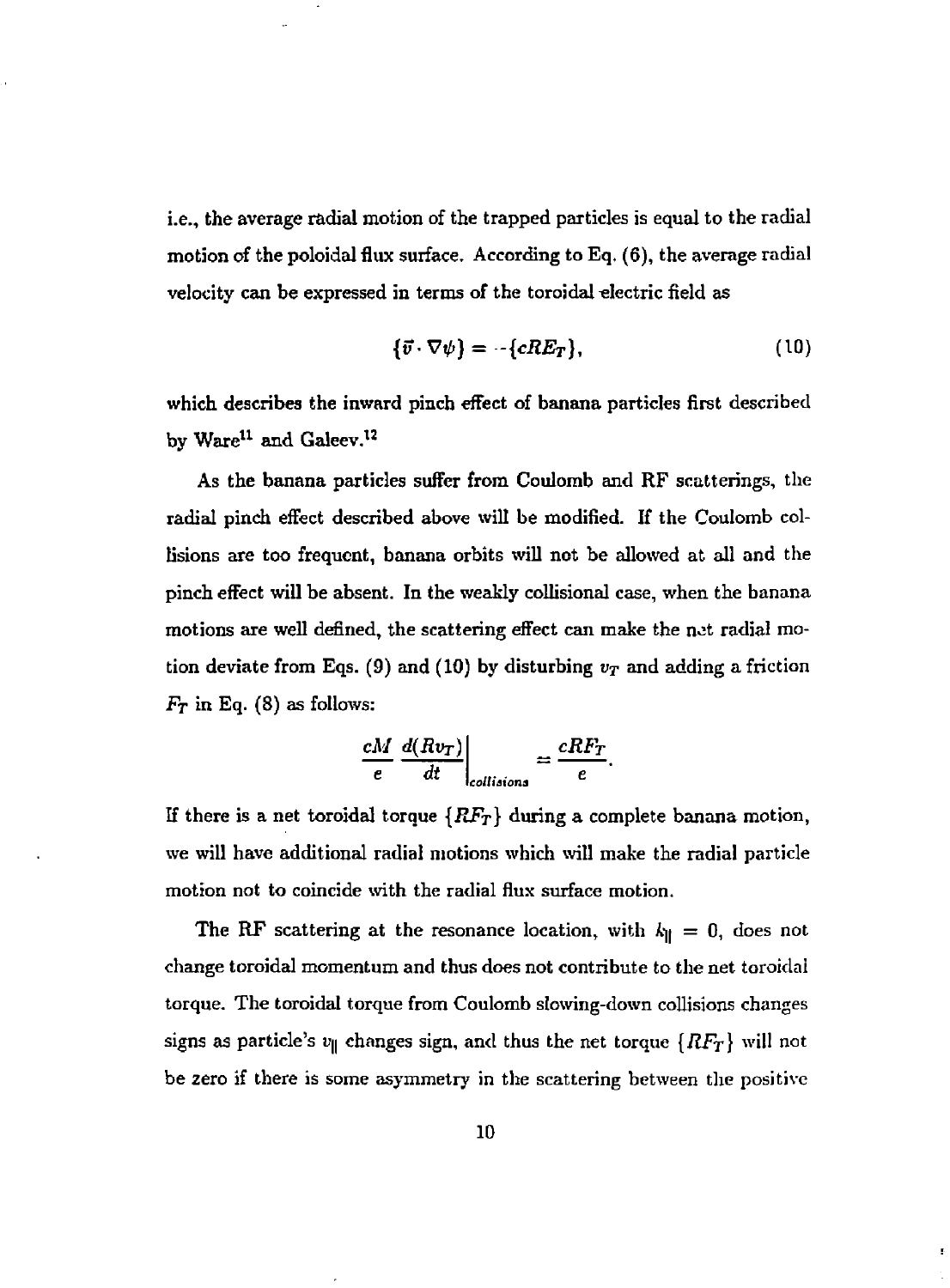and negative  $v_{\parallel}$  motions (see Fig. 2). The qualitative features of this transport mechanism were first pointed out by Ref. 14. There can be two different physical mechanisms to give rise to such asymmetry in *Fr* during a banana motion: One is the difference in the path length of the particle guiding center due to the magnetic shear, and the other is the difference in the slowing-down rate *l/r,* due to the radial gradient in the background electron density and temperature.

Radial flow due to the magnetic shear can be estimated as follows. The connection length qR generally increases as the minor radius increases. Thus the path length is greater during the outer half of the banana motion than the inner half by the approximate amount,  $\Delta_b \partial(qR)/\partial r$ , where  $\Delta_b$  is the radial banana width. Hence, the net toroidal friction integrated along a complete banana orbit takes the value

$$
\{F_T\} \simeq \frac{|v_{ij}|}{\tau_s} \frac{\Delta_b}{qR} \frac{\partial}{\partial r} R \;,
$$

where  $\tau_s$  is the ion-electron slowing-down collision time. As a result, the banana tips will drift radially outward at the rate given by

$$
\{\vec{v} \cdot \nabla \psi\} = \frac{cR}{e} \{F_T\} \simeq \frac{|v_{\parallel}|}{e\tau_s} \frac{cR}{qR} \frac{\Delta_b}{\partial r}.
$$
 (11)

Radial flow of the RF-generated tail ions driven by the radial gradient in  $\tau_s$  is estimated as follows: The net toroidal friction due to the difference in the slowing-down rate is

$$
\{F_T\} \simeq \frac{|v_{\parallel}|}{\tau_s} \left(\frac{1}{n_e} \frac{\partial n_e}{\partial r} - \frac{3}{2T_e} \frac{\partial T_e}{\partial r}\right),\,
$$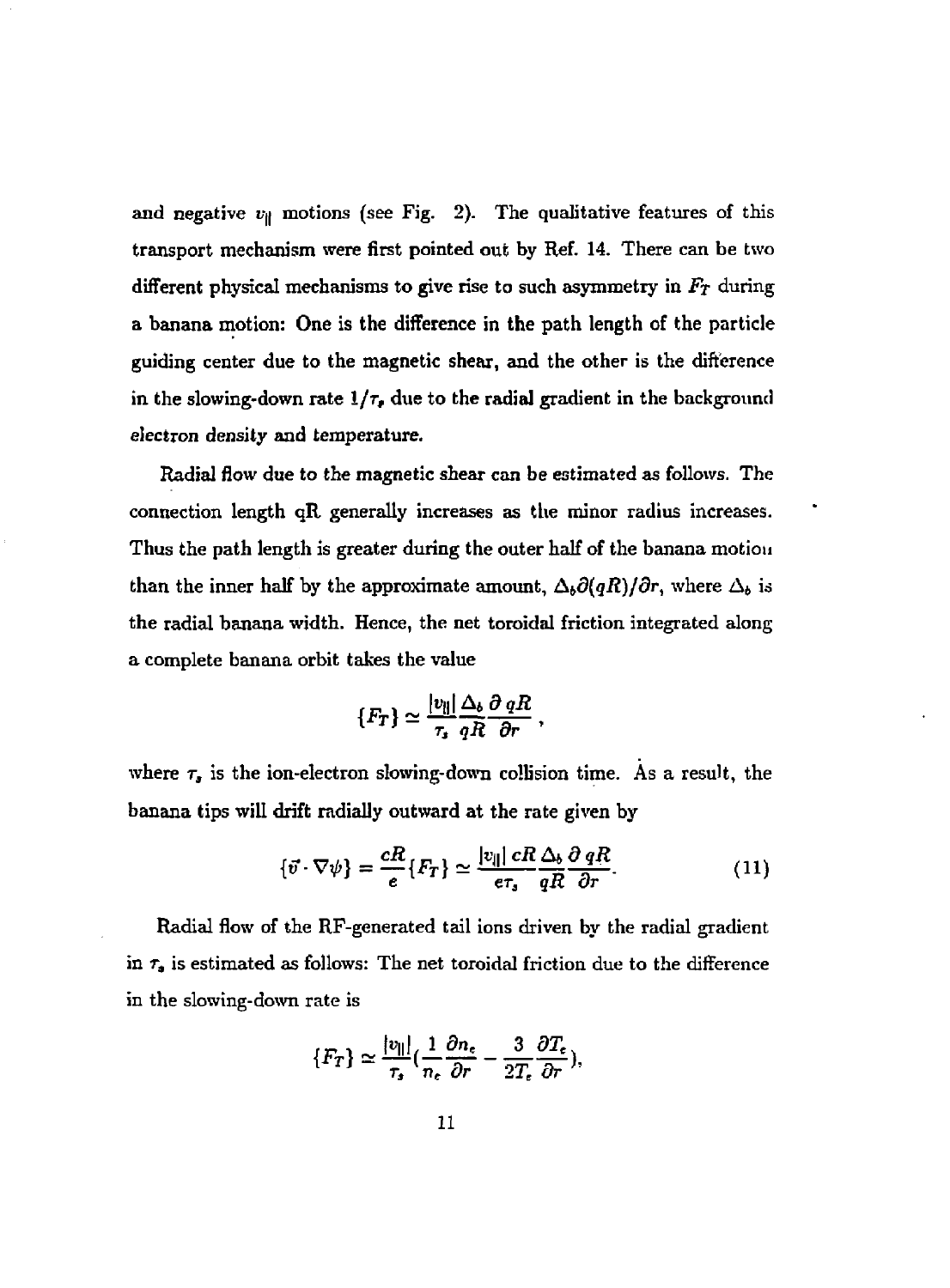and the corresponding radial drift speed is then given by

$$
\{\vec{v} \cdot \nabla \psi\} \simeq \frac{|v_{\parallel}|}{e\tau_s} \Delta_b \left(\frac{1}{n_e} \frac{\partial n_e}{\partial r} - \frac{3}{2T_e} \frac{\partial T_e}{\partial r}\right). \tag{12}
$$

Summing up Eqs. (11) and (12), we obtain

$$
\{\vec{v} \cdot \nabla \psi\} \simeq \frac{|v_{\parallel}|}{e\tau_s} \Delta_b \left(\frac{1}{qR} \frac{\partial qR}{\partial r} + \frac{1}{n_e} \frac{\partial n_e}{\partial r} - \frac{3}{2T_e} \frac{\partial T_e}{\partial r}\right).
$$
 (13)

Equation (13) represents the radial flow of ICRF-generated tail ions due to the collisional dissipation, in addition to the collisionless pinch effect. Notice here that the flow of particles given by Eq. (13) is all convective. This is due to the lack of randomness in the slowing-down process of the tail ions at well above the critical slowing-down energy. We note here that the same conclusion may not apply to radial heat flow, since the momentum conservation law we used here does not apply to the heat flow. This point will be addressed in detail in the next section where a full kinetic calculation is presented.

The convective transport process of tail ions described above is absent in the usual neoclassical theories. Since the usual neoclassical transport is often more easily understood with fluid equations, identification of the above simple transport mechanisms with fluid friction and viscosity may help clarify the difference in the transport processes between the usual neoclassical and present processes. This identification can also help understand each terms in the kinetic description presented in the next section in terms of fluid quantities.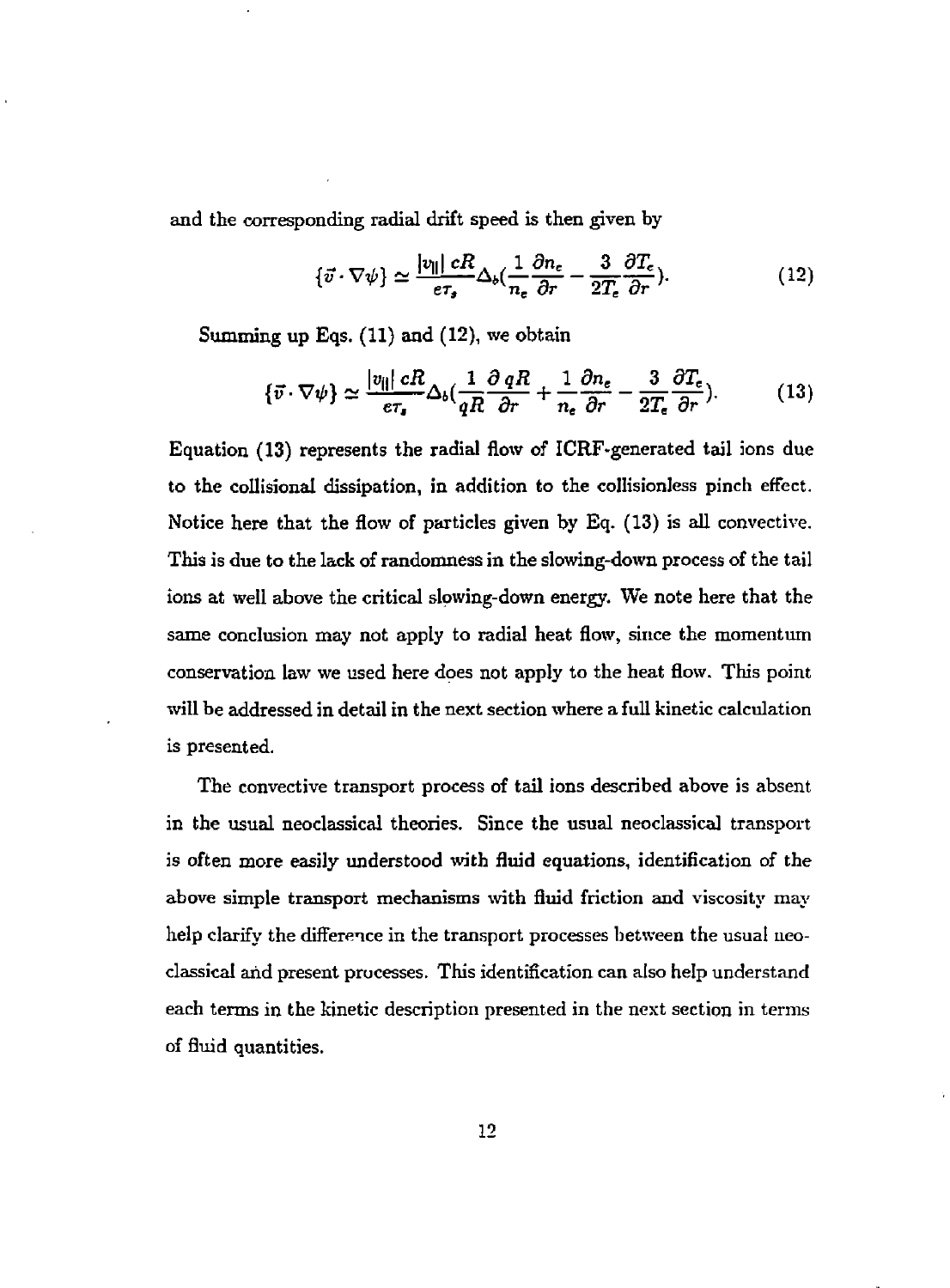As a function of fluid quantities, the radial particle flux *T* can be expressed as follows<sup>10</sup>:

$$
\Gamma =  = -\frac{c}{e} < R^2\nabla\zeta\cdot(\vec{F}-\nabla\cdot\mathbf{P}+en\vec{E})>+\mathcal{O}(\rho^3),\qquad(14)
$$

where  $\langle \cdots \rangle$  represents the flux-surface average,  $\vec{u}$  is the fluid flow velocity, and  $\vec{F}$  is the frictional force; and the quantity c/e has been treated as first order in gyroradius  $\rho$  in consideration of the  $\nabla\psi$  multiplied to left-hand side.

The first term in the right-hand side of Eq. (14) is the toroidal frictional force due to the difference in the toroidal flow speed between different plasma species, and is first order in gyroradius. This term alone will yield diffusive transport driven by the gradients in density and pressure of the tail species. The second term can be shown to correspond to an off-diagonal stress tensor term as follows:

$$
=<\nabla \cdot (R^2 \nabla \zeta \cdot \mathbf{P})>=\frac{d}{d\psi}.
$$

And the third term represents the toroidal electric field, which gives rise to the Ware pinch effect. For simplicity, we disregard this third term from our discussion.

For a plasma usually described in the literature, the lowest order distribution function is a Maxwellian. For such a more familiar plasma, the off-diagonal stress tensor term is of second order in gyroradiu^ (this point will be made clearer in the next section). Hence, the second term is small compared to the first term, and thus the neoclassical radial transport arises solely from the toroidal frictional force in the Maxwellian plasma case.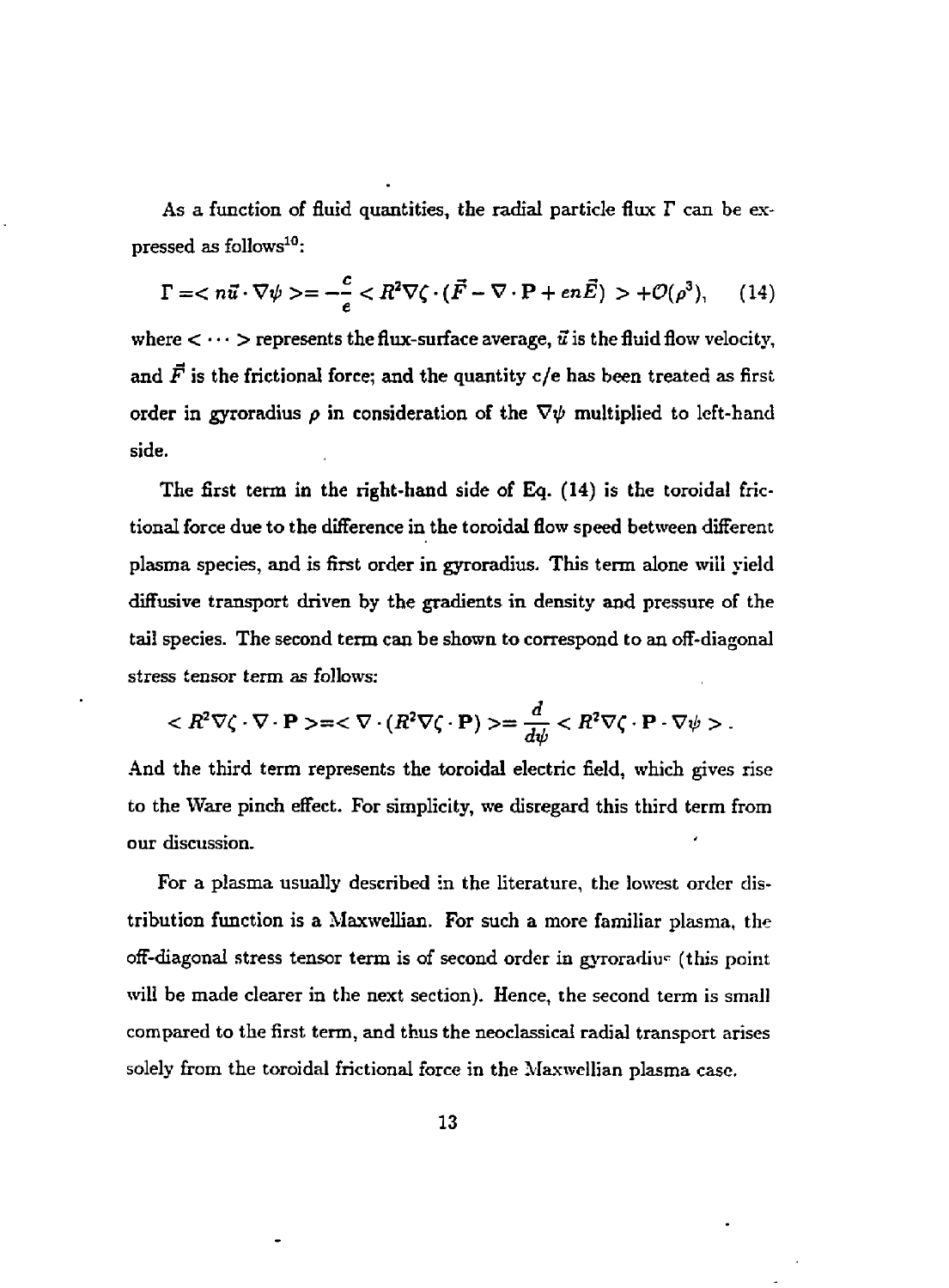The present problem of high energy tail transport is different from the usual one in that the lowest order distribution function is not an isotropic Maxwellian and, more importantly, in that a true local steady state is not established. Instead, the anisotropic tail distribution reaches a global, and time-averaged steady state over the bounce motions of the banana motions only. At the banana tips the particles are heated by ICRF heating, and at all other locations during their banana motions they are cooled by Coulomb slowing-down collisions. The steady condition  $df/dt = 0$  is not satisfied locally, but is satisfied only over the bounce average operation,  ${df/dt}_b = 0$ . As a consequence, even the zeroth order (in gyroradius) distribution function gets distorted by the locally nonvanishing scattering process. Unlike the usual Maxwellian plasma, such tail plasmas generate large off-diagonal stress tensor elements which is first order in gyroradius, as will become more explicit in the next section. The off-diagonal stress tensor term, second term, in Eq. (14) is then of the same order as the first term for our tail particles and yields the convective transport terms as well as diffusive terms. Our kinetic analysis shows that the diffusive terms from the off-diagonal stress tensor exactly cancel the diffusive contribution from the friction term (first term) in Eq. (14), leaving only the convective transport from the off-diagonal stress tensor for the particle flux across the flux surfaces.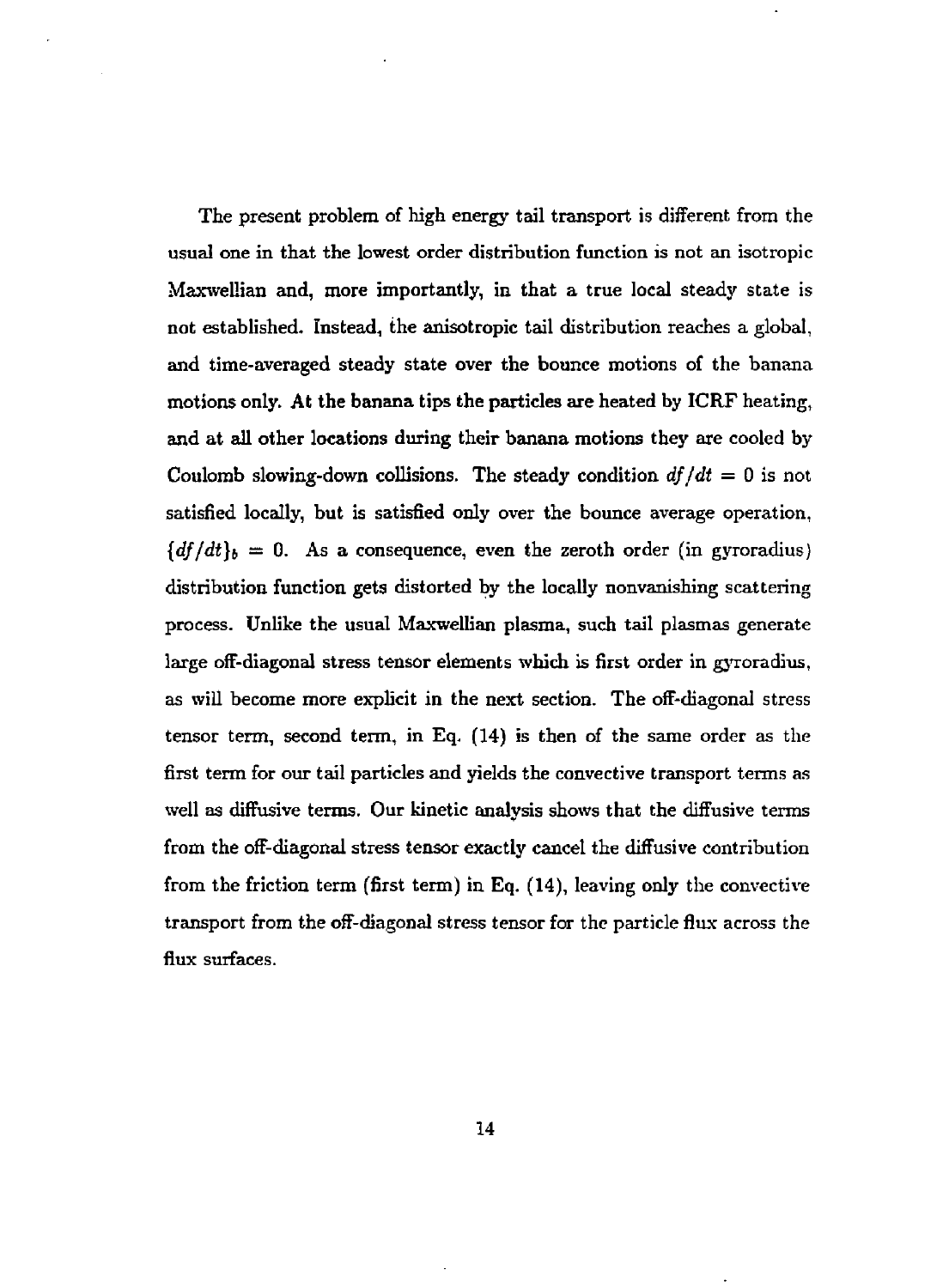#### **III. Kinetic Calculation**

We will use a well-known flux coordinate system  $(\psi, \theta, \zeta)$ , where  $\psi$  is the enclosed poloidal flux surface and serves as a radial coordinate, *6* is the poloidal angle, and  $\zeta$  is the toroidal angle. The magnetic field can be expressed as

$$
\vec{B}=I(\psi)\nabla\zeta+\nabla\zeta\times\nabla\psi.
$$

Parallel derivatives can be expressed as

$$
\hat{n} \cdot \nabla = \frac{1}{\mathcal{J}B} \frac{\partial}{\partial \theta} ,
$$

where axisymmetry is assumed so that  $\partial/\partial \zeta = 0$ , and  $\mathcal{J} = [\nabla \psi \times \nabla \theta \cdot \nabla \zeta]^{-1}$ is the Jacobian. The flux surface average of a quantity *g* is then written as

$$
\langle g \rangle = \frac{\int d\theta \mathcal{J} g}{\int d\theta \mathcal{J}},
$$

and the bounce average is defined as

$$
\{g\}_b = \frac{1}{\tau_b} \int \frac{\mathcal{J}B}{|v_{||}|} d\theta \, g, \quad \tau_b = \int \frac{\mathcal{J}B d\theta}{|v_{||}|},
$$

where the bounce integral is taken between  $\theta = -\pi$  and  $\pi$  for the passing  $\frac{1}{2}$  particles and between  $-\sigma_t$  to  $v_t$  for the trapped particles, where  $\pm \sigma_t$  are the poloidal angles at the turning points where  $v_{\parallel} \rightarrow 0$ . The flux surface average of a velocity integral can be expressed in terms of the bounce average as follows:

$$
\left\langle \int d^3 v \, g \right\rangle = \frac{1}{\int d\theta \mathcal{J}} \int d\theta \mathcal{J} \, 2\pi B \sum_{\sigma} \int \frac{dE d\mu}{|v_{||}|} \, g
$$
\n
$$
= 2\pi \sum_{\sigma} \int dE d\mu \, \frac{\tau_b}{\int \mathcal{J} d\theta} \{g\}_b, \tag{15}
$$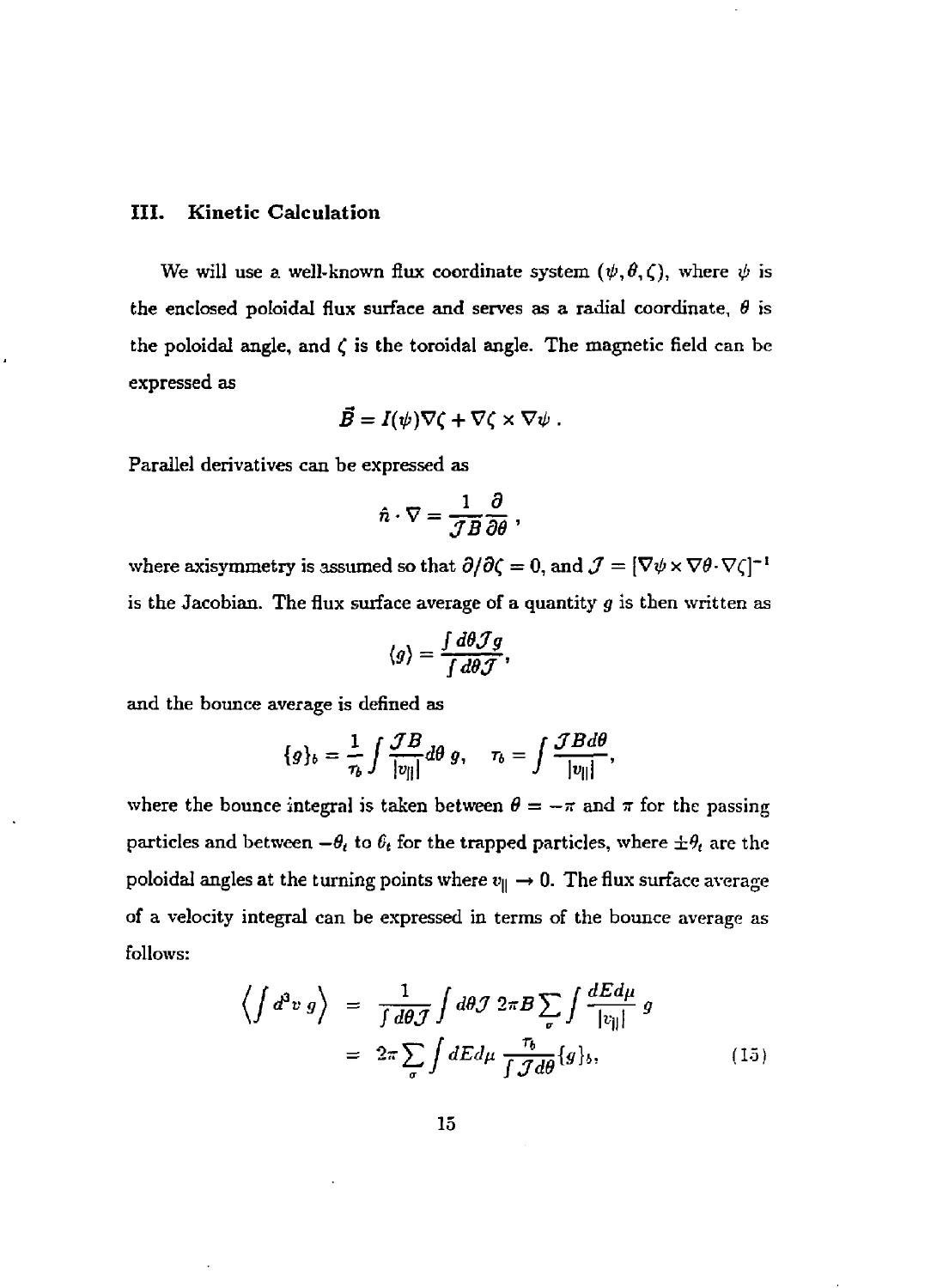where  $E$  is the kinetic energy,  $\mu$  is the magnetic moment per unit mass, and  $\sigma =$  Sign( $v_{\parallel}$ ).

We introduce a useful identity for the Alfven approximation of the drift velocity  $\vec{v}_d = -v_{\parallel} \hat{n} \times \nabla(v_{\parallel}/\Omega)$ , which is repeatedly used in our calculation:

$$
\vec{v}_d \cdot \nabla f = \frac{I v_{\parallel}}{\mathcal{J} B} \left[ \frac{\partial}{\partial \theta} \left( \frac{v_{\parallel}}{\Omega} \right) \frac{\partial f}{\partial \psi} - \frac{\partial}{\partial \psi} \left( \frac{v_{\parallel}}{\Omega} \right) \frac{\partial f}{\partial \theta} \right].
$$
 (16)

The particular usefulness of the above relation is realized when we take the bounce average of  $v_d \cdot \nabla f$  over a banana motion. Making use of integrationby-parts and the condition  $v_{\parallel} = 0$  at the turning points, we can easily show

$$
\int \frac{d\theta \mathcal{J}B}{v_{\parallel}} \vec{v}_d \cdot \nabla f = -I \frac{\partial}{\partial \psi} \int d\theta \frac{v_{\parallel}}{\Omega} \frac{\partial f}{\partial \theta}.
$$
 (17)

A quasilinear form<sup>13</sup> of the drift-kinetic equation can be written in the form

$$
\frac{\partial f}{\partial t} + (\partial_{\parallel} \hat{n} + \vec{v}_d) \cdot \nabla f - \frac{e}{M_t} E_{\parallel} \frac{\partial f}{\partial v_{\parallel}} = C(f) + Q(f) = C^*(f) , \qquad (18)
$$

where  $f = f(E, \mu, \sigma, \psi, \theta, t)$  is the gyrophase-averaged value of the quasistatic part of particle distribution function,  $\hat{n} = \vec{B}/B$  is the unit vector in the direction of local  $\vec{B}$ ,  $C(f)$  is the usual Coulomb scattering operator, and

$$
Q(f) \equiv -\nabla_v \cdot \Gamma_\mu
$$

represents the quasilinear scattering by RF waves with  $\Gamma_{\mu}$  defined to be the RF'driven quasilinear particle flux in velocity space. Detailed justification of Eq. (18) can be found in Ref. 4.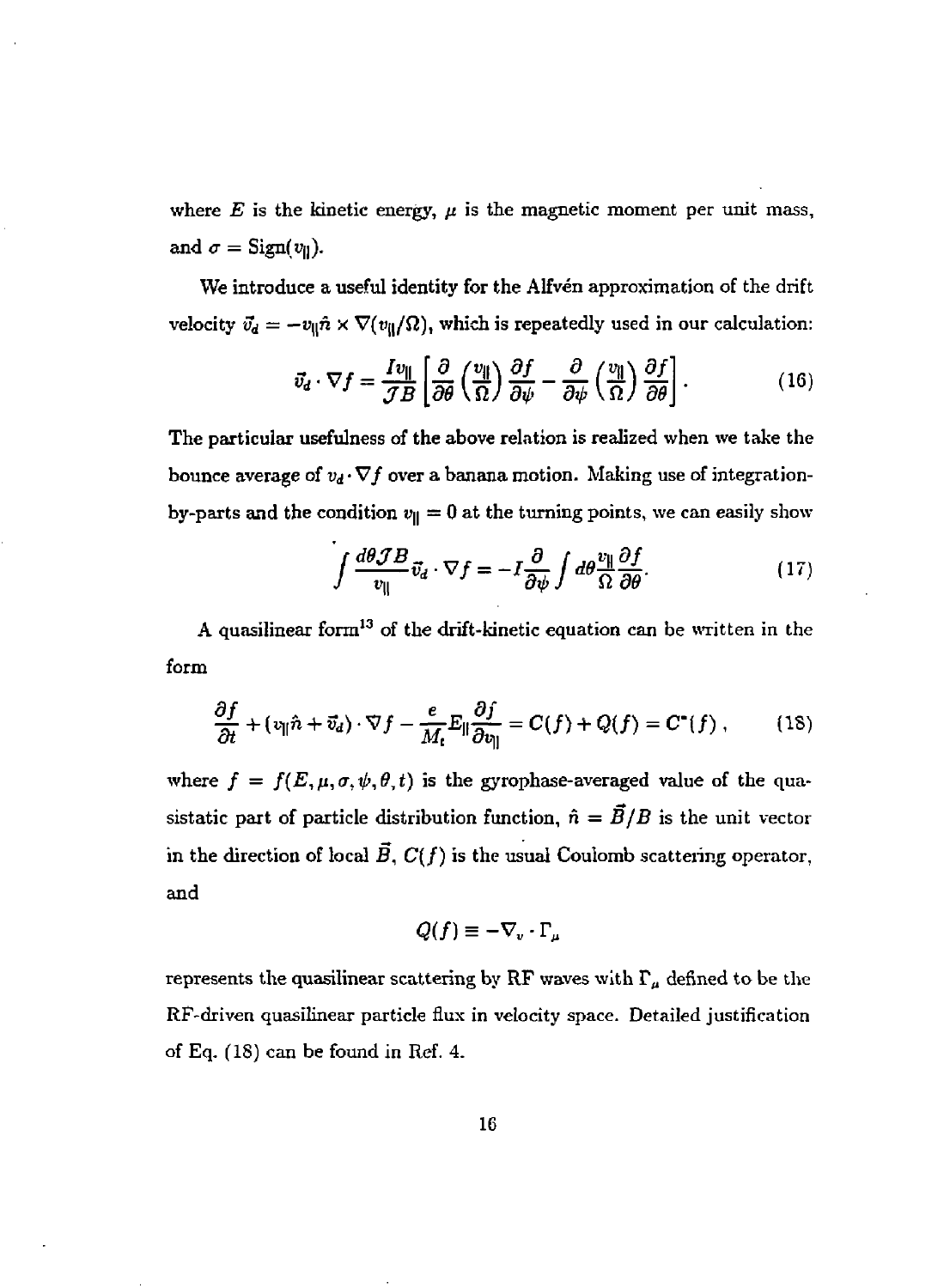In order to obtain a formal solution to Eq. (IS), we use the usual small banana width ordering  $\delta \equiv \Delta_b/a \ll 1$ , where  $\Delta_b$  is the banana width and *a* is the plasma radius. This ordering may restrict the validity of present analyses to plasmas with larger minor radius or stronger magnetic field, since the radial excursion of the rf-produced high-energy tail ions tends to be large. For equilibrium distribution of the high energy tail ions, where the heating by RF waves is balanced by the collistonal cooling, we adopt the usual transport ordering and take  $\partial/\partial t$  to be of second order in  $\delta$ . The parallel electric field term in Eq. (18) has to be small for equilibrium in order to avoid massive electron runaway, and for ion species it is usually treated<sup>10</sup> as second order in  $\delta$ . We expand  $f$  in  $\delta$ ,

$$
f=f_0+f_1+f_2+\cdots,
$$

and obtain the first two lowest order equations as follows:

$$
v_{\parallel}\hat{n} \cdot \nabla f_0 = C(f_0) + Q(f_0) = C^*(f_0)
$$
 (19)

$$
v_{\parallel}\hat{n}\cdot\nabla f_1 - C^*(f_1) = -\vec{v_d}\cdot\nabla f_0.
$$
 (20)

For the high energy tail ions the collision frequencies are much smaller than the parallel transit frequency  $\hat{\nu} = (\nu_c + \nu_\mu)L/\nu_\parallel \ll 1$ , where  $\nu_c$  is the 90°-Coulomb collision rate,  $\nu_\mu$  represents the quasilinear scattering rate by RF waves, and *L* is the scale length in the direction parallel to the magnetic field lines. To incorporate this additional smallness parameter into our analyses, we use a double ordering scheme and write  $f$  as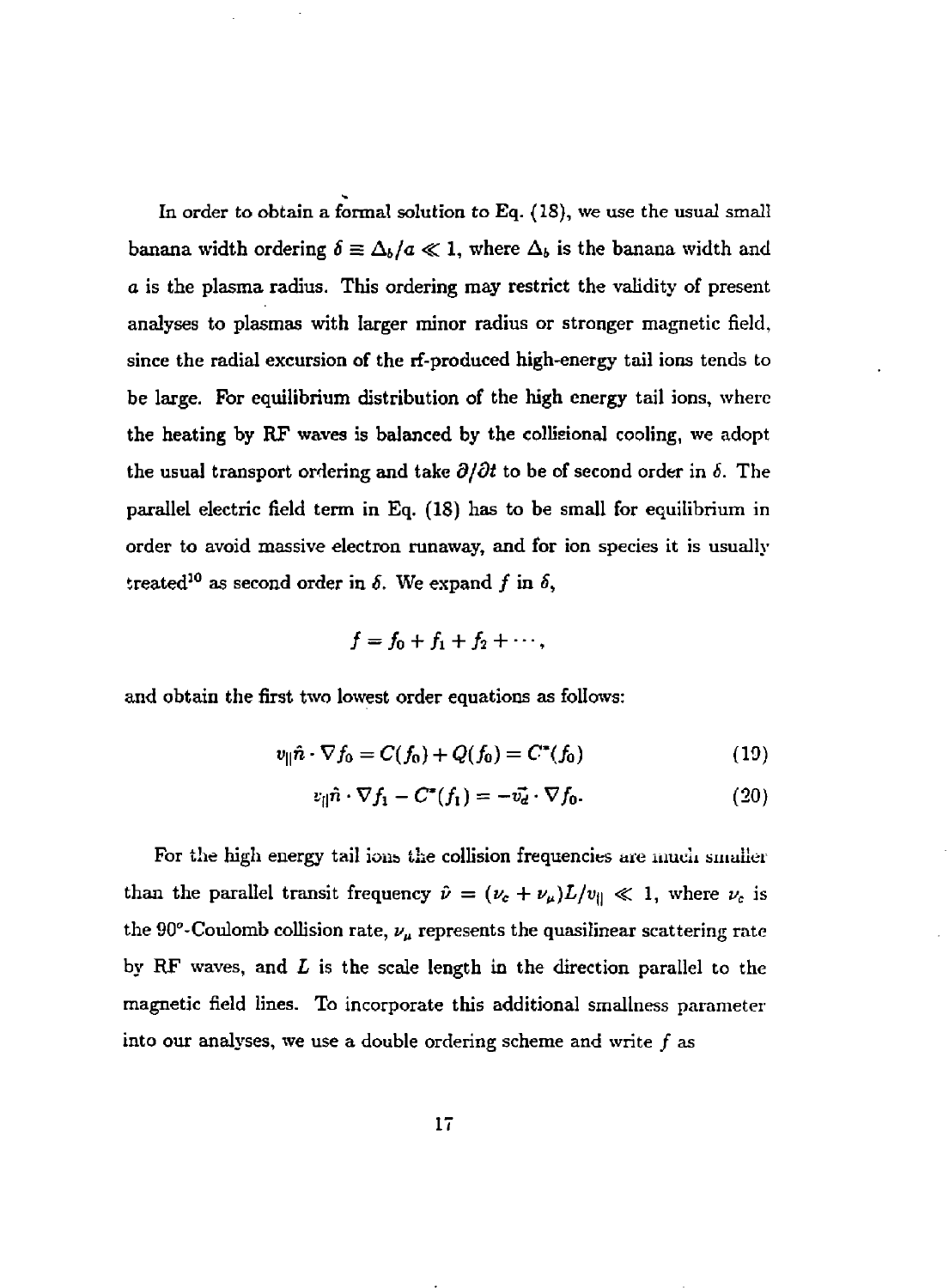$$
f_0 = f_0^{(0)} + f_0^{(1)} + f_0^{(2)} + \cdots,
$$
  
\n
$$
f_1 = f_1^{(0)} + f_1^{(1)} + f_1^{(2)} + \cdots,
$$
  
\n
$$
\vdots
$$

where the superscripts represent expansion in  $\hat{\nu}$ . The zeroth order equation in  $\delta$ , Eq. (19), can then be further divided into

$$
v_{\parallel}\hat{n}\cdot\nabla f_0^{(0)} = 0, \qquad (21)
$$

$$
v_{\parallel}\hat{n}\cdot\nabla f_0^{(\lambda)} = C^*(f_0^{(\lambda)}), \qquad (22)
$$

and the first order equation in  $\delta$ , Eq. (20), becomes

$$
v_{\parallel}\hat{n}\cdot\nabla f_{\mathbf{i}}^{(0)} = -\tilde{v}_d\cdot\nabla f_0^{(0)}, \qquad (23)
$$

$$
v_{\parallel} \hat{n} \cdot \nabla f_1^{(1)} - C^*(f_1^{(0)}) = -\vec{v}_d \cdot \nabla f_0^{(1)}, \qquad (24)
$$

where the next order equations in  $\hat{\nu}$  are omitted for simplicity.

Equation (21) is a mathematical statement of the physical fact that the dissipationless lowest order distribution function is constant along magnetic field lines. A solution for  $f_0^{(0)}$  can be obtained by averaging Eq. (22) over the bounce motion of the trapped tail ions:

$$
\{v_{\parallel}\hat{n}\cdot\nabla f_0^{(1)}\}_b = \{C^*(f_0^{(0)})\}_b. \tag{25}
$$

The left-hand side of Eq. (25) is identically zero because of the relation  $\hat{n} \cdot \nabla = (\mathcal{J}B)^{-1}(\partial/\partial\theta)$ . The function  $f_0^{(0)}$  can be taken out of the bounce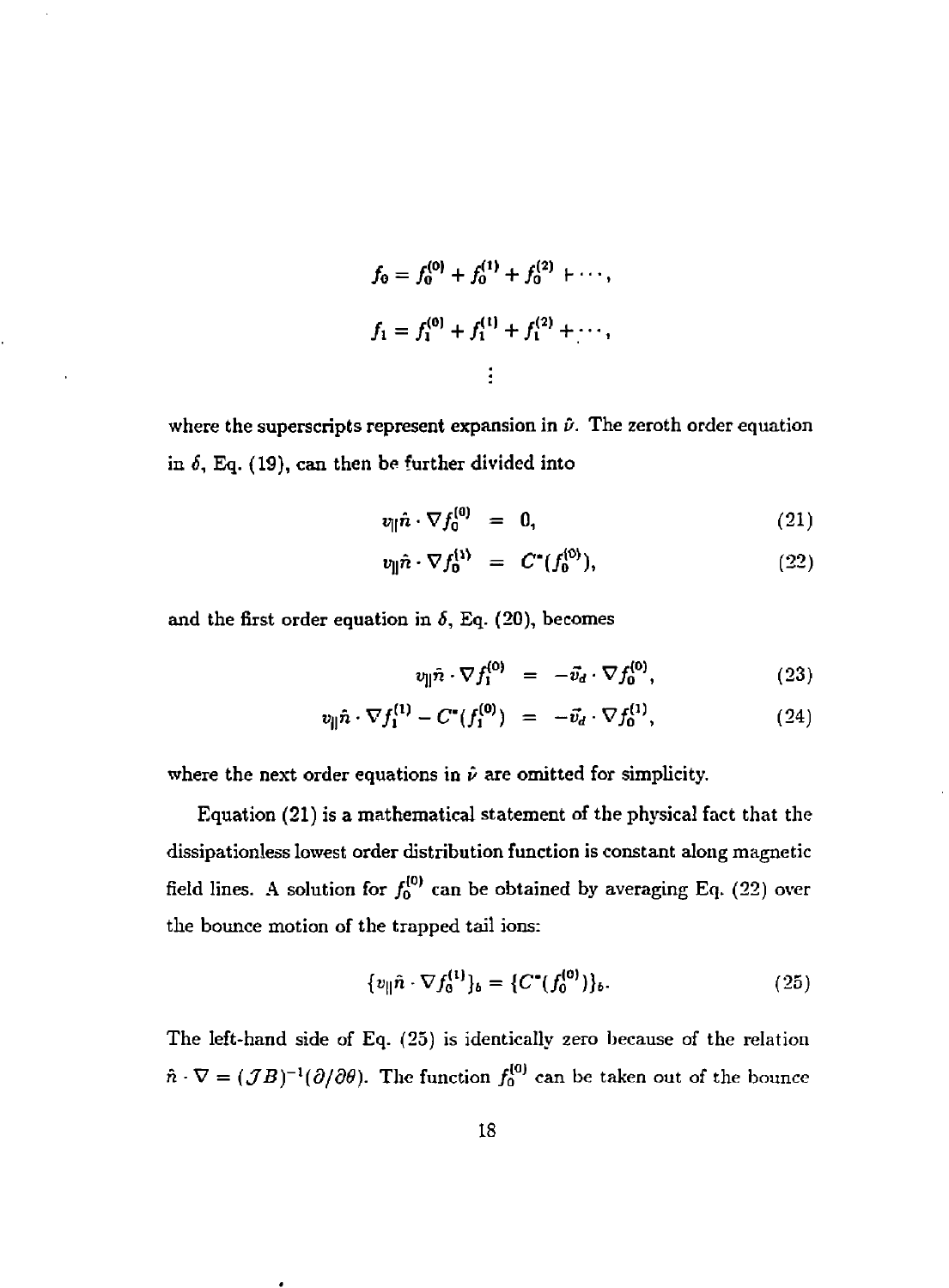average operator by using Eq. (21), and thus leading to

$$
\{C^*(f_0^{(0)})\}_b = \{C\}_b(f_0^{(0)}) + \{Q\}_b(f_0^{(0)}) = 0. \tag{26}
$$

Detailed study of this equation and the solution for  $f_0^{(0)}$  are discussed elsewhere.<sup>4,16-18</sup> In the present work, we will consider that  $f_0^{(0)}$  is given in obtaining the formal description of the transport coefficients. Our final transport coefficients are not sensitive to the details of the shape of  $f_0^{(0)}$  but depends only on the moments of  $f_0^{(0)}$ . The next order solutions  $f_0^{(1)}, f_1^{(0)}$ . and  $f_1^{(1)}$  can be expressed in terms of  $f_0^{(0)}$  using Eqs. (22), (23), and (24).

The quasilinear RF-scattering operator *Q* can be written as

$$
Q(f) = \frac{1}{v_{\perp}} \frac{\partial}{\partial v_{\perp}} v_{\perp} D_{\perp} \delta(\Omega - \omega) \frac{\partial f}{\partial v_{\perp}},
$$
\n(27)

where  $D_{\perp}$  is the quasilinear velocity-space particle diffusion coefficient<sup>15</sup> driven by ICRF waves at the resonance location,  $\omega$  is the ICRF wave frequency,  $\Omega$  is the gyrofrequency of the tail ions( $\Omega \propto 1$ /major radius), and the  $\delta$ -function ensures  $Q = 0$  everywhere except at a resonance point given by  $\Omega = \omega$ . This form of *Q* corresponds to the  $k_{\parallel} = 0$  limit. Additional transport effects caused by  $k_{\parallel} \neq 0$  have been discussed in Ref. 5. Notice here that the combined scattering operator  $C^*$ , with full Coulomb operator and Eq. (27), is parity conserving in  $v_{\parallel}$ .

For the combined scattering operator  $C^*$ , two conservation laws are required for a steady state. The first is the particle conservation law:

$$
\int d^3v C^*(f) = 0,\t(28)
$$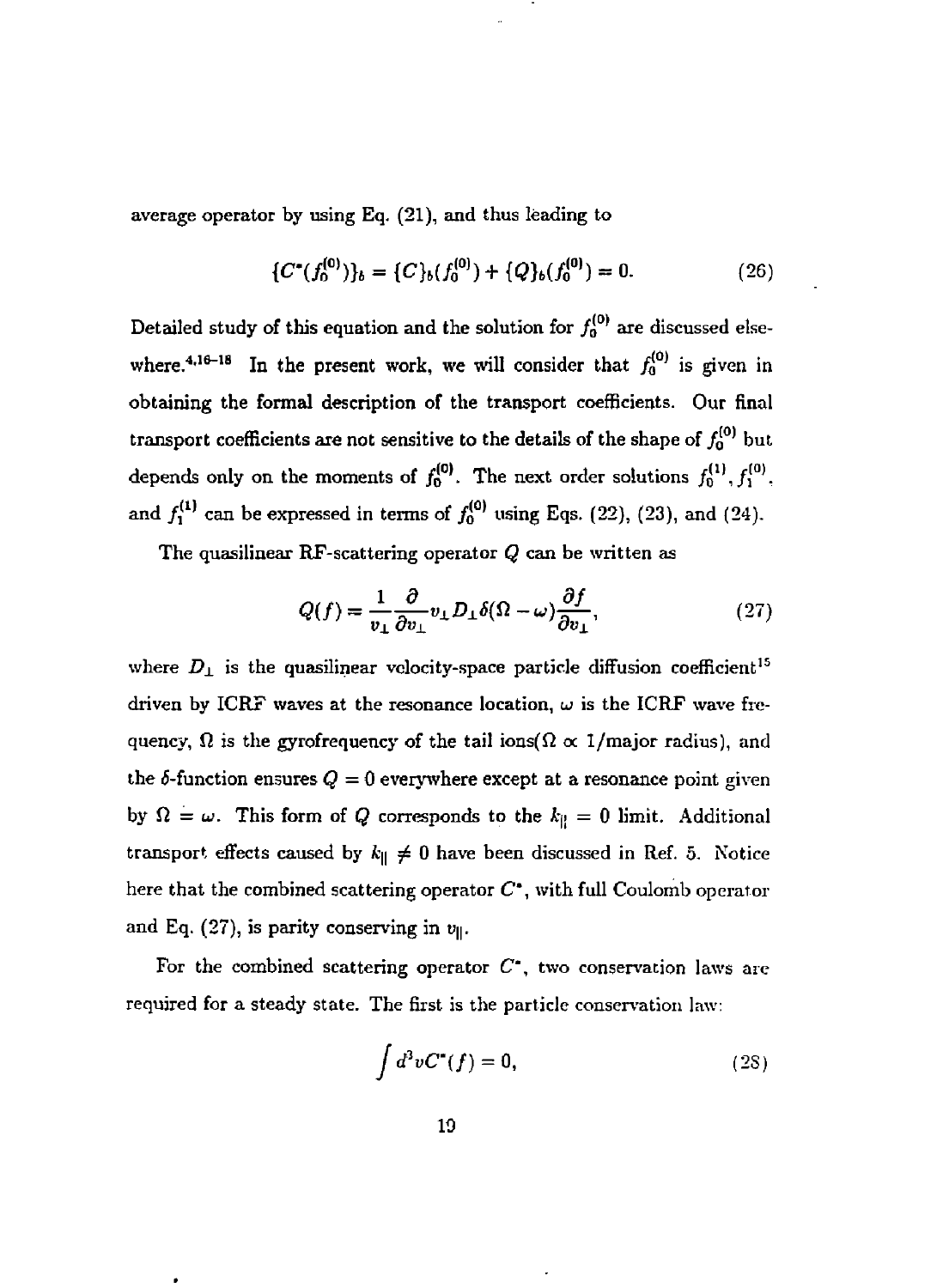and the second is the flux-surface-averaged energy conservation law:

$$
\left\langle \int d^3v (mv^2/2) C^*(f_0^{(0)}) \right\rangle = 0. \tag{29}
$$

We can easily see that Eq. (29) follows from Eqs. (15) and (26). The particle conservation law is stronger since it requires the equation to be true at every point in real space. Notice here that the flux-surface-averaged energy conservation law is required to the lowest order in  $f_0^{(0)}$  only. It is interesting to find that Eq. (2S) yields many more general conservation equations. For any constant of motion  $\zeta$ , we have

$$
\left\langle \int d^3v \zeta C^*(f_0^{(0)}) \right\rangle = 0. \tag{30}
$$

When the tail ions are above the critical slowing-down energy, and thus the pitch angle scattering is weak, most of the tail ions are trapped with their banana tips near the resonance layer, as discussed earlier. We will make use of this fact and ignore the small passing component of  $f_0^{(0)}$ . This makes the transport calculation somewhat simpler, allowing us to ignore the trapped-passing boundary. We also make use of the fact that  $f_0^{(0)}$  is symmetric in *v\\* in the trapped particle regime.

#### **A. Radial Particle Flux of Tail Ions**

The radial particle flux of the minority tail ions can be calculated from

$$
\nabla \cdot (\hat{\psi} \Gamma) = -\frac{1}{V'} \frac{\partial}{\partial \psi} V' \Gamma
$$
  
\n
$$
\Gamma = \langle \int d^3 v \left( \vec{v}_d \cdot \nabla \psi \right) f \rangle = \langle \int d^3 v I \vec{v}_{\parallel} \cdot \nabla (\frac{v_{\parallel}}{\Omega}) f \rangle
$$
  
\n
$$
= -\langle \int d^3 v I \frac{v_{\parallel}}{\Omega} \vec{v}_{\parallel} \cdot \nabla f \rangle,
$$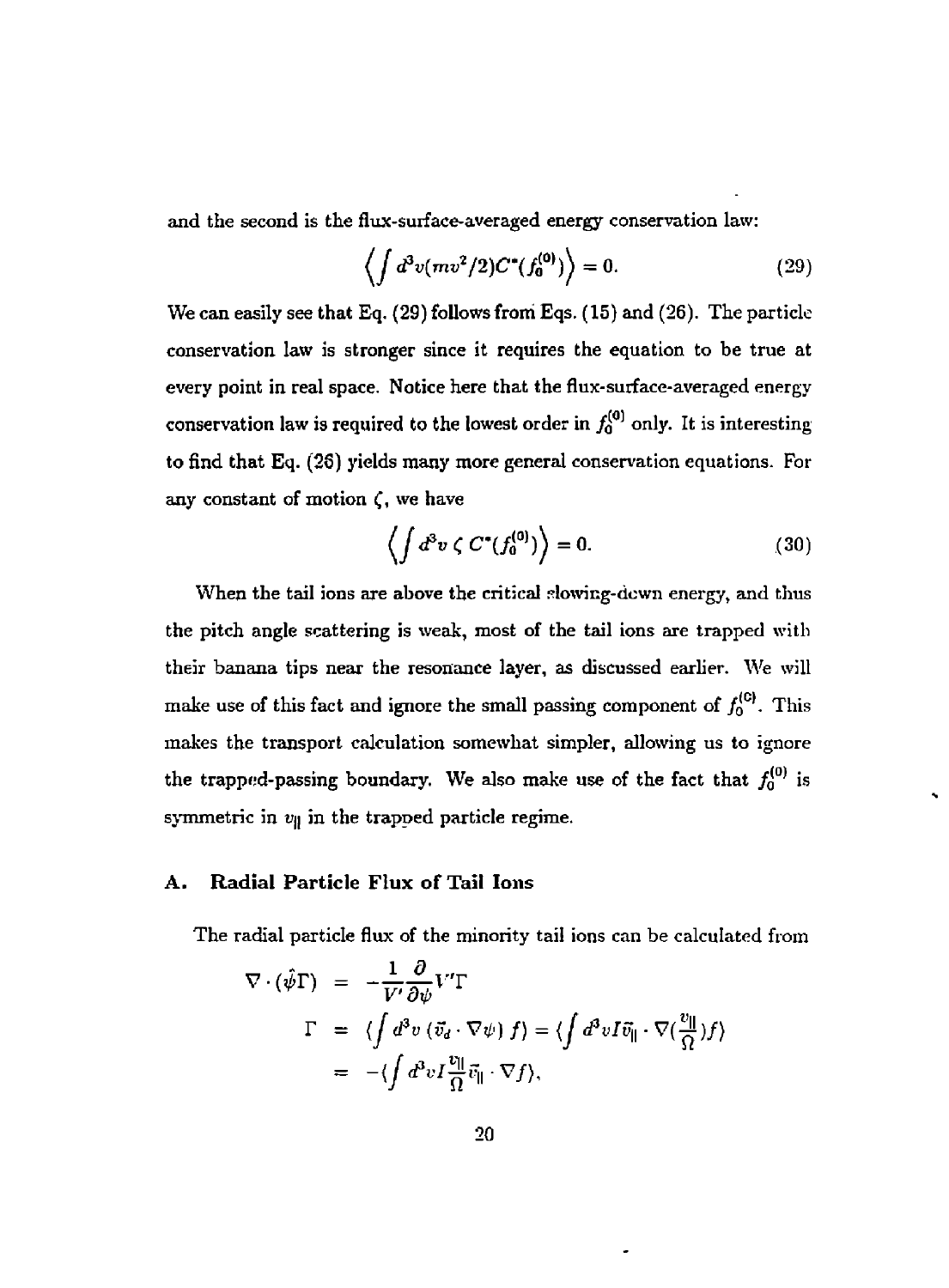where the flux surface average operation is represented by  $\langle \cdots \rangle, V' =$  $\partial V/\partial \psi = 2\pi \int d\theta \mathcal{J}$  is the derivative of the enclosed volume, Alfvén's expression for the vertical drift is used, and the last equality is obtained by integration-by-parts along the magnetic field lines, using the velocity integration expressed in terms of the velocity coordinate  $(E, \mu, \sigma)$ :

$$
\int d^3v = 2\pi B \sum_{\sigma} \int \frac{dEd\mu}{|v_{\parallel}|}.
$$

Double expansion of  $f$  then yields

$$
\Gamma = -\langle \int d^3v I \frac{v_{\parallel}}{\Omega} \vec{v}_{\parallel} \cdot \nabla (f_0^{(0)} + f_0^{(1)} + f_1^{(0)} + f_1^{(1)} + \cdots) \rangle.
$$

The first term is zero because of Eq. (21). Notice here that  $f_0^{(0)}$  is even in  $v_\parallel$ and, therefore,  $f_0^{(1)}$  and  $f_1^{(0)}$  are odd in  $v_{||}$ , as can be seen from Eqs. (22) and (23). We can then easily see that the integral of the second and third terms in the parentheses vanish, since the integrands are odd in  $v_{\parallel}$ . Hence, the only contribution to particle flux is from  $f_1^{(1)}$ , which can be explained from the fact that the neoclassical radial transport is a consequence of collisional dissipation on the radial drift motions. Using Eq.  $(24)$  for  $f_1^{(1)}$ , we obtain

$$
\Gamma = \Gamma_1 + \Gamma_2, \tag{31}
$$

$$
\Gamma_1 = -\langle \int d^3 v \frac{I v_{\parallel}}{\Omega} C^*(f_1^{(0)}) \rangle, \qquad (32)
$$

$$
\Gamma_2 = \langle \int d^3v \frac{Iv_{\parallel}}{\Omega} \vec{v}_d \cdot \nabla f_0^{(1)} \rangle. \tag{33}
$$

Determining  $f_1^{(0)}$  and  $f_0^{(1)}$  in terms of  $f_0^{(0)}$  and performing the velocity-space integral and flux-surface average ivill give us the neoclassical radial particle flux of the high energy tail ions.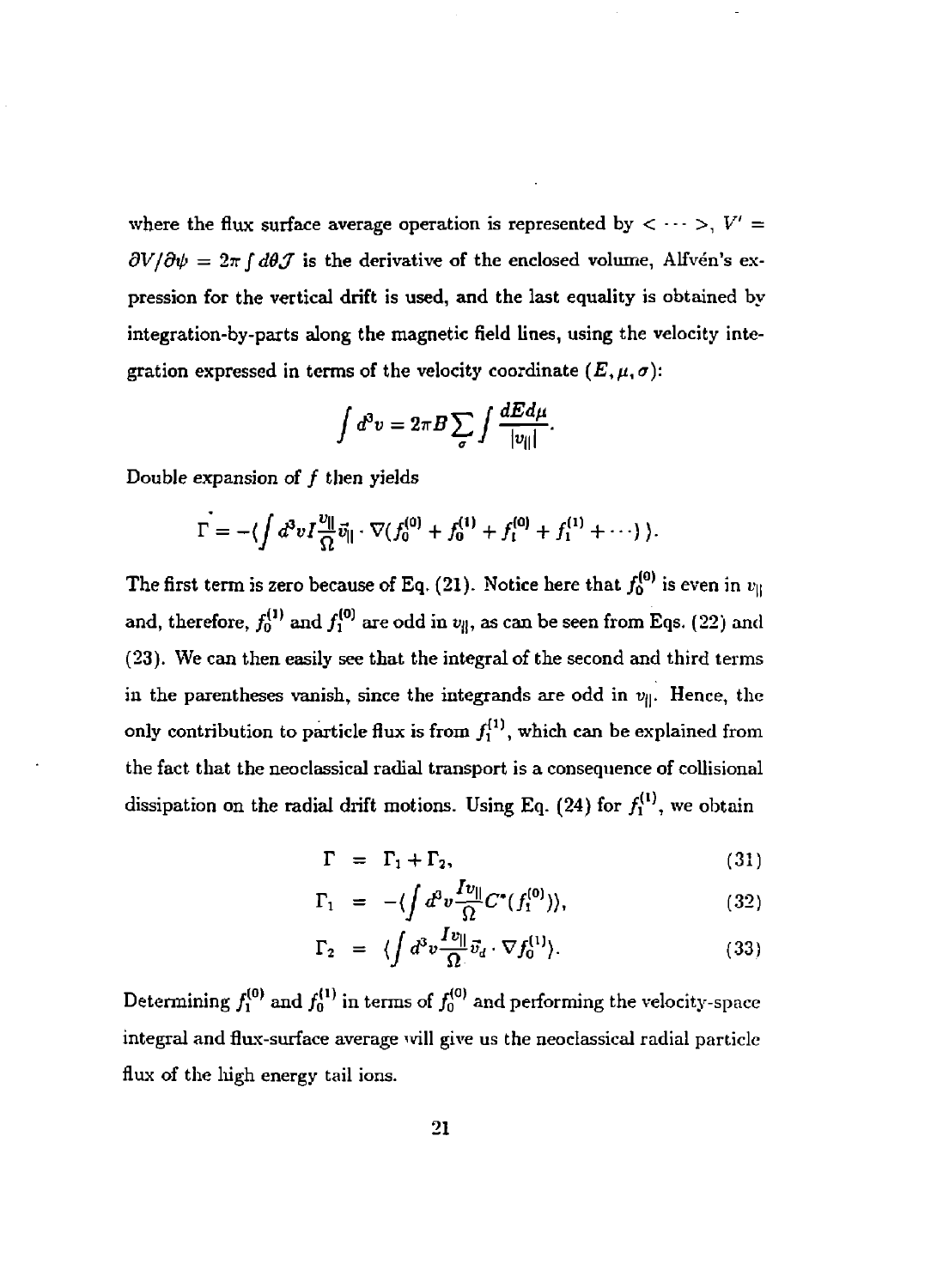We note here that the  $\Gamma_1$  term in Eq. (31) represents the usual contribution to the neoclassical radial particle diffusion from the parallel friction force [see Eq. (14)]. We will show that this diffusive term cancels out with the diffusive part of  $\Gamma_2$  and thus the usual banana diffusion process is absent here. The  $\Gamma_2$  term, however, represents an unusual feature of the present problem. This term represents the off-diagonal stress tensor contribution to the neoclassical radial particle flux coming from the nonvanishing  $f_0^{(1)}$ , which does not exist to this order in the usual thermal equilibrium problem where the lowest order distribution function is a Maxwellian [see Eq. (14)]. This can be easily understood from Eq. (22), by noticing that  $C(f_0^{(0)})$  vanishes for a Maxwellian  $f_0^{(0)}$ . The existence of nonvanishing  $f_0^{(1)}$  is due to the localized heating operator *Q.* As discussed in the previous section, a true equilibrium distribution function satisfying  $C^*(f_0^{(0)}) = 0$  does not exist for our high energy tail ions, even to the lowest order in gyroradius. And the collisional steady state exists only over the bounce average orbits through Eq. (26). A high energy tail ion in resonance with RF waves is heated near the turning points of the banana orbits, and loses energy during the rest of the banana motions through Coulomb collisions with the cold background particles (see Fig. 1):

$$
\int d^3v EC^*(f_0^{(0)}) > 0
$$
 at resonance surfaces,  

$$
\int d^3v EC^*(f_0^{(0)}) < 0
$$
 otherwise.

The first term in the expression for the radial particle flux can readily be evaluated by solving for  $f_1^{(0)}$  from Eq. (23), as in the usual banana transport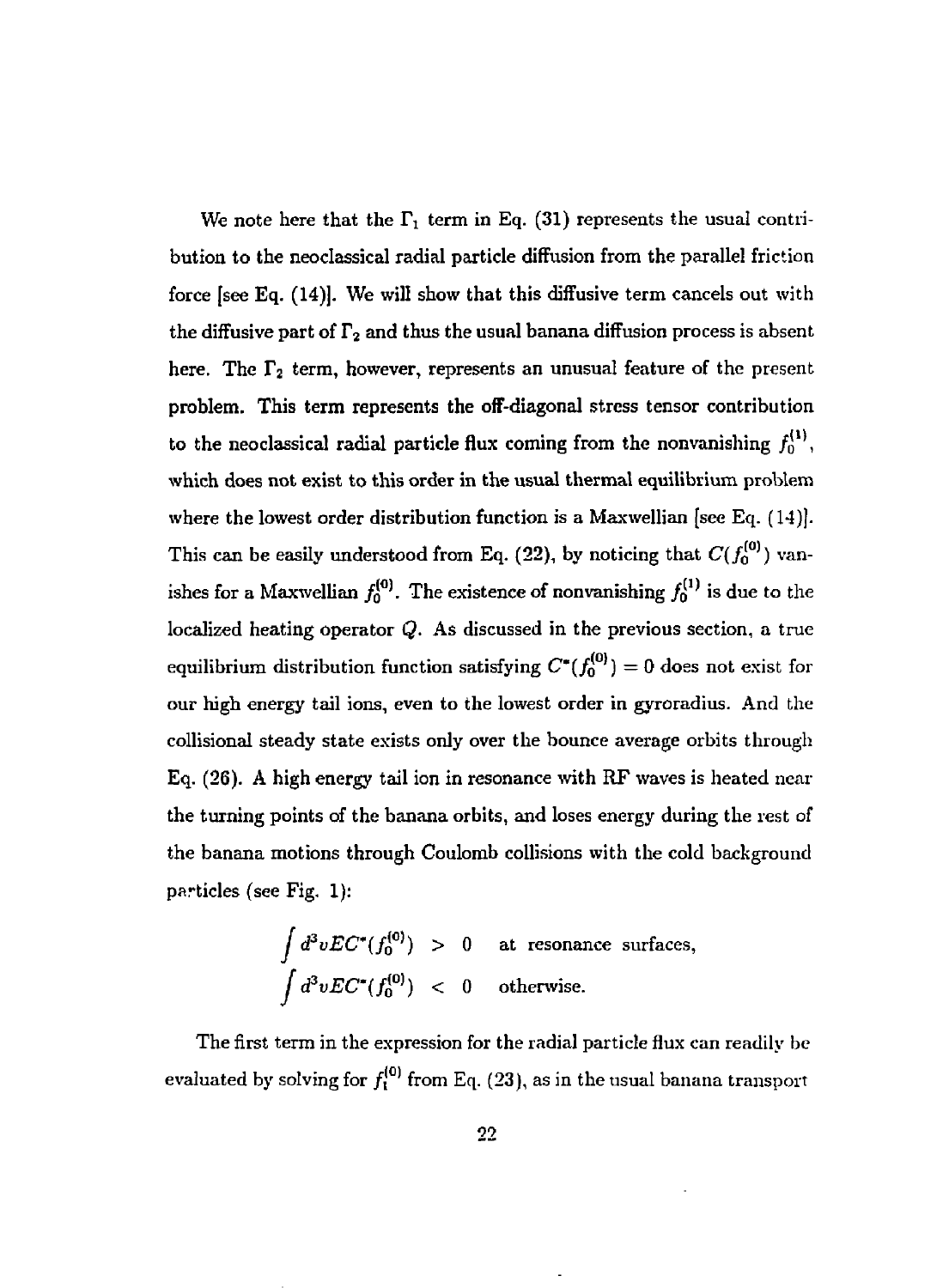theories.<sup>10</sup> Using the relation

$$
\vec{v}_d\cdot\nabla\psi=Iv_{\|}\hat{n}\cdot\nabla\frac{v_{\|}}{\Omega},
$$

we can easily find

$$
f_1^{(0)} = -\frac{Iv_{\parallel}}{\Omega} \frac{\partial f_0^{(0)}}{\partial \psi} + G.
$$
 (34)

Here G is a function constant along  $\vec{B}$ , and can be determined from the • bounce average of the next order equation, Eq. (24). The bounce average of the first term in Eq. (24) is trivially zero. The right-hand side of Eq. (24) is odd in  $v_{\parallel}$  since  $f_0^{(1)}$  is an odd function of  $v_{\parallel}$ , and thus it vanishes when bounce averaged. The solubility condition for Eq. (24) then simply becomes

$$
\{C^*(f_1^{(0)})\}_b = 0,\t\t(35)
$$

which is identical to the solubility condition for the usual neoclassical banana transport for thermal particles. The combined collision operator  $C^*$ conserves parity in  $\sigma = v_{\parallel}/|v_{\parallel}|$ , as discussed after Eq. (27). The first term in Eq. (34) is odd in  $v_\parallel$  and it vanishes in the bounce-average integral of Eq. (35). G is independent of  $\theta$  and thus it can be taken outside of the bounce integral, and Eq. (35) becomes

$$
\{C^*\}_bG=0,
$$

i.e., G and  $f_0^{(0)}$  are solutions of the same equation [see Eq. (26)]. Without loss of generality, we can absorb G into  $f_0^{(0)}$ . In any case, G is even in  $v_\parallel$ and thus gives no contribution to the radial fluxes. Therefore, our solution for  $f_1^{(0)}$  simply becomes

$$
f_1^{(0)} = -I \frac{v_{\parallel}}{\Omega} \frac{\partial f_0^{(0)}}{\partial \psi}.
$$
 (36)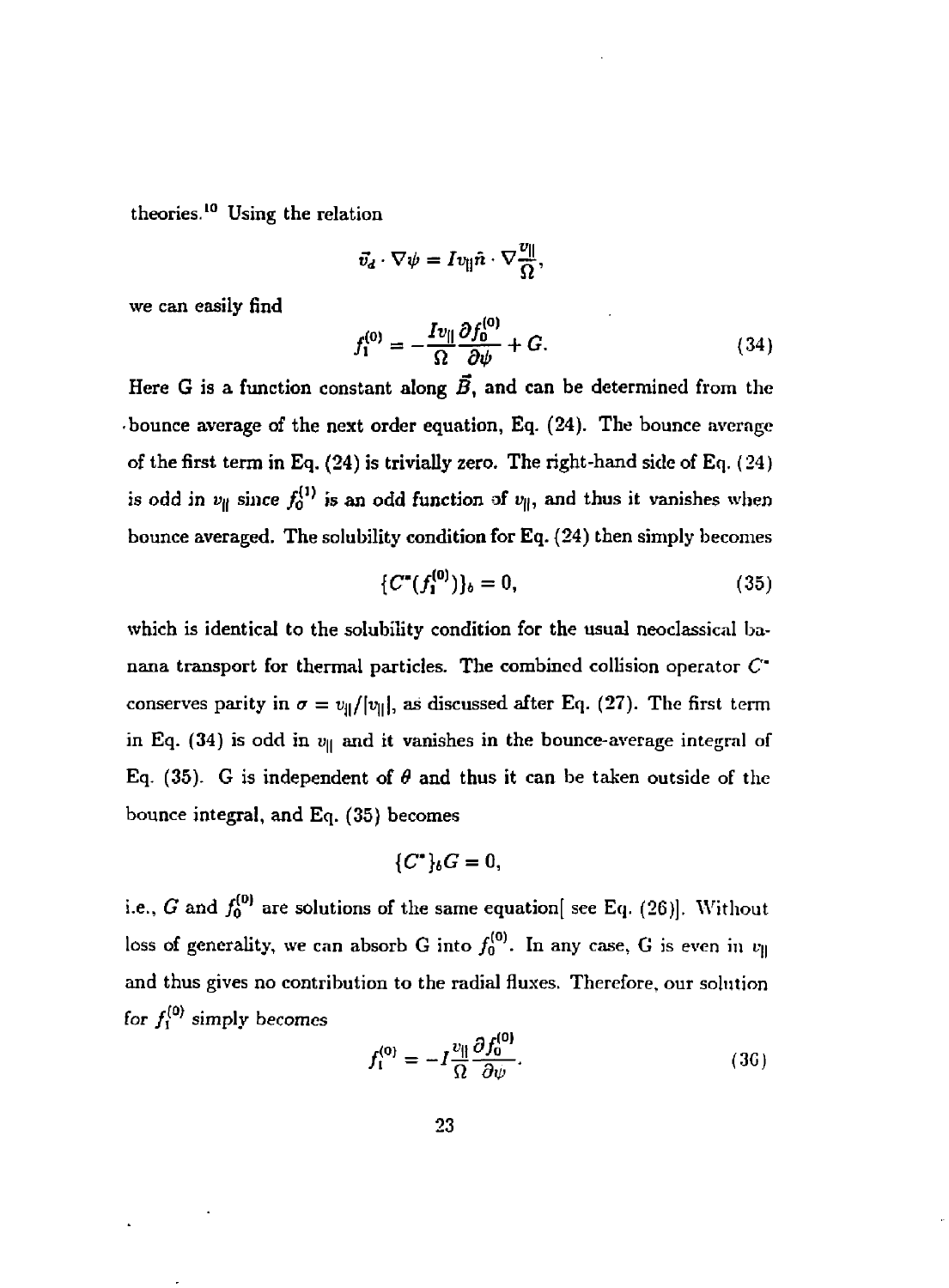In order to be able to actually evaluate the phase-space integral to obtain the final expression for the diffusion coefficients, a simplified Coulomb collision operator is used. We assume that most of the minority tail ions have energies higher than the critical slowing-down energy above which the tail ion-electron energy transfer rate is greater than the tail ion-ion energy transfer rate. This assumption will set a lower bound to the RF-power level to ensure the validity of our analysis as discussed in Ref. 4. Then the Coulomb scattering operator for the tail ions can be written as the combination of the tail ion-electron slowing-town part  $C_{i\epsilon}^s$  and the tail ion-main ion pitch angle scattering part  $C_{ij}^{\xi}$ , where  $\xi$  is cosine of the pitch angle  $\xi = v_{\parallel}/v$ , and the subscripts t, i, and e denote tail ion, main ion, and electron species, respectively;

$$
C(f) = C_{te}^s + C_{ti}^{\xi}, \qquad (37)
$$

$$
C_{te}^s(f) = \nu_s \frac{\partial}{\partial \vec{v}} \cdot \vec{v} f_\gamma,\tag{38}
$$

$$
C_{ti}^{\xi}(f) = \frac{\nu_{ti}}{2} \frac{\partial}{\partial \xi} (1 - \xi^2) \frac{\partial f}{\partial \xi}, \qquad (39)
$$

$$
\nu_s = \frac{1}{\tau_s} = \frac{M_e n_e}{M_t n_t \tau_{et}},
$$
\n
$$
\nu_{ti} = \left(\frac{v_{eff}}{v}\right)^3 \frac{1}{\tau_{ti}},
$$
\n
$$
\tau_{et} = \frac{3\sqrt{2}}{8\sqrt{\pi}} \frac{\sqrt{M_e} T_e^{3/2}}{Z_t^2 e^4 n_t \ln \Lambda},
$$
\n
$$
\tau_{ti} = \frac{1}{4\pi} \frac{M_t^2 v_{eff}^3}{Z_t^2 Z_t^2 e^4 n_i \ln \Lambda},
$$

where  $n_t$  is the flux-surface-averaged tail-ion density, and  $v_{eff}$  is a typical tail-ion velocity (we define  $v_{eff}$  so that  $(3/2)n_tM_tv_{eff}^2$  is the flux-surface-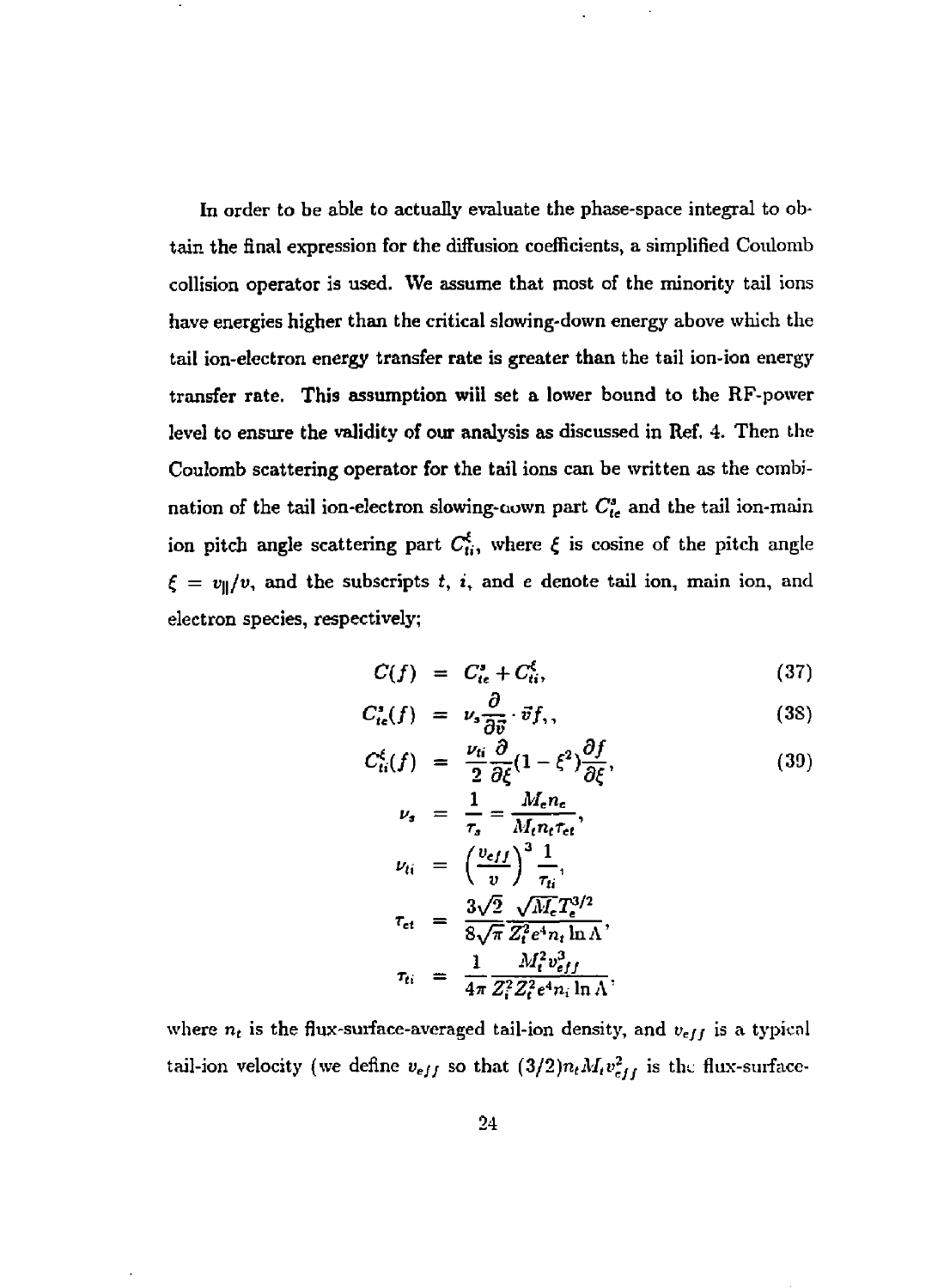averaged tail-ion energy density). The weak pitch angle scattering is retained here because the  $\partial/\partial \xi$  may be large due to the localization near the resonance pitch angle. This localization width of  $f_0^{(0)}$  in pitch angle itself is determined from pitch angle scattering.<sup>4,16,18</sup> But it turns out that the pitch angle scatterings make little contribution to our final evaluation of the transport coefficients, due to the fact that  $\nu_{ii} \ll \nu_s$ .

The first part in the particle flux,  $\Gamma_1$ , can now be easily evaluated to be

$$
\Gamma_1 = -\langle \int d^3v I \frac{v_{\parallel}}{\Omega} (C+Q)(f_1^{(0)}) \rangle
$$
  
\n
$$
= \langle \int d^3v I \frac{v_{\parallel}}{\Omega} C(I \frac{v_{\parallel}}{\Omega} \frac{\partial f_0^{(0)}}{\partial \psi}) \rangle
$$
  
\n
$$
= -\langle \int d^3v (\frac{Iv_{\parallel}}{\Omega})^2 (\nu_s + \nu_{ti}) \frac{\partial f_0^{(0)}}{\partial \psi} \rangle,
$$
 (40)

where the contribution from the RF heating operator, *Q,* has been dropped because  $Q$  commutes with  $v_{\parallel}$  and  $Q$  conserves particle number  $\int d^3v Q(f)$  = 0 for any  $f$  ].

The second part in the particle flux,  $\Gamma_2$ , is easily calculated by using Eq (16) for the vertical drift:

$$
\Gamma_2 = \langle \int d^3 v \frac{I v_{\parallel}}{\Omega} \vec{v}_4 \cdot \nabla f_0^{(1)} \rangle
$$
  
=  $-\frac{2\pi \sum_{\sigma} \sigma}{\int d\theta \mathcal{J}} \int d\theta \mathcal{J} \int dE d\mu \frac{I^2 v_{\parallel}}{\mathcal{J}\Omega} \left[ \frac{\partial}{\partial \psi} \left( \frac{v_{\parallel}}{\Omega} \right) \frac{\partial f_0^{(1)}}{\partial \theta} - \frac{\partial}{\partial \theta} \left( \frac{v_{\parallel}}{\Omega} \right) \frac{\partial f_0^{(1)}}{\partial \psi} \right].$ 

Integrating by parts and collecting term, it is straightforward to obtain

$$
\Gamma_2 = -\frac{2\pi \sum_{\sigma} \sigma}{\int d\theta \mathcal{J}} \int dE d\mu \, I^2 \, \frac{\partial}{\partial \psi} \left[ \int d\theta \frac{1}{2} \frac{v_{\parallel}^2}{\Omega^2} \frac{\partial f_0^1}{\partial \theta} \right]
$$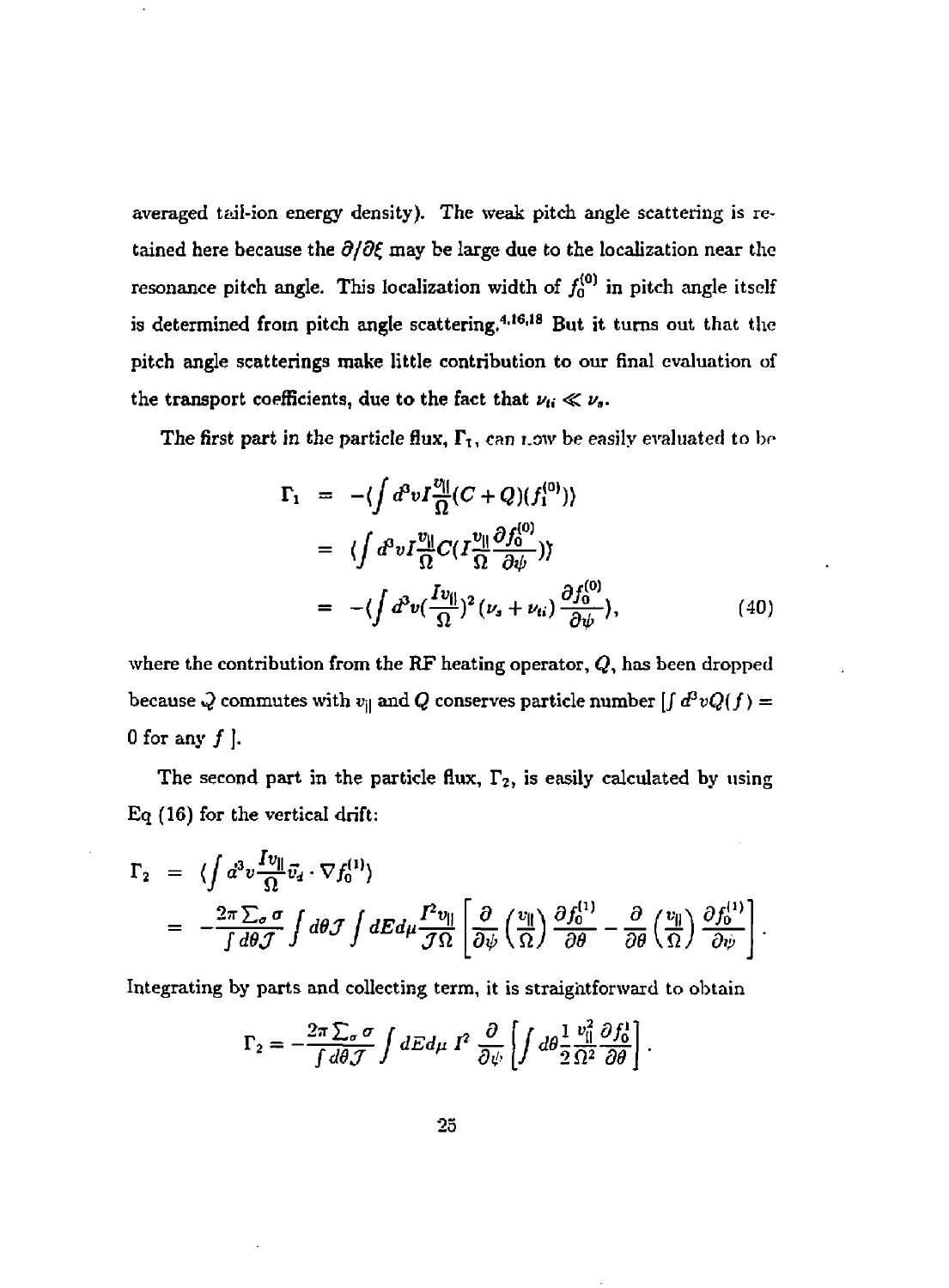We use Eq. (22) to express  $f_0^{(1)}$  in terms of  $f_0^{(0)}$ ,

$$
v_{\parallel} \frac{\partial f_0^{(1)}}{\partial \theta} = \mathcal{J} B \ C^*(f_0^{(0)}),
$$

and substitute it into the above expression for  $\Gamma_2$  to obtain

$$
\Gamma_2 = -\frac{I^2}{\int d\theta \mathcal{J}} \frac{\partial}{\partial \psi} \left[ \int d\theta \mathcal{J} \int d^3 v \frac{1}{2} \frac{v_{||}^2}{\Omega^2} C^*(f_0^{(0)}) \right] \cdot
$$
\n
$$
= -\frac{I^2}{\int d\theta \mathcal{J}} \frac{\partial}{\partial \psi} \left[ \int d\theta \mathcal{J} \int d^3 v \frac{1}{2} \frac{v_{||}^2}{\Omega^2} C(f_0^{(0)}) \right]
$$
\n
$$
= \frac{I^2}{\int d\theta \mathcal{J}} \frac{\partial}{\partial \psi} \left[ \int d\theta \mathcal{J} \int d^3 v f_0^{(0)} \left( \frac{v_{||}^2}{\Omega^2} \nu_s - \frac{1}{2} \frac{v^2 - 3v_{||}^2}{\Omega^2} \nu_{ti} \right) \right] \cdot (41)
$$

Here in the second equality, as in the case of  $\Gamma_1$ , the contribution from  $Q$ vanishes because  $v_{\parallel}$  commutes with the heating operator  $Q$  and  $Q$  conserves particles.

We explicitly evaluate the  $\psi$  derivative, using  $\mathcal{J} = qR^2/I$ , and assuming  $I = RB_T \simeq$  constant. Considering the  $\psi$  dependence of  $J$ ,  $\nu_s$ ,  $qR^2$ , and  $1/\Omega^2$ , the term proportional to  $\nu_s$  in Eq. (41) is changed into

$$
\Gamma_{2s} = \left\langle \int d^3 v f_0^{(0)} \frac{I^2 v_{||}^2}{\Omega^2} \nu_s \left( \frac{1}{f_0^{(0)}} \frac{\partial f_0^{(0)}}{\partial \psi} + \frac{1}{\nu_s} \frac{\nu_s}{\partial \psi} + \frac{1}{qR} \frac{\partial qR}{\partial \psi} + \frac{1}{|v_{||}|} \frac{\partial |v_{||}|}{\partial \psi} - \frac{2}{B} \frac{\partial B}{\partial \psi} \right) \right\rangle.
$$
\n(42)

The first term in  $\Gamma_2$ , Eq. (42), has the form of diffusion, but it is exactly equal and opposite to the component of  $\Gamma_1$  proportional to  $\nu_s$ . Thus there is no diffusive term in  $\Gamma$  proportional to  $\nu_s$ . The only diffusion is due to pitch angle scattering terms which are proportional to  $\nu_{ti}$ . The other terms in Eq. (42) represent convective transport due to the asymmetric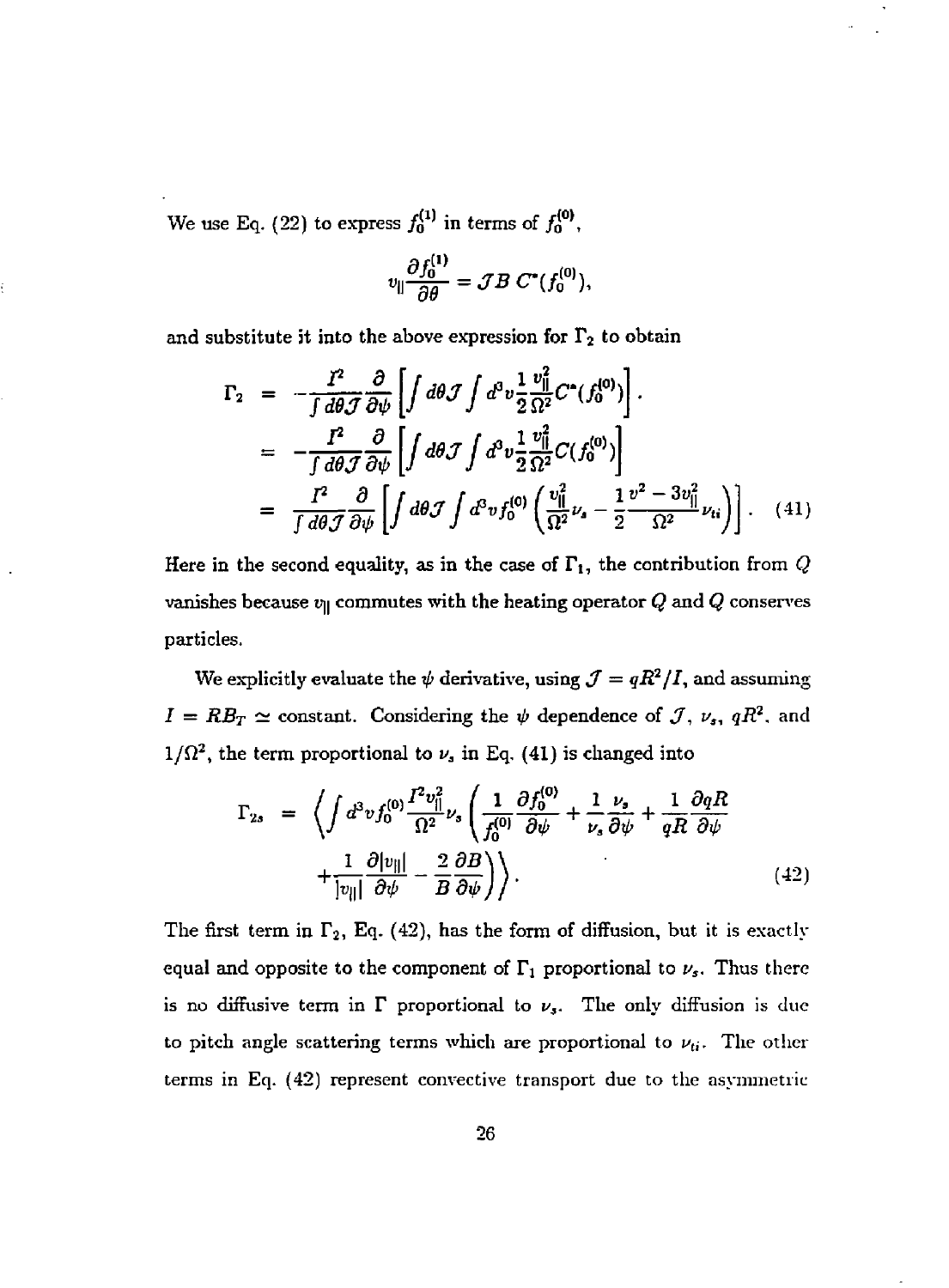banana-orbital effects between the radially inside and outside half of the banana motions, as discussed in Sec. II. For example, the second term in Eq. (42) is driven by the asymmetry due to the radial gradient in the slowing-down collision frequency; the third term is driven by the magnetic shear, or equivalently by the asymmetry in the orbital path lengths between the inside and outside banana orbits; and the fourth and fifth terms are driven by the asymmetry in the parallel particle velocity and magnetic field strength, respectively. Actually, the fourth and fifth terms are from the same physical origin  $(\partial B/\partial \psi)$ , but the fifth term is of one order higher in inverse-aspect-ratio than the rest and can be neglected. Making the large-aspect-ratio approximation, using the relation

$$
\frac{1}{\nu_s}\frac{\partial \nu_s}{\partial \psi} = \frac{1}{n_e}\frac{\partial n_e}{\partial \psi} - \frac{3}{2T_e}\frac{\partial T_e}{\partial \psi},
$$

and summing  $\Gamma_1$  and  $\Gamma_2$ together, we find that the component  $\Gamma_s$  of particle flux  $\Gamma$  proportional to the slowing-down rate is given by

$$
\Gamma_{s} = \frac{I^{2}}{\tau_{s}} \left\langle \int d^{3}v \frac{v_{\parallel}^{2}}{\Omega^{2}} f_{0}^{(0)} \left( \frac{1}{n_{e}} \frac{\partial n_{e}}{\partial \psi} - \frac{3}{2T_{e}} \frac{\partial T_{e}}{\partial \psi} + \frac{1}{qR} \frac{\partial qR}{\partial \psi} \right) \right\rangle - \frac{I^{2}}{2\tau_{s}} \left\langle \int d^{3}v \frac{v_{\perp}^{2}}{\Omega^{2}} f_{0}^{(0)} \frac{1}{B} \frac{\partial B}{\partial \psi} \right\rangle.
$$
 (43)

Here in the last term, which is from  $\partial v_{\parallel}/\partial \psi$ -term, the driving term  $\partial B/\partial \psi$ is smaller than the other driving terms by one order in inverse aspect ratio, but it is multiplied by  $v_\perp^2$  which is larger than  $v_\parallel^2$  by one order in inverse aspect ratio.

 $\Gamma_{ti}$ , the part of  $\Gamma$  proportional to  $1/\tau_{ti}$ , is calculated in the same way as for  $\Gamma_s$ . Making the large aspect ratio approximation and thus neglecting  $v_{\rm u}^2$ 

٠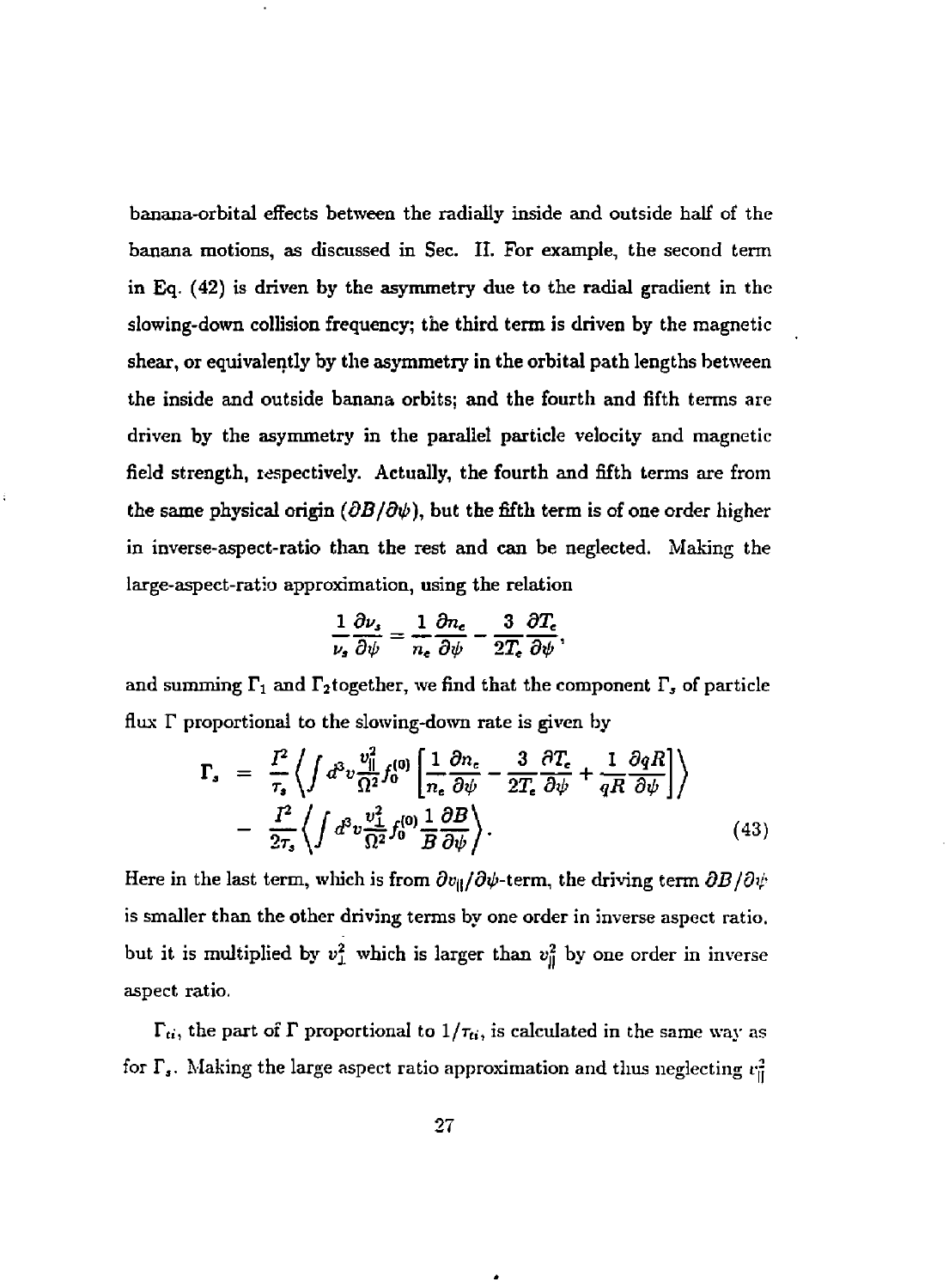compared to  $v^2$ , we obtain

$$
\Gamma_{ti} = -\frac{I^2}{\int d\theta \mathcal{J}} \frac{\partial}{\partial \psi} \left[ \int d\theta \mathcal{J} \int d^3 v f_0^{(0)} \frac{1}{2} \frac{v^2}{\Omega^2} \nu_{ti} \right]. \tag{44}
$$

We note here that if one desires to be more accurate and keep  $v_{\parallel}^2$  (compared to  $v^2$ ) in the pitch angle scattering term, one should also keep the ion-ion energy scattering effect in the Coulomb collision operator. The total flux is then given by the sum of the slowing-down contribution, Eq. (43), and the pitch angle contribution, Eq. (44):  $\Gamma = \Gamma_t + \Gamma_{ti}$ .

In order to make further progress, we need to evaluate explicitly the fiux-surface-averaged velocity space moments which appear in Eqs. (43) and (44). We will evaluate these moments using a model solution for  $f_0^{(0)}$ , which is approximately valid in the high energy limit, where the minority ions collide primarily with electrons instead of the thermal ions, and the RF-driven velocity diffusion is balanced by drag on the electrons:

$$
f_0^{(0)} = f_m(E) A \delta(\frac{\mu}{E} - \frac{1}{B_R}),
$$
\n
$$
f_m(E) = n_t \left(\frac{M_t}{2\pi T_{eff}}\right)^{3/2} e^{-M_t E/T_{eff}},
$$
\n
$$
A = \frac{2 \int_{-\pi}^{\pi} d\theta \mathcal{J}}{\int_{-\pi}^{\theta_R} d\theta \mathcal{J} B/\sqrt{1 - B/B_R}},
$$
\n
$$
T_{eff} = \frac{P_{rf} \tau_s}{3n_t}.
$$
\n(45)

where  $B_R$  is the magnetic field at resonance, satisfying  $\omega = \Omega_R = Z_t e B_R / M_t c$ . *A* is a coefficient necessary to make  $n_t$  the flux-surface-averaged minority tail density

$$
\left\langle \int d^3v f_0^{(0)} \right\rangle = 2\pi \sum_{\sigma} \int_0^{\infty} dE \int_0^{\infty} d\mu f_0^{(0)} \frac{\int_{-\theta_t}^{\theta_t} d\theta \mathcal{J} B/|v_{\parallel}|}{\int d\theta \mathcal{J}}
$$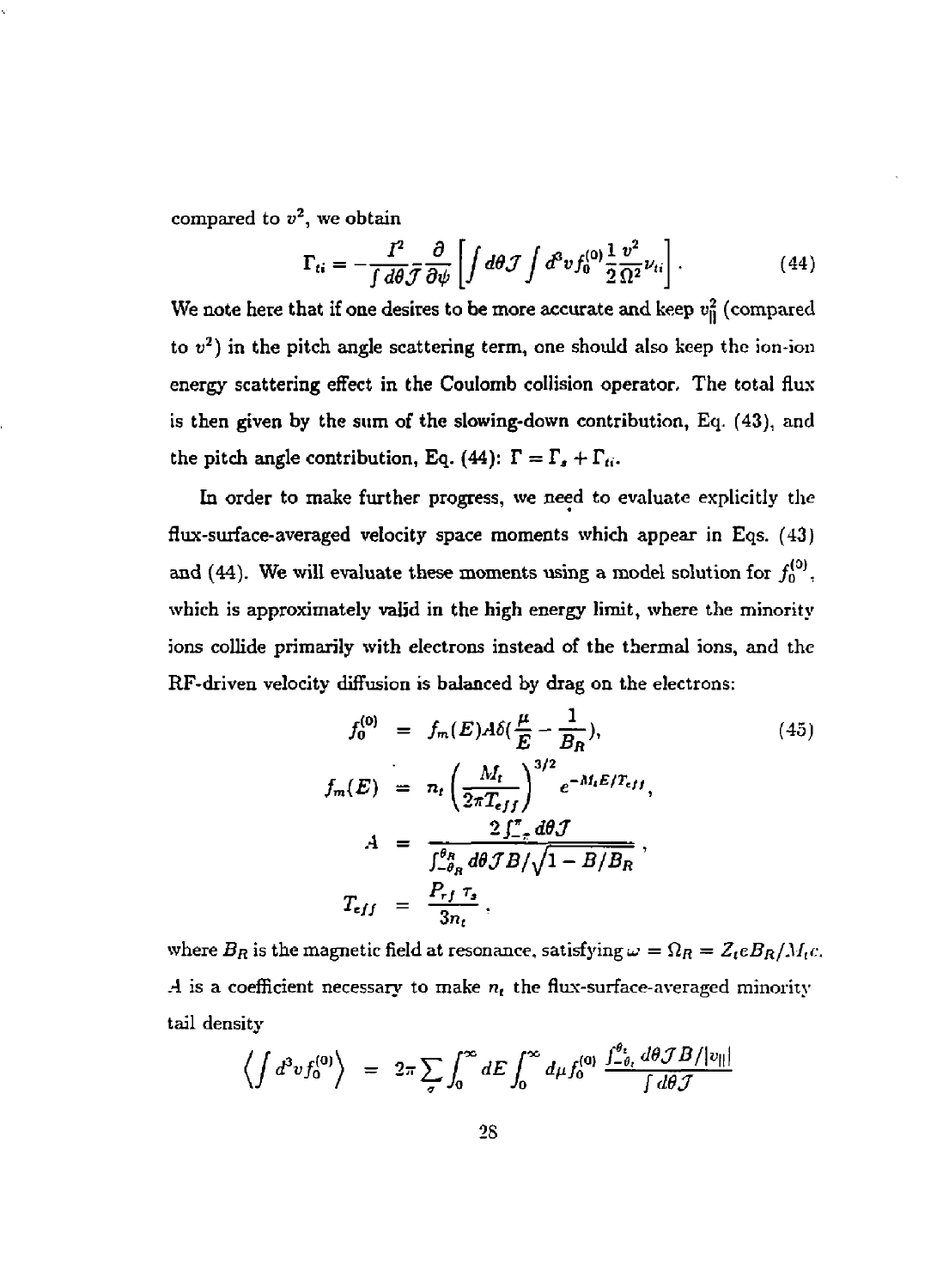$$
= 4\sqrt{2}\pi \int_0^\infty dE\sqrt{E}f(E)
$$
  
=  $n_t$ ,

and  $\pm\theta_R$  are defined as the poloidal angles of the turning points which are identical to the poloidal angles of the ICRF-resonance points in the present  $\delta$ -function approximation of the pitch angle spread. Notice here that  $f_m$ is the flux-surface- and pitch-angle-averaged particle distribution function, and is the same as the isotropic solution of Ref. 8 in the high energy limit where RF heating is balanced by drag due to collisions with electrons. The flux-surface-averaged energy density for our model solution is just

$$
\left\langle \int d^3v f_0^{(0)} M_t E \right\rangle = \frac{3}{2} n_t T_{eff}.
$$

The normalization coefficient *A* can be expressed in terms of geometric constants. Using  $\mathcal{J} = qR^2/I$ , A can be written as

$$
A = \frac{2 \int_{-\pi}^{\pi} d\theta R^2}{\int_{-\theta_R}^{\theta_R} d\theta R^2 B (1 - B/B_R)^{-1/2}}.
$$

Working to lowest order in inverse-aspect ratio with circular flux surfaces  $R = R_0 + r \cos \theta$  and  $B = B_0 R_0 / R$ , this can be written in terms of the complete elliptic integral *K(m):* 

$$
A = \frac{\pi \sqrt{2r/R_0}}{B_0 K(\sin^2(\theta_R/2))}.
$$

If the resonance layer is near the low field side of the flux surface so that  $\theta_R \ll 1$ , then  $K \approx \pi/2$ .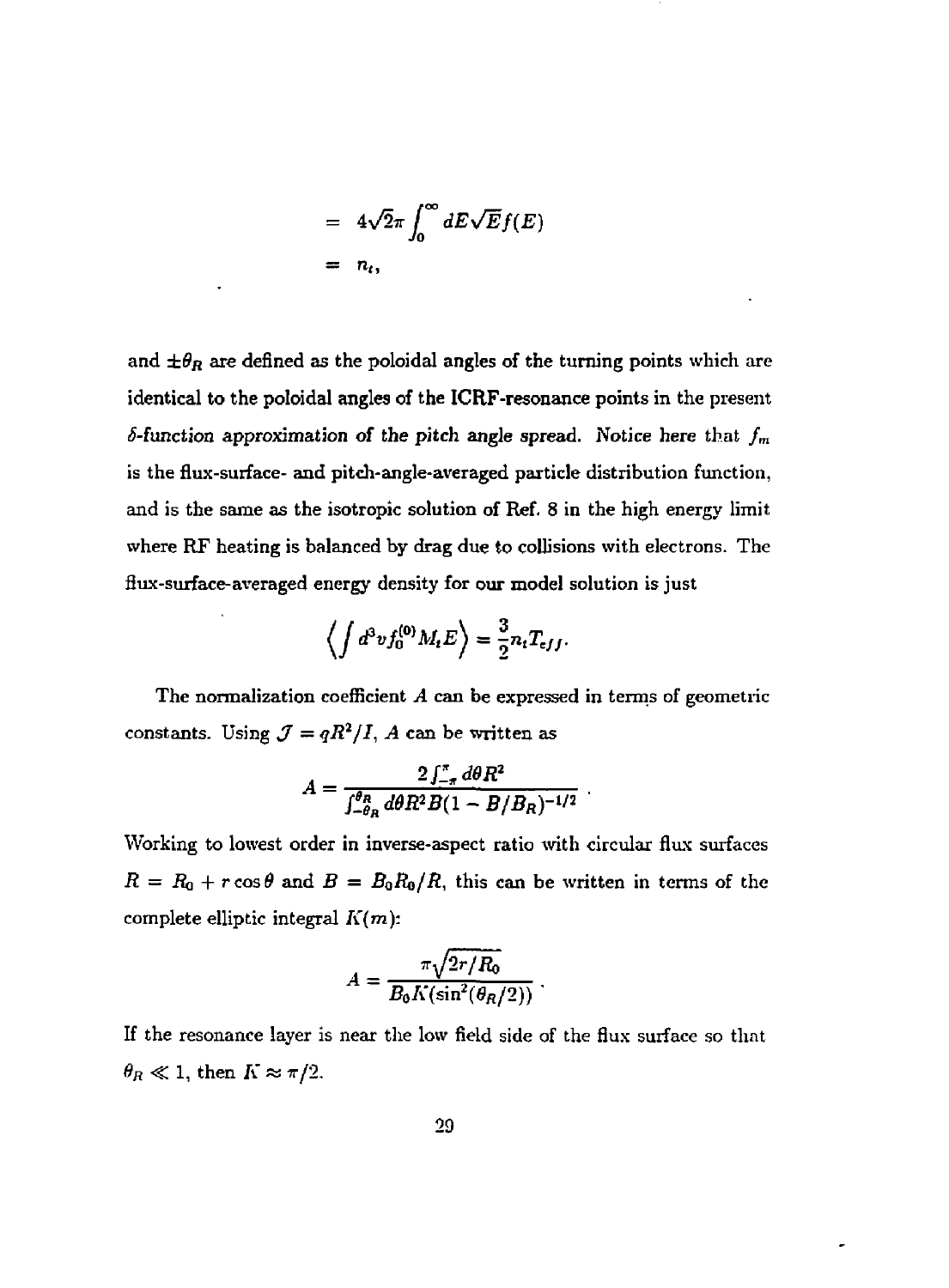The  $\delta$ -function  $\mu$  dependence means that all of the minority tail ions have their banana tips exactly in the resonance layer. In reality,  $f_0^{(0)}$  will have a finite width in  $\mu$  rather than this  $\delta$ -function dependence. But since we only need a few velocity-space moments of  $f_0^{(0)}$ , it is not necessary to be highly accurate in the specification of  $f_0^{(0)}$ . The peaking of  $f_0^{(0)}$  around  $\mu/E = 1/B_R$  can be seen from the numerical solution of Eq. (26) in Refs. 16 and 17, and from the experimental observations of Ref. 9. An analytic solution for  $f_0^{(0)}$ , which includes the finite width in  $\mu$  rather than a  $\delta$ function, has been derived in Ref. 18.

In Eq. (44), we need to evaluate the moment

$$
\left\langle \int d^3v f_0^{(0)}\frac{v^2}{\Omega^2}\frac{\nu_{ti}}{2}\right\rangle \simeq \frac{1}{\sqrt{2\pi}}\frac{n_t}{\tau_{ti}}\frac{v_{eff}^2}{\Omega_0^2},
$$

where  $v_{eff} = \sqrt{T_{eff}/M_t}$ , and we have ignored the variation of  $\Omega$  with poloidal angle to be consistent with the large-aspect-ratio approximations we used to derive Eqs. (43) and (44). We make the same approximations to evaluate the moments needed for Eq. (43):

$$
\left\langle \int d^3v f_0^{(0)} \frac{v_{||}^2}{\Omega^2} \right\rangle \simeq 3n_i \frac{v_{eff}^2}{\Omega_0^2} \left\{ \frac{B_R - B}{B_R} \right\}_b.
$$

where  $\{\cdots\}_b$  is now the bounce-averaging operator for orbits with their banana tips in the resonance layer:

$$
\left\{\frac{B_R-B}{B_R}\right\}_b = \frac{\int_{-\theta_R}^{\theta_R} \mathcal{J}B\left(\frac{B_R-B}{B_R}\right)^{1/2}}{\int_{-\theta_R}^{\theta_R} \mathcal{J}B\left(\frac{B_R-B}{B_R}\right)^{-1/2}}.
$$

The other moment needed for Eq. (43) is

$$
\frac{1}{2}\left\langle \int d^3 v \nu_s f_0^{(0)} \frac{I^2 v_\perp^2}{\Omega^2} \frac{\partial \ln B}{\partial \psi} \right\rangle \;\simeq\; \frac{1}{2\tau_s} \left\langle \int d^3 v f_0^{(0)} v^2 \frac{\partial \ln B}{\partial \psi} \right\rangle \frac{I^2}{\Omega_0^2}
$$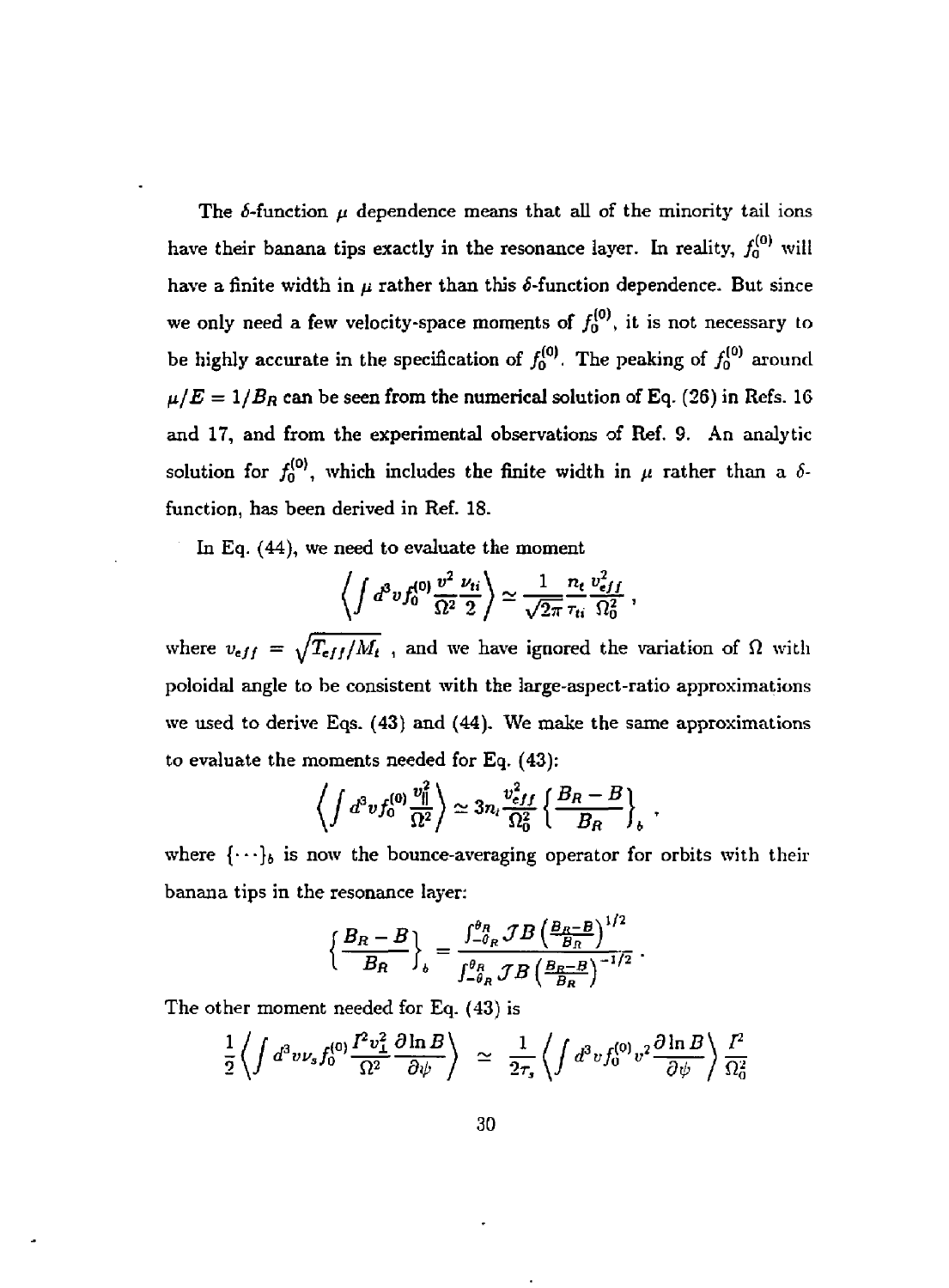$$
\simeq \frac{3}{2\tau_s} n_t \left(\frac{I v_{eff}}{\Omega_0}\right)^2 \left\{\frac{\partial \ln B}{\partial \psi}\right\}_b
$$

Using the above expressions for the velocity space moments, we can write the total particle flux, which is the sum of Eqs. (43) and (44), as

$$
\Gamma = \Gamma_{\bullet} + \Gamma_{ti},
$$
\n
$$
\Gamma_{\bullet} = -\frac{3n_{t}}{\tau_{\bullet}} \left( \frac{Iv_{eff}}{\Omega_{0}} \right)^{2} \left\{ \frac{B_{R} - B}{B_{R}} \right\}_{b} \left( \frac{3}{2} \frac{\partial \ln T_{c}}{\partial \psi} - \frac{\partial \ln n_{e}}{\partial \psi} - \frac{\partial \ln q}{\partial \psi} \right)
$$
\n
$$
-\frac{3}{2} \frac{n_{t}}{\tau_{s}} \left( \frac{Iv_{eff}}{\Omega_{0}} \right)^{2} \left\{ \frac{\partial \ln B}{\partial \psi} \right\}_{b},
$$
\n
$$
\Gamma_{ti} = -\frac{I^{2}}{V'} \frac{\partial}{\partial \psi} \left( V' \sqrt{\frac{1}{2\pi} \frac{n_{t}}{n_{ti}} \frac{v_{eff}^{2}}{\Omega_{0}^{2}}} \right).
$$
\n(46)

Continuing to work to the lowest order in inverse-aspect ratio, we approximate

$$
\frac{1}{V'}\frac{\partial}{\partial\psi}V'=\frac{1}{V'}\frac{\partial}{\partial\psi}2\pi\int d\theta\frac{qR^2}{I}\simeq\frac{1}{q}\frac{\partial q}{\partial\psi}
$$

Explicitly carrying out the  $\psi$ -derivative in  $\Gamma_{ti}$ , with the help of the above approximation, we get

$$
\Gamma_{ti} = -\frac{1}{\sqrt{2\pi}} \frac{n_t}{\tau_{ti}} \left(\frac{I v_{eff}}{\Omega_0}\right)^2 \left(\frac{\partial \ln n_t}{\partial \psi} - \frac{1}{2} \frac{\partial \ln T_{eff}}{\partial \psi} + \frac{\partial \ln n_i}{\partial \psi} + \frac{\partial \ln q}{\partial \psi}\right) . \tag{47}
$$

 $\Gamma_s$ , the component of  $\Gamma$  which is proportional to  $1/\tau_s$ , has a similar magnitude as the particle flux found in Ref. 4, but has a quite different physical meaning since Ref. 4 had a purely diffusive particle flux while the present *T,* is purely convective. This difference is due to the use of an overly simplified RF heating operator in Ref. 4. In the slowing-down contribution  $\Gamma_s$ , the electron-density-gradient-driven term is radially inward, while the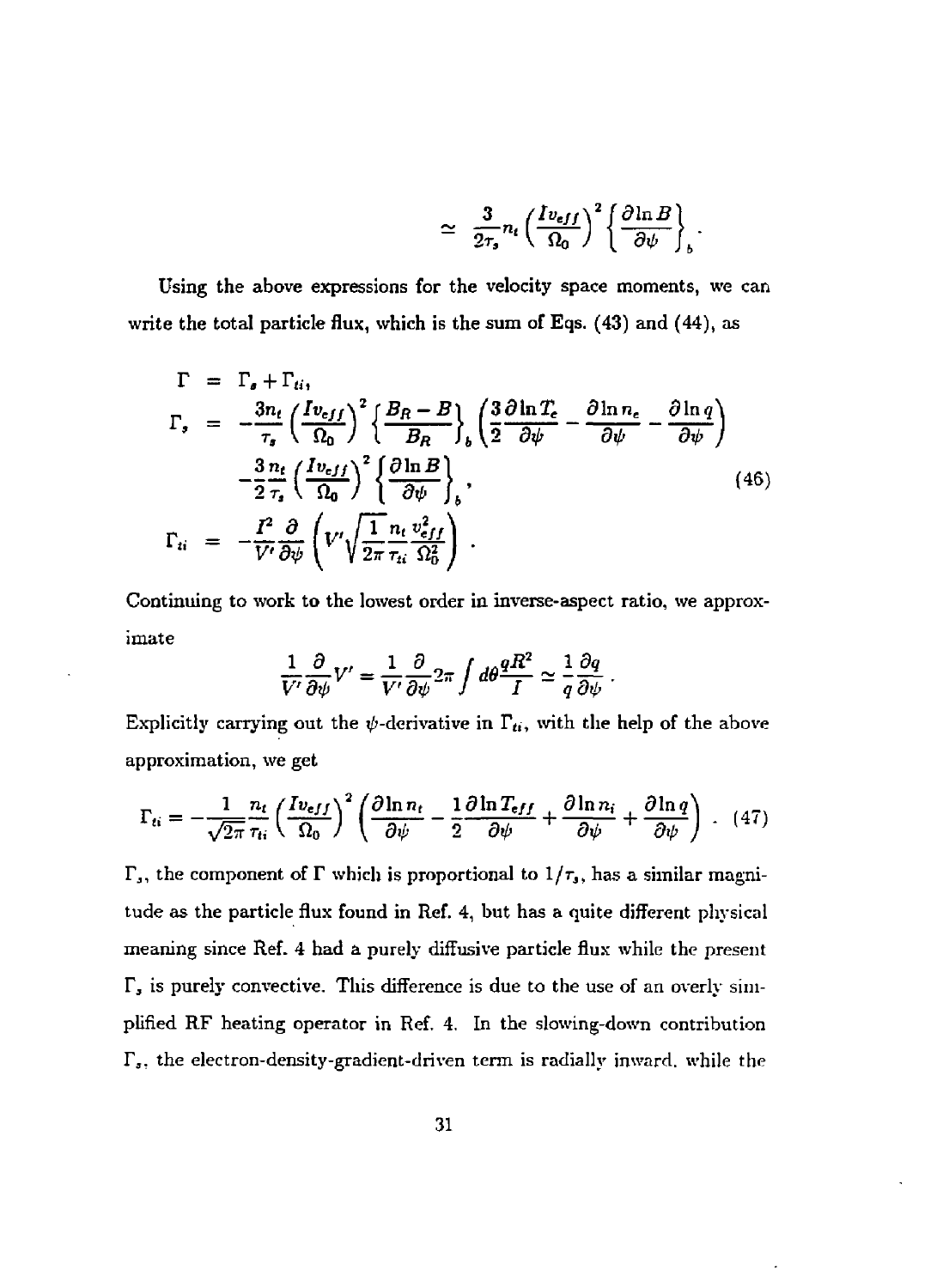other terms drive particles radially outward. In the pitch angle contribution  $\Gamma_{ti}$ , the convective terms are small compared to  $\Gamma_s$  and are neglected to be consistent with the present approximation. And thus  $\Gamma_t$  is diffusive to the lowest order and may have some, if any, significance. In the usual case where  $\partial n_t / \partial \psi < 0$  and  $\partial T_{eff} / \partial \psi < 0$ , the tail density gradient drives tail ions outward, while the tail temperature gradient drives them inwards.

We shall make some more remarks on the diffusive particle flux.  $\Gamma_{ti}$ , being proportional to the pitch angle scattering rate  $1/\tau_{ti}$ , is the traditional drive of neoclassical banana transport and leads to a diffusive component in the particle flux. However, the dependence of the aspect ratio is not traditional. This is because we have assumed that all of the minority ions are trapped due to the perpendicular heating from ICRF waves, while in the usual case where  $f_0^{(0)}$  is isotropic, only a small fraction,  $\sim \sqrt{r/R}$ , of the particles are trapped. This assumption is valid only if the minority ions are sufficiently energetic so that the pitch angle scattering rate is sufficiently small compared to the slowing-down rate. Analytic and numerical solutions for  $f_0^{(0)}$  indicate<sup>4,16</sup> that this requires  $T_{eff} > (R/r)E_{crit}$ , where  $E_{crit}$  is the critical energy above which collisions with electrons exceed collisions with ions. If all of the gradients are of the same order

$$
\frac{\partial \ln T_{\epsilon}}{\partial \psi} \sim \frac{\partial \ln n_{\epsilon}}{\partial \psi} \sim \frac{\partial \ln n_{t}}{\partial \psi} \sim \frac{\partial \ln T_{eff}}{\partial \psi} \sim \frac{\partial \ln q}{\partial \psi},
$$

then  $\Gamma_{ti}$  will be small compared to  $\Gamma_s$  in the high energy regime where our expressions for the particle flux are correct. We have retained the  $\Gamma_{ti}$ component, however, because of its relationship to 'lie usual neoclassical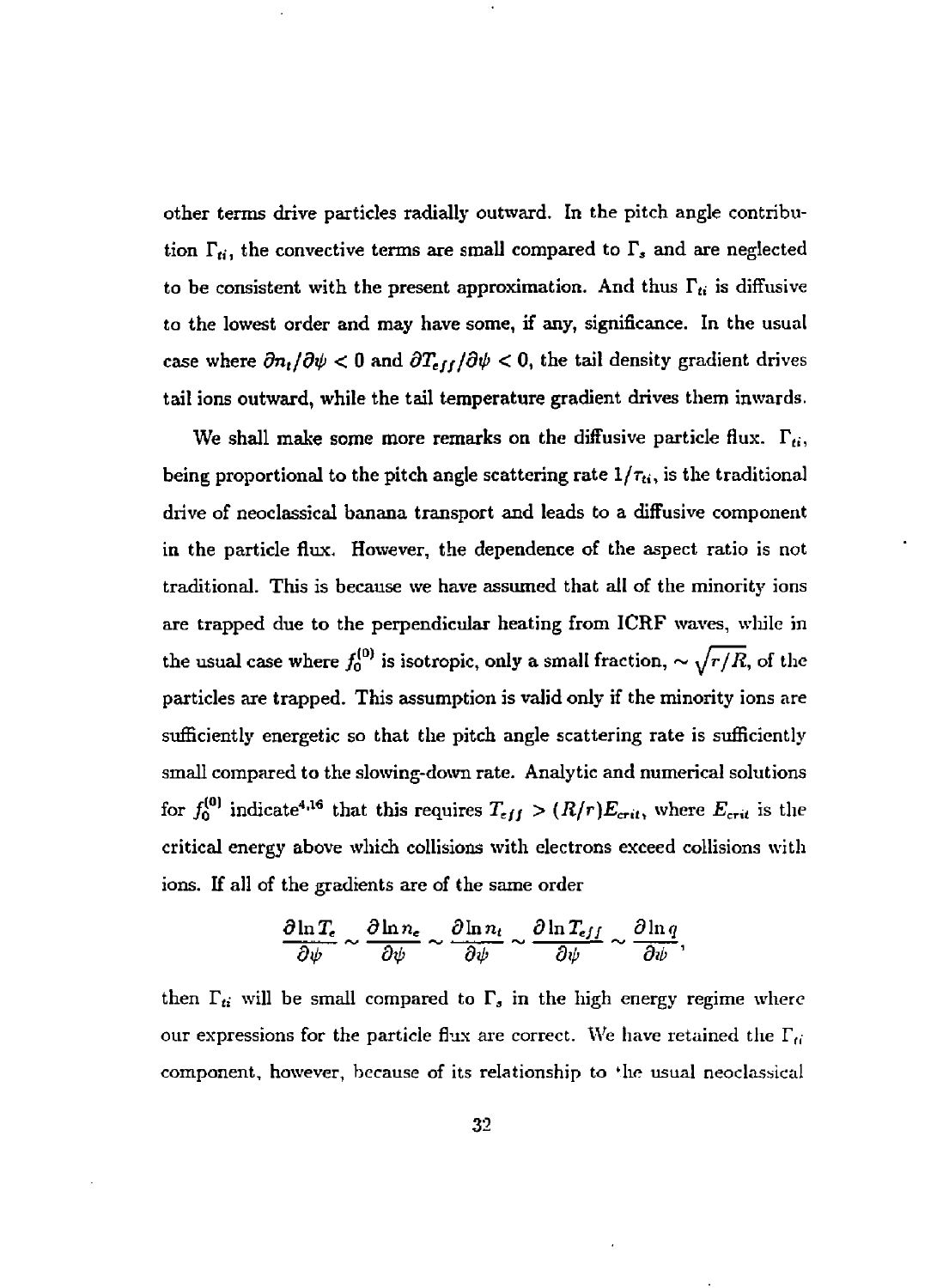transport, because it alone contains a diffusive component, and because  $\partial \ln T_{eff}/\partial \psi$  may be very large compared to other gradients in cases where the ICRF power is highly focussed near the axis (since  $T_{eff} \propto P_{RF}$ ) while the background pressure is relatively flat.

#### **B. Radial Energy Transport of Tail Ions**

The radial energy flux calculation is similar in many ways to the particle flux calculation, so we will leave out most of the intermediate steps. The radial energy flux in the present work is defined as

$$
\frac{\mathcal{Q}}{T_{eff}} = \frac{1}{2} \left\langle \int d^3 v \left( \frac{v}{v_{eff}} \right)^2 (\vec{v}_d \cdot \nabla \psi) f_1^{(1)} \right\rangle,
$$
  

$$
= -\frac{1}{2} \left\langle \int d^3 v \left( \frac{v}{v_{eff}} \right)^2 \frac{I v_{||}}{\Omega} \vec{v}_{||} \cdot \nabla f_1^{(1)} \right\rangle
$$

where *Q* is defined in such a way that the energy loss from a flux volume is expressed as

$$
\nabla\cdot(\hat{\psi}\mathcal{Q})=\frac{1}{V'}\frac{\partial}{\partial\psi}(V'\mathcal{Q}),
$$

and the sole survival of  $f_1^{(1)}$  in the expansion of f is as explained in the particle flux calculation.

As in the particle flux calculation, we divide *Q* into two parts using Eq- (24),

$$
\frac{Q}{T_{eff}} = \frac{Q_1}{T_{eff}} + \frac{Q_2}{T_{eff}}
$$
\n
$$
\frac{Q_1}{T_{eff}} = -\frac{1}{2} \left\langle \int d^3 v \left( \frac{v}{v_{eff}} \right)^2 \frac{I v_{\parallel}}{\Omega} C^{\tau}(f_1^0) \right\rangle,
$$
\n(48)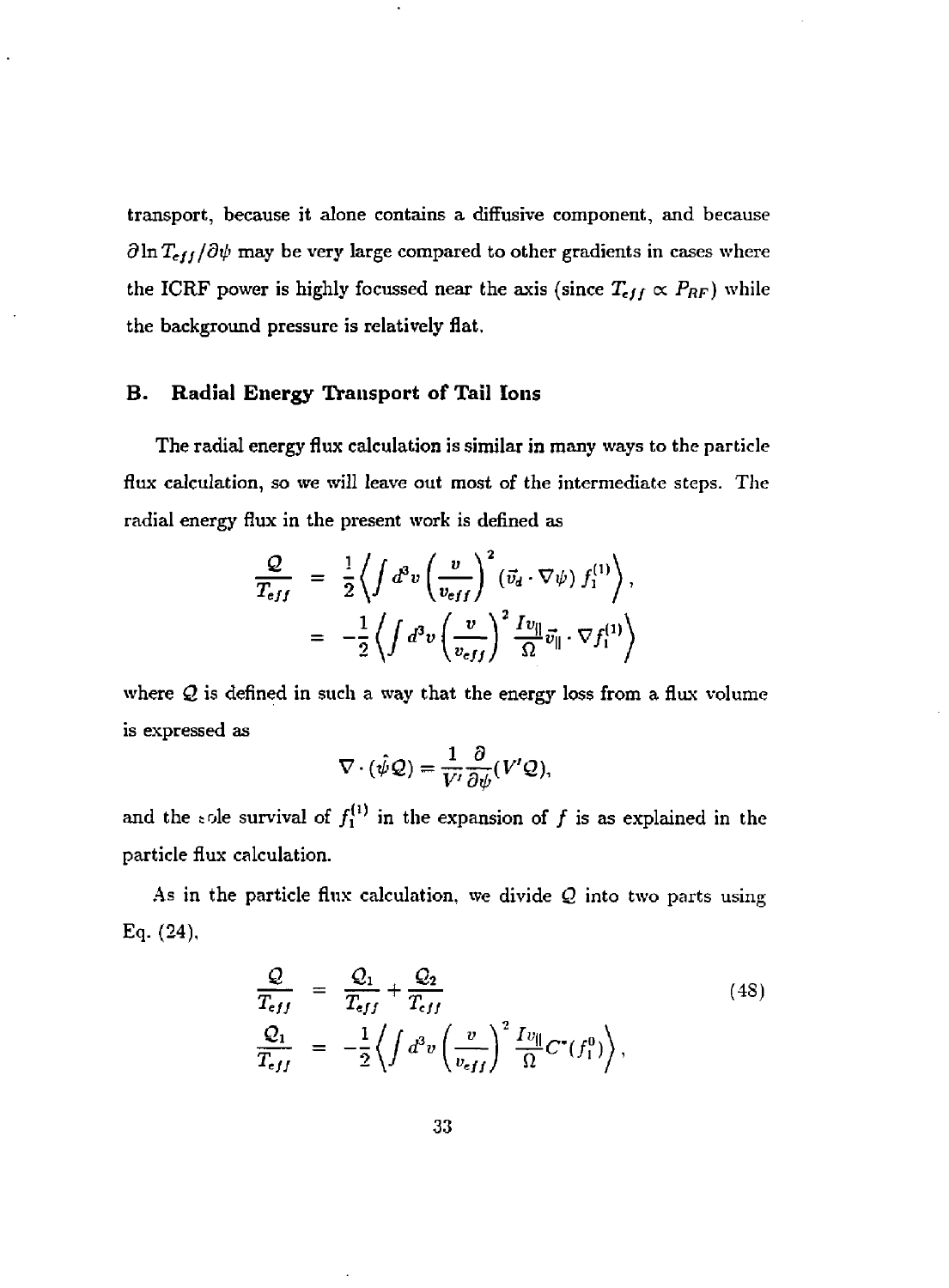$$
\frac{Q_2}{T_{eff}} = \frac{1}{2} \left\langle \int d^3 v \left( \frac{v}{v_{eff}} \right)^2 \frac{I v_{\parallel}}{\Omega} \vec{v}_d \cdot \nabla f_0^{(1)} \right\rangle.
$$

The perturbed function  $f_1^{(0)}$  in the expression for  $\mathcal{Q}_1$  is easily changed into  $f_0^{(0)}$  by using Eq. (36). In the expression for  $Q_2$ , following exactly the same procedure as for  $\Gamma_2$ , we use Eq. (16) and integration-by-parts in  $\theta$  to express  $\tilde{v}_d \cdot \nabla f_0^{(1)}$  in terms of its parallel derivative  $\hat{n} \cdot \nabla f_0^{(1)}$ . Using Eqs. (22) and (36) for  $f_0^{(1)}$  and  $f_1^{(0)}$ , we can then express  $\mathcal{Q}_1$  and  $\mathcal{Q}_2$  in terms of  $f_0^{(0)}$  as follows:

$$
\frac{\mathcal{Q}_1}{T_{eff}} = \frac{1}{2} \left\langle \int d^3 v \left( \frac{v}{v_{eff}} \right)^2 \frac{I v_{||}}{\Omega} C^*(\frac{I v_{||}}{\Omega} \frac{\partial f_0^{(0)}}{\partial \psi}) \right\rangle
$$
\n
$$
\frac{\mathcal{Q}_2}{T_{eff}} = -\frac{1}{4 v_{eff}^2} \frac{1}{V'} \frac{\partial}{\partial \psi} \left[ V' \left\langle \int d^3 v v^2 \frac{I^2 v_{||}^2}{\Omega^2} C^*(f_0^{(0)}) \right\rangle \right].
$$

The direct RF contribution to the heat flux through the RF quasilinear operator  $Q$  (in  $C^* = C + Q$ ) no longer vanishes exactly for general  $f_0^{(0)}$ as it did in the case of the particle flux. However, due to the fact that  $Q = 0$  everywhere except at resonance and  $v_{\rm ii}^2/v^2 \ll 1$  at resonance, the  $Q$ contribution will be ignored compared to the *C* contribution.

The collision operator in the above equations can be simplified by integrationby-parts, yielding

$$
\frac{\mathcal{Q}_1}{T_{eff}} = -\frac{1}{2} \left\langle \int d^3 v \left( \frac{v}{v_{eff}} \right)^2 \left( \frac{I v_{\parallel}}{\Omega} \right)^2 (3\nu_s + \nu_{ti}) \frac{\partial f_0^{(0)}}{\partial \psi} \right\rangle,
$$
\n
$$
\frac{\mathcal{Q}_2}{T_{eff}} = \frac{1}{v_{eff}^2 V'} \frac{\partial}{\partial \psi} \left[ V' \left\langle \int d^3 v v^2 \left( \frac{I}{\Omega} \right)^2 f_0^{(0)} \left( \nu_s v_{\parallel}^2 - \frac{1}{4} \nu_{tt} v^2 \right) \right\rangle \right],
$$

where the pitch angle scattering frequency is smaller than the slowingdown scattering frequency by approximately an inverse-aspect ratio, but  $\left[v_3v\right]$   $\sim$   $v_1v$  as explained earlier.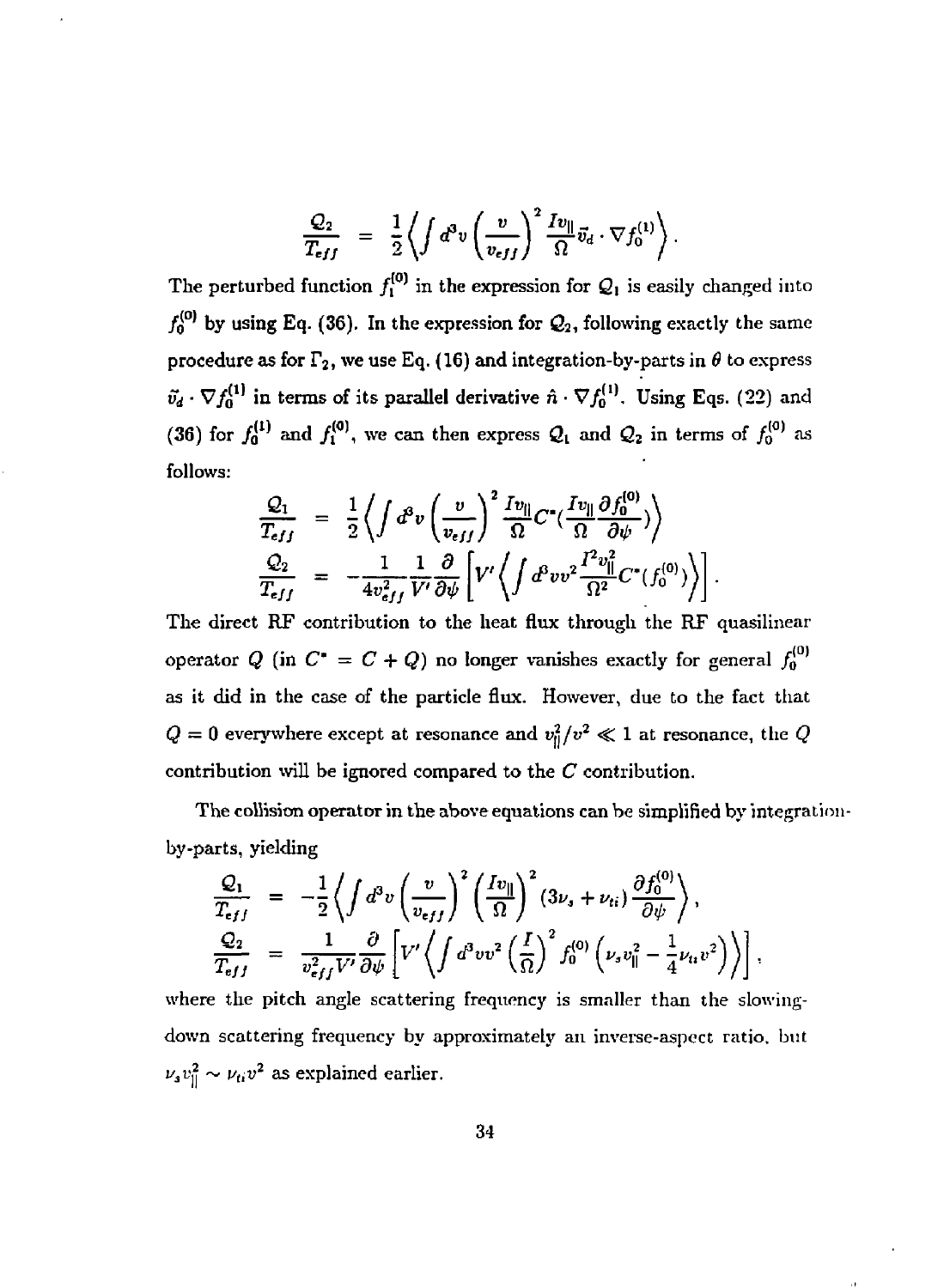Notice here that the diffusive term in  $Q_2$  proportional to the slowingdown rate (the component of  $\mathcal{Q}_2$  proportional to  $\nu_\text{\tiny s}\partial f_0^{(0)}/\partial\psi)$  does not cancel *Qi* exactly, as seen in the particle flux case. Thus, unlike the particle flux, we will have a diffusive radial transport of tail-ion energy due to the slowing-down collisions. The difference between the radial particle and energy fluxes is in that there is no particle source in the velocity space scattering operator, but there is a strong energy source in the RF-scattering operator and a strong energy sink in the slowing-down operator. The minority tail ions absorb power from the RF waves on one flux surface, and give power to electrons (via slowing-down collisions) on other flux surfaces during banana motions (see Fig. 1). This finite banana-width spreading of the RF power is represented by the diffusive terms in *Q* proportional to the slowing-down rate.

In the particle flux calculation, the pitch-angle-scattering contribution is kept, even though  $\nu_{ti} \ll \nu$ , is true. This is because it contained the only diffusive transport process. However, in the case of the energy transport, the bigger slowing-down scattering contribution contains diffusive terms, and thus, keeping the higher-order diffusive terms from the pitch-anglescattering contribution is meaningless in the present situation, where the minority tail ions are so energetic that  $\nu_{\mathbf{i}/\nu_{\mathbf{a}}} < \tau/R$  is true.

Rather than explicitly evaluating  $\partial f_0^{(0)}/\partial \psi$  in  $\mathcal{Q}_1$ , it is convenient to interchange the order of  $\psi$ -derivative so that only integrals over  $f_0^{(0)}$  are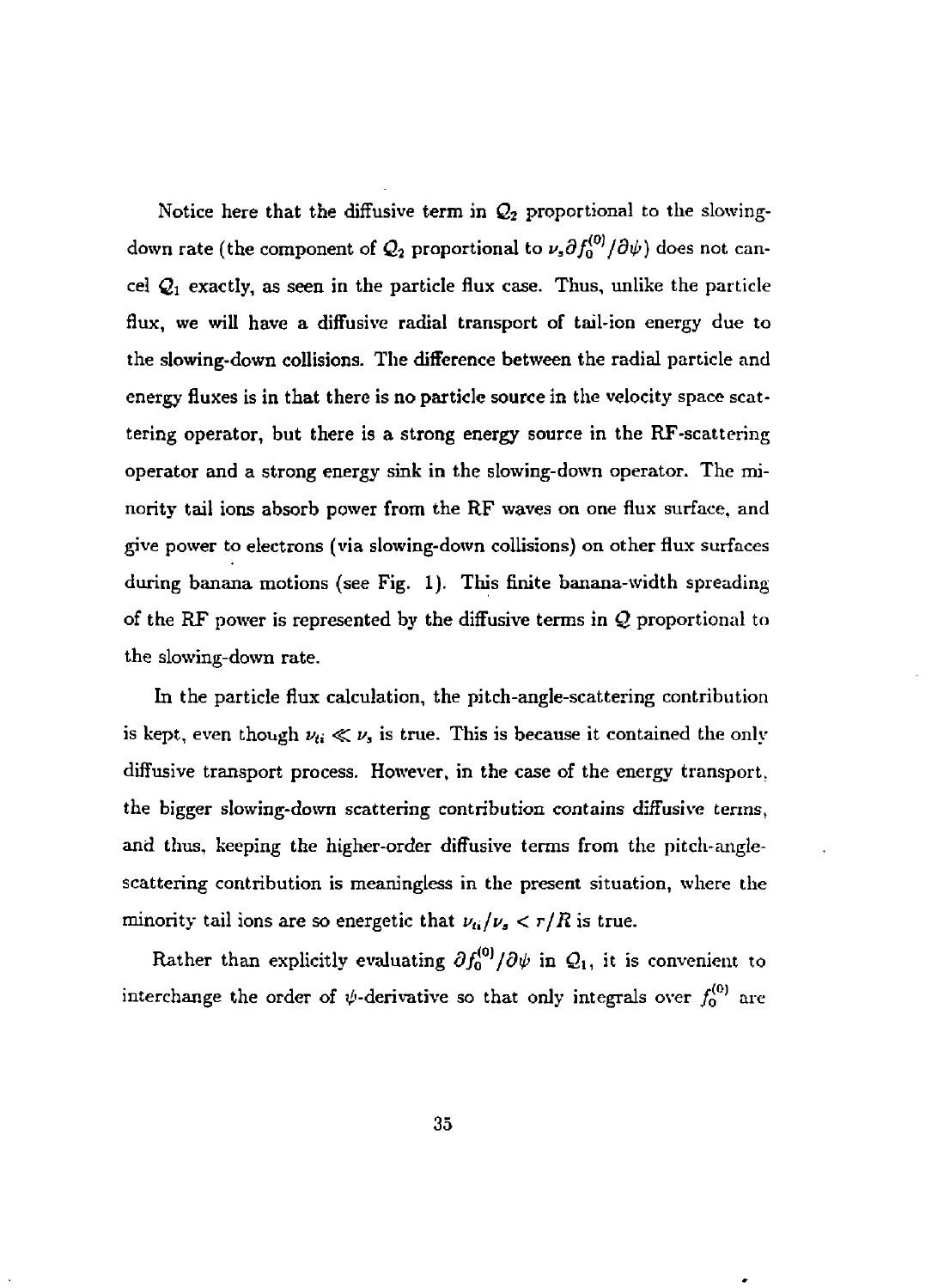needed, i.e.,

$$
\frac{Q_1}{T_{eff}} = -\frac{3}{2v_{eff}^2} \frac{1}{\int d\theta \mathcal{J}} 2\pi \sum_{\sigma} \int dE \int d\mu \nu_s \left(\frac{Iv}{\Omega}\right)^2 \frac{\partial f_0^{(0)}}{\partial \psi} \left(\int d\theta \mathcal{J} \frac{B}{v_{\parallel}}\right)
$$
  
\n
$$
= -\frac{3}{2v_{eff}^2} \frac{1}{V'} \frac{\partial}{\psi} \left[V' \left\langle \int d^2v \nu_s \left(\frac{Iv}{\Omega}\right)^2 v_{\parallel}^2 f_0^{(0)} \right\rangle\right]
$$
  
\n
$$
+ \frac{3}{2v_{eff}^2} \left\langle \int d^2v \nu_s \left(\frac{Iv}{\Omega_0}\right)^2 v_{\parallel}^2 f_0^{(0)} \frac{\partial}{\partial \psi} \ln(\nu_s \mathcal{J} B |v_{\parallel}|) \right\rangle.
$$

The rest of the calculation of the energy transport is parallel to the calculation of the particle transport. After some straightforward algebra, we obtain

$$
Q = Q_d + Q_c,
$$
\n
$$
\frac{Q_d}{T_{eff}} = -\frac{15n_t}{r_s} \left(\frac{Iv_{eff}}{\Omega_0}\right)^2 \left\{\frac{B_R - B}{B_R}\right\}_b \left[\frac{1}{2n_t} \frac{\partial n_t}{\partial \psi} + \frac{1}{T_{eff}} \frac{\partial T_{eff}}{\partial \psi}\right], \quad (49)
$$
\n
$$
\frac{Q_c}{T_{eff}} = -\frac{15n_t}{r_s} \left(\frac{Iv_{eff}}{\Omega_0}\right)^2 \left\{\frac{B_R - B}{B_R}\right\}_b \left[\frac{3}{2T_c} \frac{\partial T_c}{\partial \psi} - \frac{1}{n_c} \frac{\partial n_c}{\partial \psi} - \frac{1}{q} \frac{\partial q}{\partial \psi}\right]
$$
\n
$$
+ \frac{1}{2} \frac{\partial}{\partial \psi} \ln \left\{\frac{B_R - B}{B_R}\right\}_b \right]
$$
\n
$$
- \frac{45n_t}{4\tau_s} \left(\frac{Iv_{eff}}{\Omega_0}\right)^2 \left\{\frac{\partial \ln B}{\partial \psi}\right\}_b, \quad (50)
$$

where we have separated  $Q$  into two components;  $Q_d$  the diffusive component and *Q<sup>c</sup>* the convective component. The pitch-angle contribution is neglected here because, unlike the particle flux case, the diffusive terms appear in both slowing-down and pitch-angle scattering contributions. And the slowing-down contribution is always bigger in our ordering where the minority ions are so energetic that  $\tau_s/\tau_u < r/R$  is true, as explained earlier. We can see from Eq. (49) that the diffusive components of *Q* are radially outward in the normal case.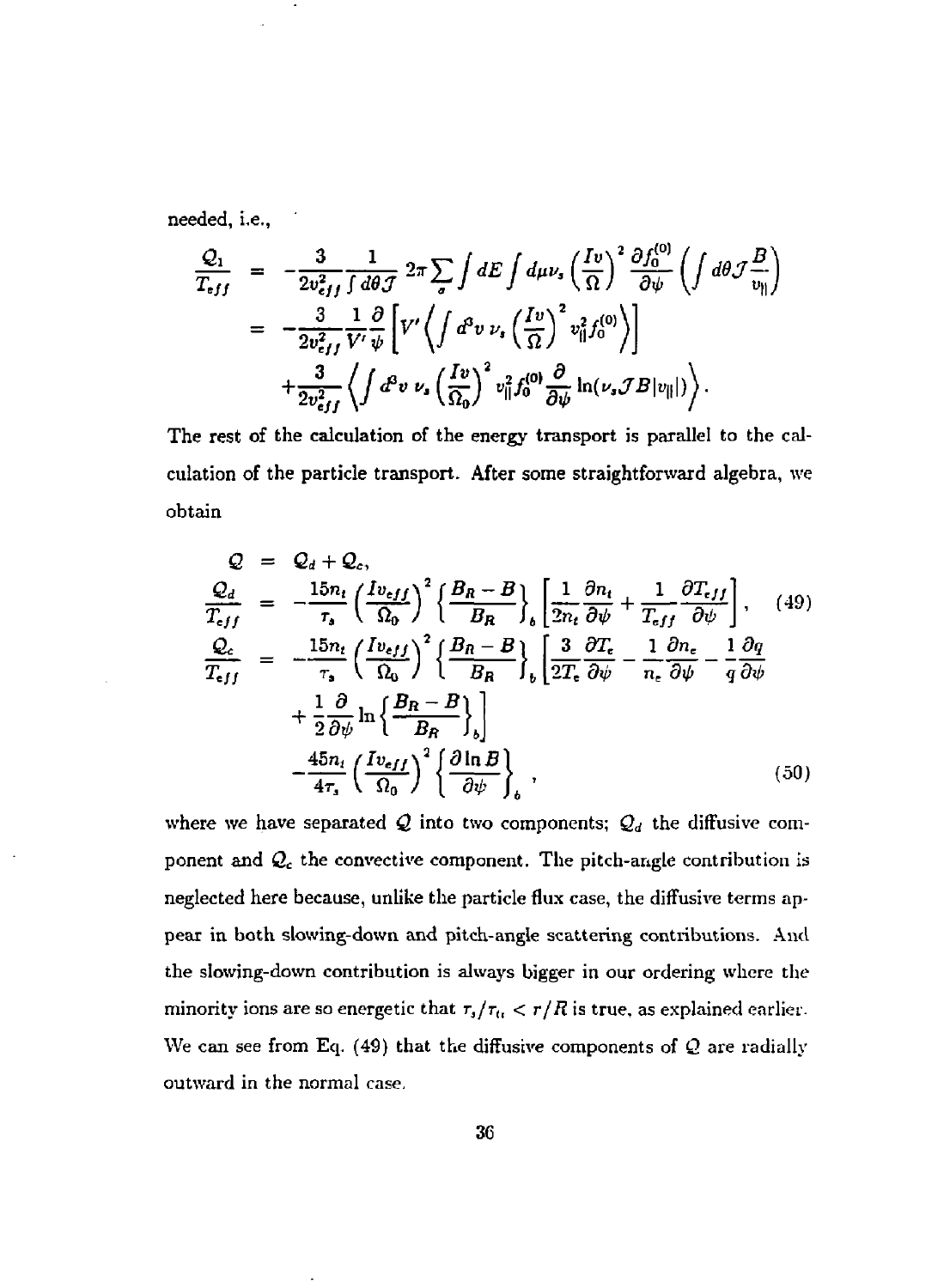#### IV. Discussions

We have studied the neoclassical kinetic behavior of the energetic minority tail ions generated by strong ICRF heating at the fundamental harmonic frequency, and obtained simple kinetic expressions for the radial transport coefficients of the tail minority ions. It is found that the radial particle transport by the Coulomb slowing-down collisions on the background electrons is purely convective. The only diffusive particle transport of the tail ions is from the weak pitch angle scattering on the background ions and is usually smaller than that of convective particle transport. On the other hand, the radial energy transport by Coulomb slowing-down scattering has both diffusive and convective terms, due the spread of the energy absorbed by the particles from the RF waves to the background electrons duiing the banana motions.

The rate of radial particle transport is small, of order one banana width in a slowing-down time. But the rate of energy transport is larger due to the non-Maxwellian nature of the tail distribution function, and the tail ions can radially lose non-negligible amounts of their energy before they are slowed down by collisions with the electrons. As discussed in the introduction, it is probably important to include both collision-driven transport of the present work and the RF-driven transport of Ref. 5 in the analysis of ICRF heating cases like in  $JET^{6,7}$  where the RF-power profile is so well focussed and the tail becomes so energetic that the banana widths of the tail ions become a significant fraction of the RF-power profile width.

í.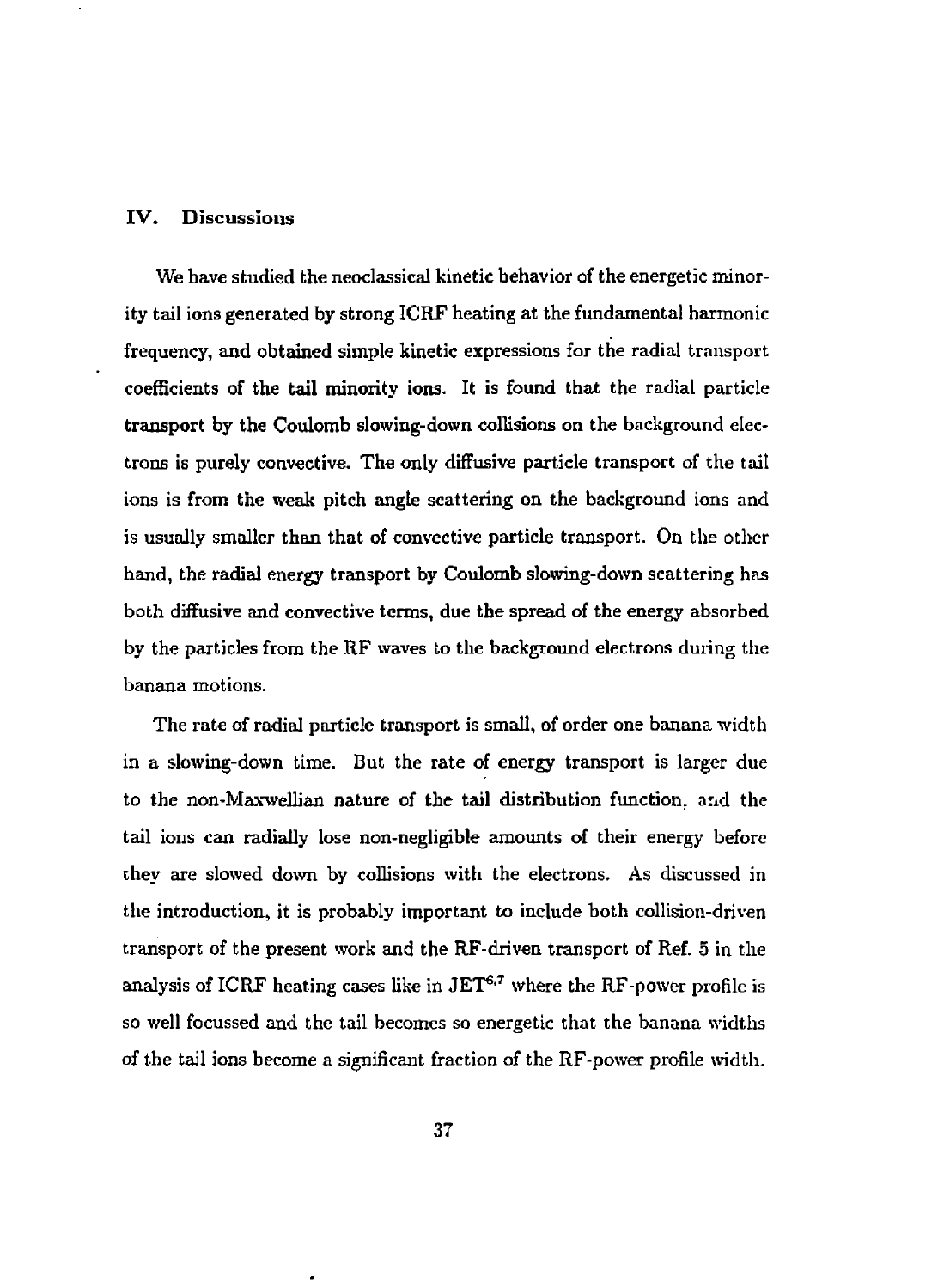Since the direct effect of ICRF waves on radial transport is absent in the present analyses (due to the assumption that  $k_{\parallel} = 0$ ), only Coulomb collisions are responsible for the transport and thus the total particle transport must be automatically ambipolar.<sup>10</sup> For the case when  $k_{\parallel} \neq 0$ , there will be some additional transport directly driven by the ICRF waves as discussed in Ref. 5.

Our expression for the particle flux *T* and the energy flux *Q*, a. presented in Eqs. (46, 47, 49, and 50), are valid for a large-aspect-ratio, low- $\beta$  tokamak with arbitrary flux surface shapes. For a large-aspect-ratio tokamak with circular concentric flux surfaces, using the relations  $B \propto 1/R \propto 1/(R_o + 1/m_e)$  $r \cos \theta$ ,  $\frac{\partial \psi}{\partial r} = rB/q$ , and  $\cos \theta \simeq 1 - \theta^2/2$  valid in the deeply trapped particle limit, we can obtain the following approximation:

$$
\left\{\frac{B_R - B}{B_R}\right\}_b \simeq \frac{1}{2} \left(\frac{B_R - B_{min}}{B_R}\right) \simeq \frac{r}{2R_o} (1 - \cos \theta_R),
$$
  

$$
\left\{\frac{\partial \ln B}{\partial \psi}\right\}_b \simeq -\frac{q}{BrR} \{\cos \theta\}_b,
$$

where  $B_{min}$  is the minimum value of  $B$  on the flux surface corresponding to  $\theta = 0$  and  $R_o$  is the value of  $R$  at the magnetic axis. And thus, for a large-aspect-ratio tokamak with concentric circular flux surfaces, we can transform our results as follows:

$$
\nabla \cdot \vec{\Gamma} = \frac{1}{r} \frac{\partial}{\partial r} (r \Gamma^{(r)}),
$$
\n
$$
\Gamma^{(r)} = -\frac{3}{2} \frac{n_t r}{r_s R} \left( \frac{v_{eff}}{\Omega_{g_0}} \right)^2 (1 - \cos \theta_R) \left[ \frac{3}{2} \frac{\partial \ln T_e}{\partial r} - \frac{\partial \ln n_e}{\partial r} - \frac{\partial \ln q}{\partial r} \right]
$$
\n
$$
+ \frac{3}{2} \frac{n_t}{r_s R} \left( \frac{v_{eff}}{\Omega_{g_0}} \right)^2 \{ \cos \theta \}_b
$$
\n(51)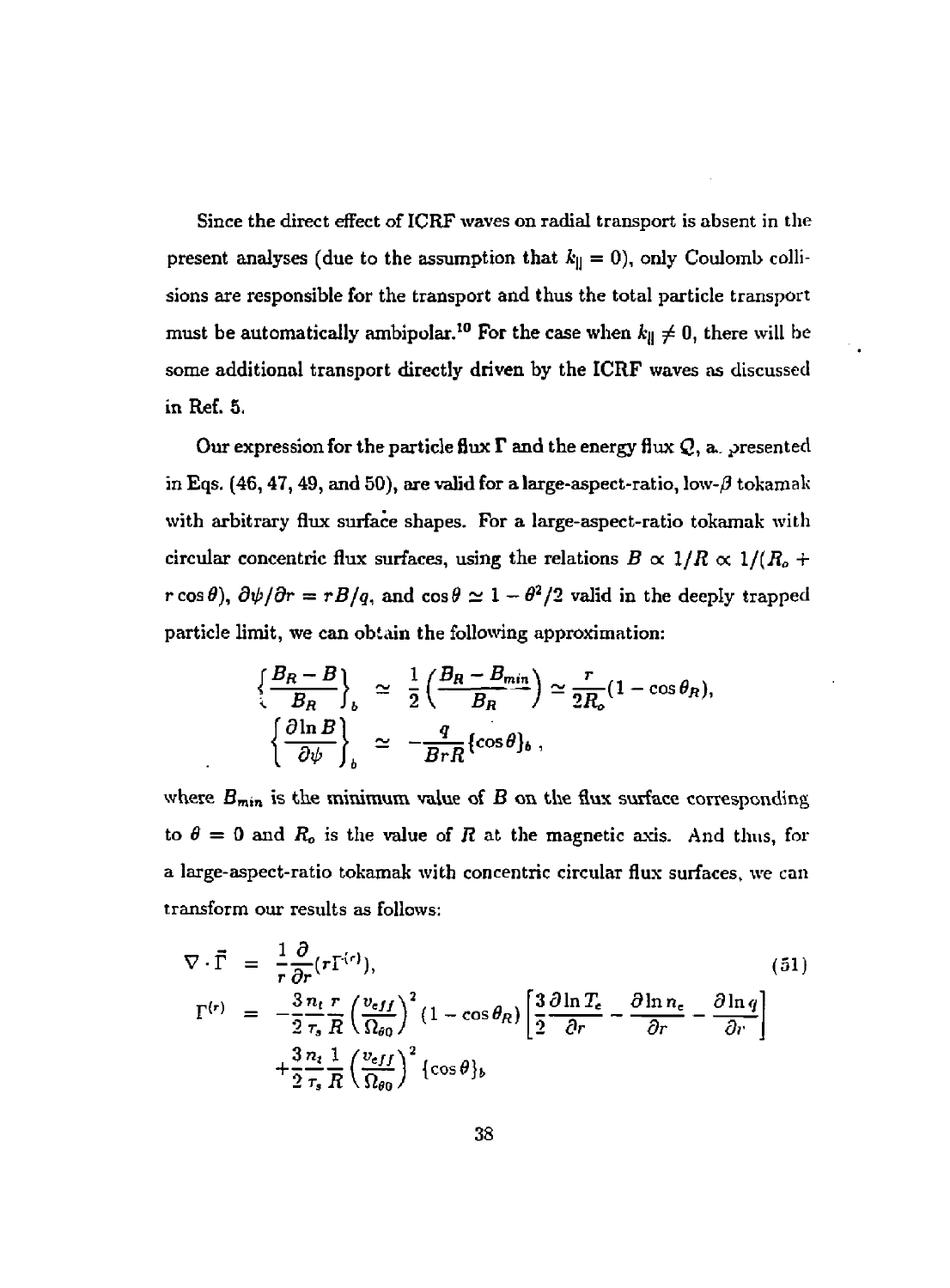$$
-\frac{1}{\sqrt{2\pi}}\frac{n_t}{\tau_{ti}}\left(\frac{v_{eff}}{\Omega_{\theta 0}}\right)^2 \left[\frac{\partial \ln n_t}{\partial r} - \frac{1}{2}\frac{\partial \ln T_{eff}}{\partial r} + \frac{\partial \ln n_i}{\partial r} + \frac{\partial \ln q}{\partial r}\right],
$$

where  $\Omega_{\theta 0} = Z_t e B_{\theta 0} / M_t c$  is the poloidal gyrofrequency averaged over the flux surface and  $\{\cos \theta\}_b \simeq 1 - \theta_R^2/4$  can be used in the deeply trapped limit  $\theta \ll 1$ . Likewise, the energy balance equation in circular geometry is

$$
\nabla \cdot \vec{Q} = \frac{1}{r} \frac{\partial}{\partial r} (r \mathcal{Q}^{(r)}),
$$
\n
$$
\frac{\mathcal{Q}^{(r)}}{T_{eff}} = -\frac{15}{2} \frac{n_t r}{\tau_s R} \left(\frac{v_{eff}}{\Omega_{\theta 0}}\right)^2 (1 - \cos \theta_R) \left[\frac{\partial \ln T_{eff}}{\partial r} + \frac{1}{2} \frac{\partial \ln n_t}{\partial r} + \frac{3}{2} \frac{\partial \ln T_e}{\partial r} - \frac{\partial \ln n_e}{\partial r} - \frac{\partial \ln q}{\partial r}\right] + \frac{45}{4} \frac{n_t}{\tau_s R} \left(\frac{v_{eff}}{\Omega_{\theta 0}}\right)^2 \left[\frac{1}{3(1 - \cos \theta_R)} + \{\cos \theta\}_b\right].
$$
\n(53)

The rate of radial particle flow is found to be about one banana width in a slowing-down time. Thus, the loss of fast particles from the central plasma region (which is over several banana widths in radial thickness) is small within a slowing-down time. But the rate of radial energy transport is much faster than a banana width in a slowjng-down time. Hence the radial transport processes discussed here should be included in the detailed modeling of the main-plasma heating by the tail ions, which occurs in a slowing-down time scale, and in the analysis of the experimental tail-ion data.

In the calculation of the present neoclassical transport rate, a simple (but realistic) anisotropic tail distribution function has been assumed by taking the limit of small pitch angle spread. The present model distribution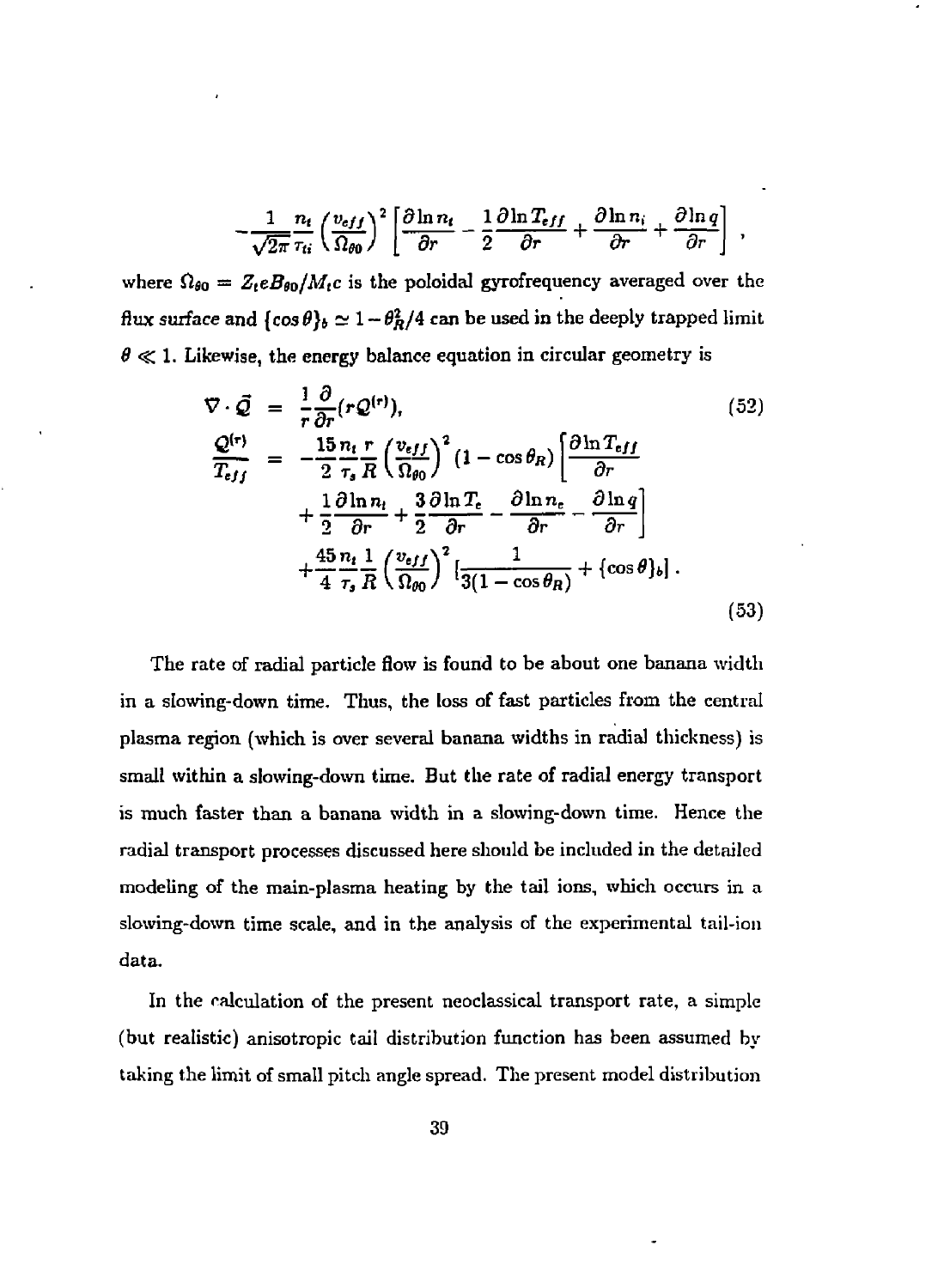function reduces to the isotropic model solution of Ref. 8 when integrated over pitcii angle. Different models of anisotropic tail distribution functions, like those given in Refs. 16 and 18 may yield somewhat different results. However, since all the information we need from the lowest order tail distribution function is a few velocity moments, it is expected that all the essential features of our diffusion coefficients are unchanged, only the numerical coefficients may change a little. We have actually evaluated the differences in the transport coefficients and found that the present model distribution function yielded a little larger coefficient value than other models quoted above did. Thus we may regard the present transport rate as an upper bound to the neoclassical loss of fast ions.

The present analyses may not be valid in the transport estimation of another possibly important class of ICRF-driven minority ions, which is the lower energy tail ions near the critical ion-electron slowing-down energy. In this case, the Coulomb pitch angle scattering will be as strong as the energy scattering and thus the localization of the tail ions near the resonance pitch angle is not possible. Thus, more elaborate analyses of the tail ion kinetics in connection with the passing-trapped transition become necessary.

#### Acknowledgment

This work was supported by U.S. Department of Energy under the contract numbers DE-FG02-S6-ER53223 and DE-AC02-76CH03073.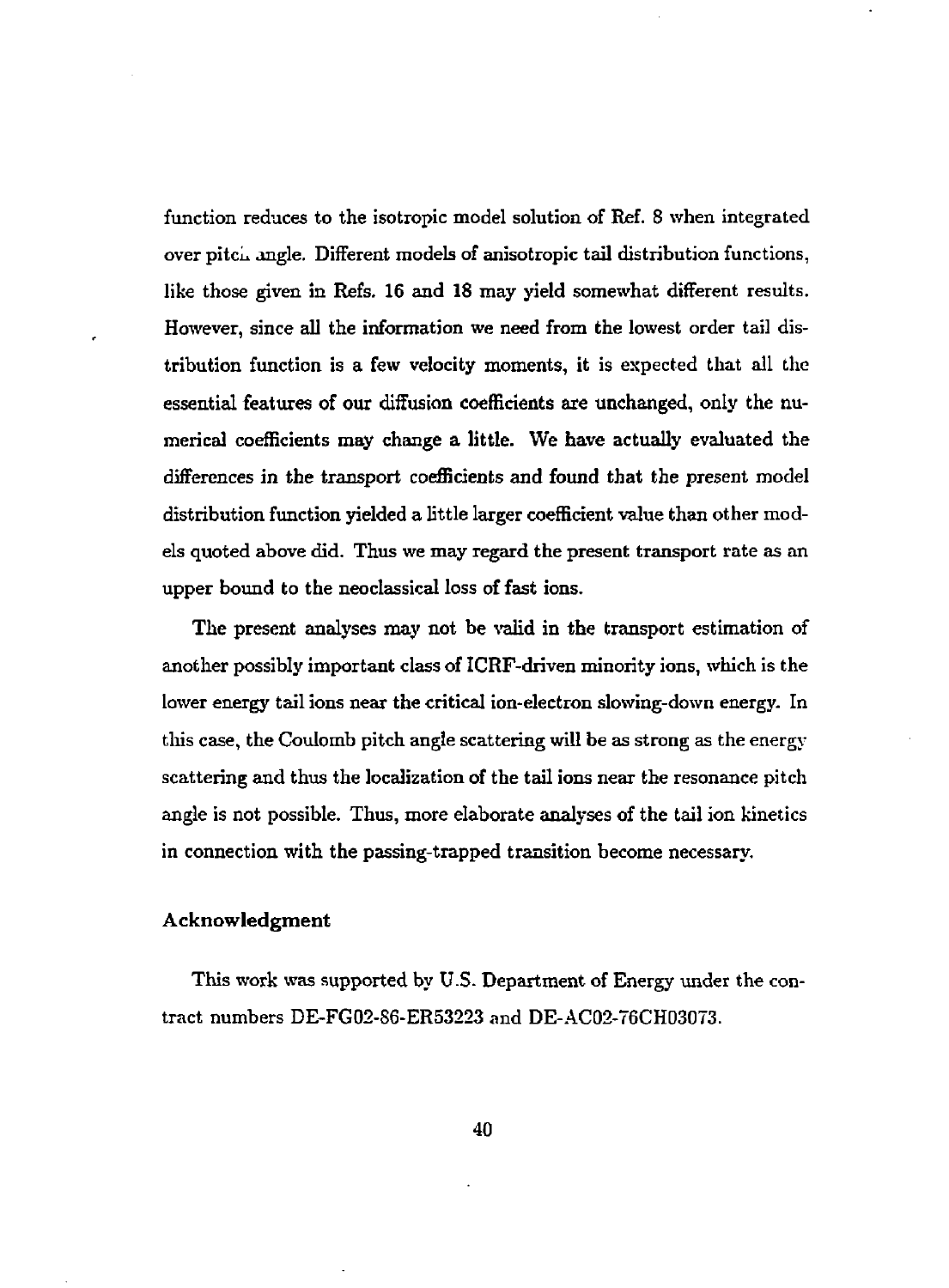#### References

- <sup>1</sup>J. R. Wilson, and PLT Group, in Radiofrequency Plasma Heating, Sixth Topical Conference, Callaway Gardens, GA, 1985 (American Institute of Physics, New York, 1985), p. 28.
- <sup>2</sup>D.F.H. Start, V.P .Bhatnager, D.A. Boyd, M. Bures, D.J. Campbell. J.P. Christiansen, P.L. Colestock, J.G. Cordey, W. Core, G.A. Cottrell. L.G. Eriksson, MP. Evrard, T. Hellsten, J. Jacquinot, O.N. Jarvis, S. Kissel, S. Knowlton, H. Lean, P.J. Lomas, C. Lowry, A.L. McCarthy, P. Nielsen, J. O'Rourke, G. Sadler, A. Tanga, P.R. Thomas, K. Thomsen. B. Tubbing, P. van Belle, and J.A.Wesson, in *Proceedings of 12tk International Conference on Plasma Physics and Controlled Nuclear Fusion Research* (IAEA, Vienna, 1989), Vol. 1, p. 593.
- 3 J.R. Wilson, M.G. Bell, A. CavaUo, P.L. Colestock, W. Dorland, W. Gardner, G.J. Greene, G. Hammett, R\_ Hawryluk, H. Hendel, D. Hoffman, J.C. Hosea, K. Jaehnig, F. Jobes, R. Kaita, C- Kieras-Phillips, A. Lysojvan, D. Mansfield, S. Medley, D. Mueller, K. Owens, D. Smithe. J.E. Stevens, D. Swain, G. Tait, G. Taylor, M. Ulrickson, K.L. Wong. S. Zweben, and the TFTR group, in *Proceedings of 12th International Conference on Plasma Pkysics and Controlled Nuclear Fusion Research*  (IAEA, Vienna,1989), Vol. 1, p. 691.
- •'C. S. Chang, Phys. Fluids *28,* 3598(19S5).
- 5 Liu Chen, J. Vaclavik, and G. W. Hammett, Nucl. Fusion *2S.* 3S9(19SS).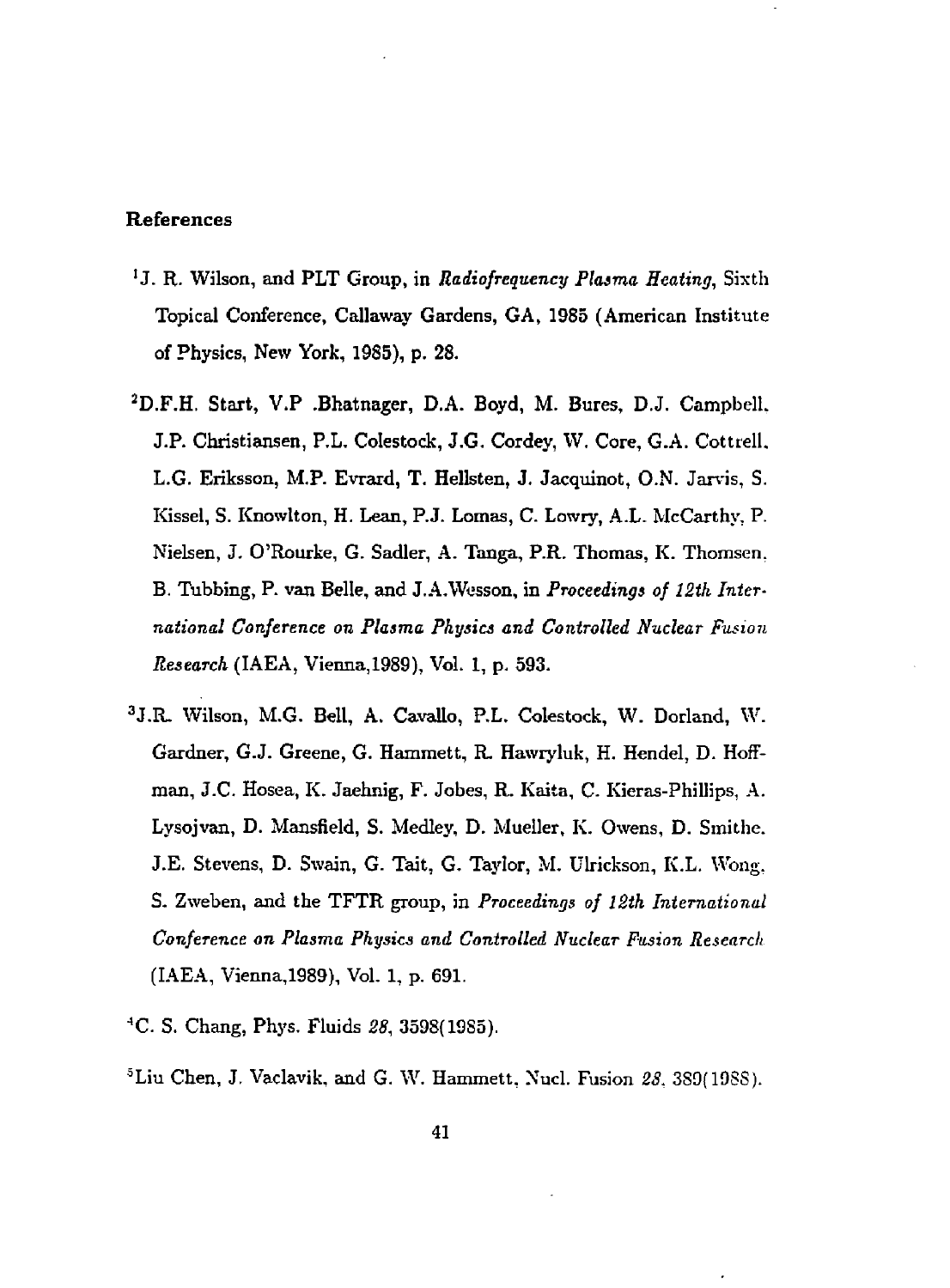- <sup>6</sup>T. Heilsten, Plasma Phys. and Contr. Fusion *SI,* 1391 (1989).
- <sup>7</sup>W.G.F. Core, Nucl. Fusion *29,* 1101(1989).
- <sup>8</sup>T. H. Stix, Nucl. Fusion *15,* 737(1975).
- *<sup>9</sup>R.* Kaita et al., Nucl. Fusion *23,* 1089(1983); D. M. Manos ct al., J. Nucl. Materials *129,* 319(1984); M. A. Rothman, R. M. Sinclair, I. G. Brown, and J. C. Hosea, Phys. Fluids *12,* 2211(1969).
- <sup>10</sup>F. L. Hinton and R. D. Hazeltine, Rev. Mod. Phys. 48, 239(1976).
- "A. A. Ware, Phys. Rev. Lett. *25,* 916(1970).
- 1 2A. A. Galeev, Sov. Phys. *32,* 752(1971).
- <sup>13</sup>A. A. Vedenov, E. P. Velikhov, and R. Z. Sagdeev, Nucl. Fusion, Suppl. *2,* 465(1962); W. E. Drummond and D. Pines, Nucl. Fusion, Suppl. *3.*  1049(1962).
- <sup>14</sup>T.H. Stix, Plasma Physics 14, 367(1971).
- 1 5C. F. Kennel and F. Engelmann, Phys. Fluids *9,* 2377(1966).
- <sup>16</sup>G. W. Hammett, Ph. D. Thesis, Department of Astrophysical Sciences. Princeton University, 1986.
- 1 7G. Kerbel and M. McCoy, Phys. Fluids *28,* 3629(1985).
- <sup>18</sup>C. S. Chang and P. Colestock, Phys. Fluids (to be published).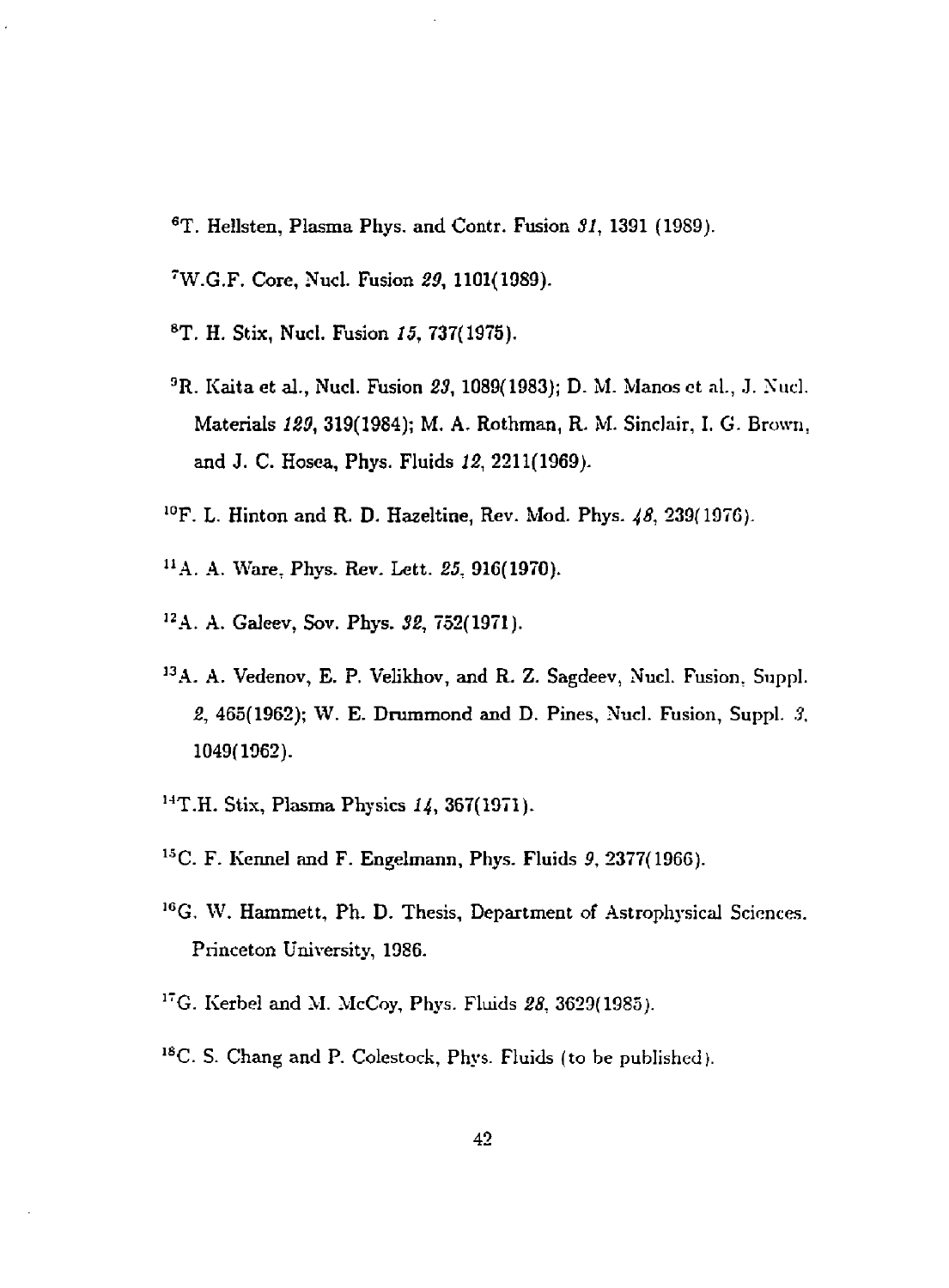### **Figures**

- FIG. **1.** Schematic diagram of a fast ion's banana motion. It is heated at the banana tips and cooled during the banana motion. The verticle dashed line represents the resonance surface where the particle is taking energy from the RF wave.
- FIG. 2. Convective radial motion of a fast ion due to the asymmetric amount of drag between the outside and inside banana motions.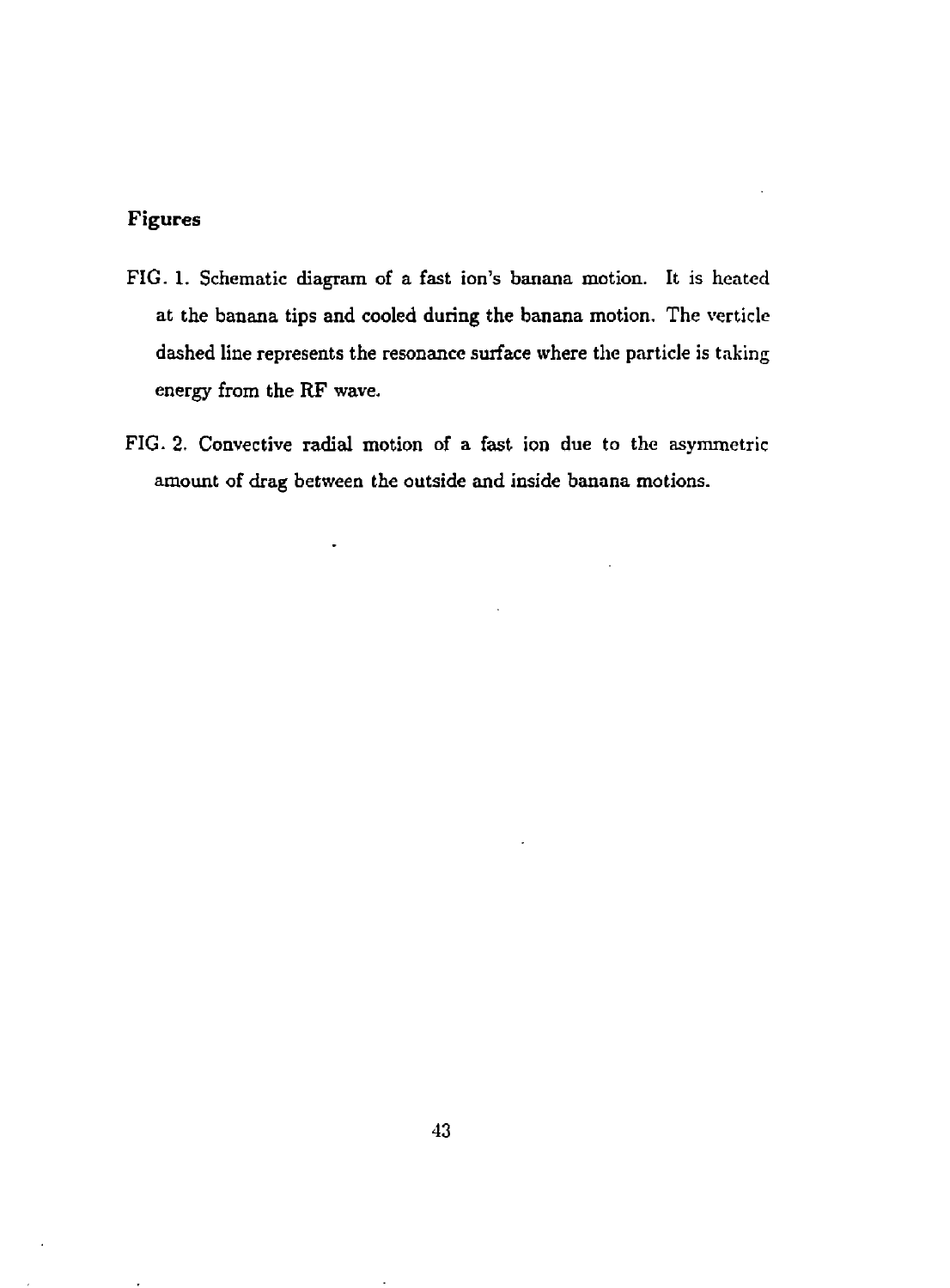# #89X0289

 $\ddot{\phantom{a}}$ 



FIG. 1